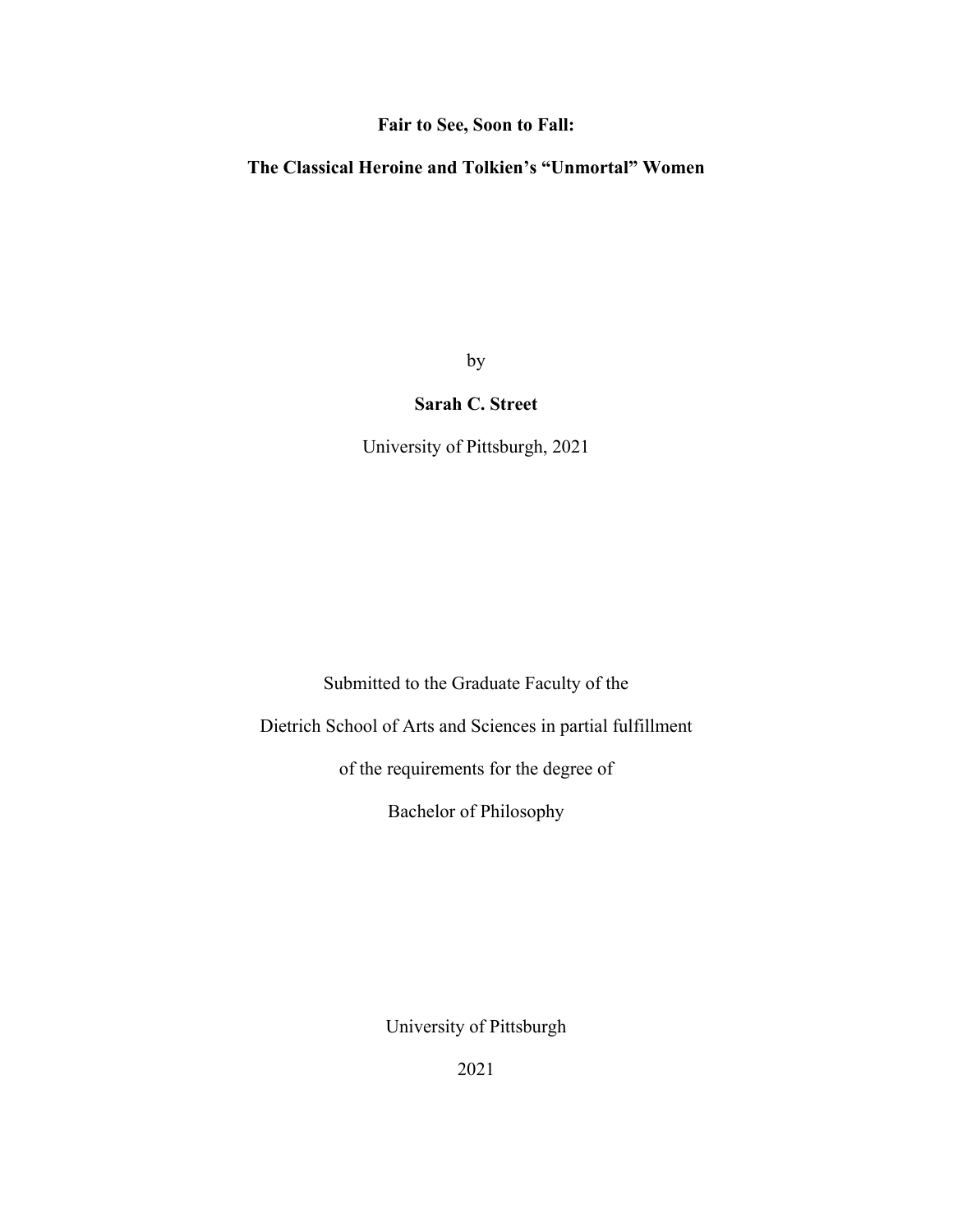### UNIVERSITY OF PITTSBURGH

## DIETRICH SCHOOL OF ARTS AND SCIENCES

This thesis was presented

by

**Sarah C. Street**

It was defended on

November 19, 2021

and approved by

Thesis Advisor: Dr. Lori Campbell, Senior Lecturer, English

Dr. Jacques Bromberg, Assistant Professor, Classics

Dr. Michael D.C. Drout, Professor, English

Dr. Marcie Persyn, Lecturer, Classics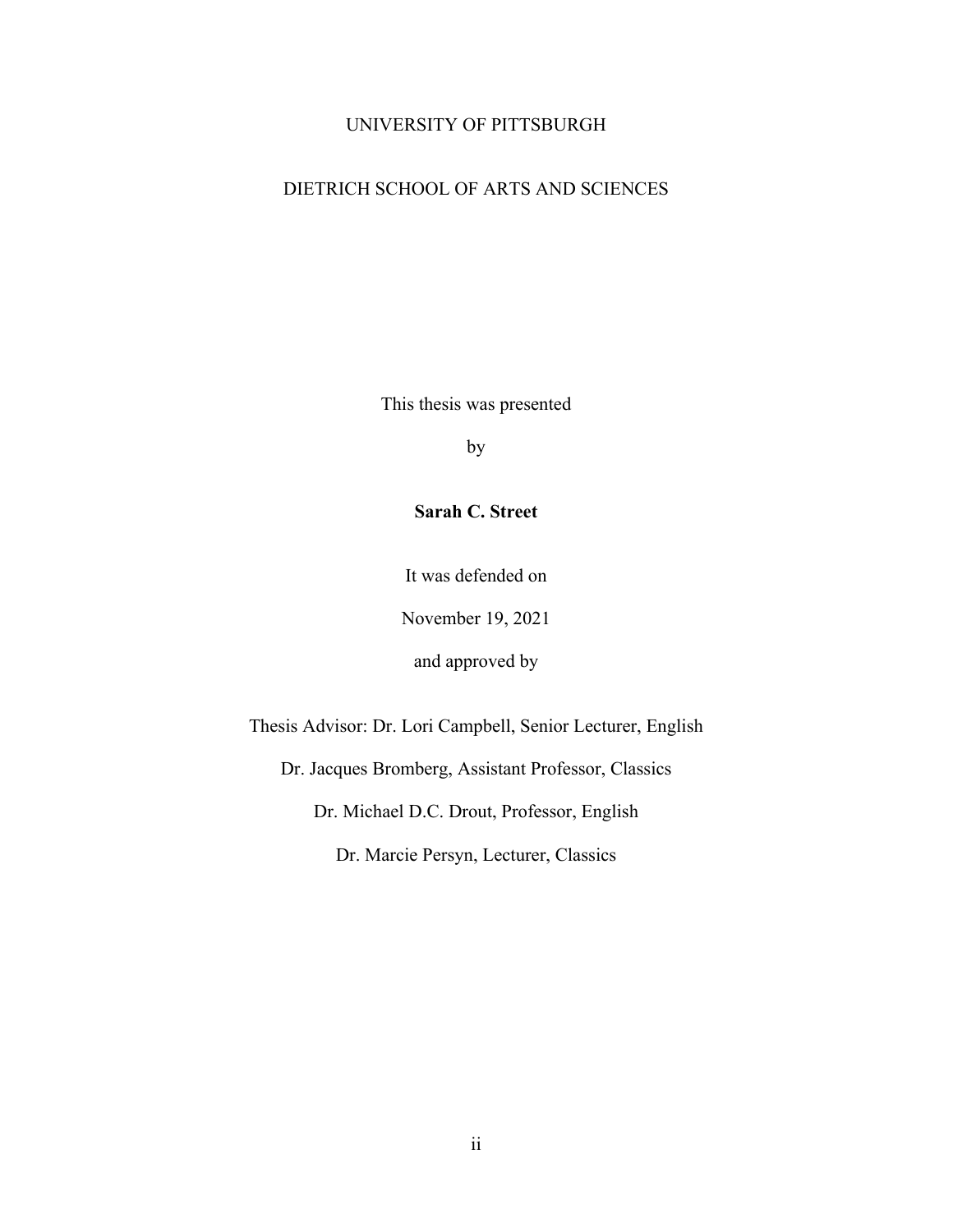Copyright © by Sarah C. Street

2021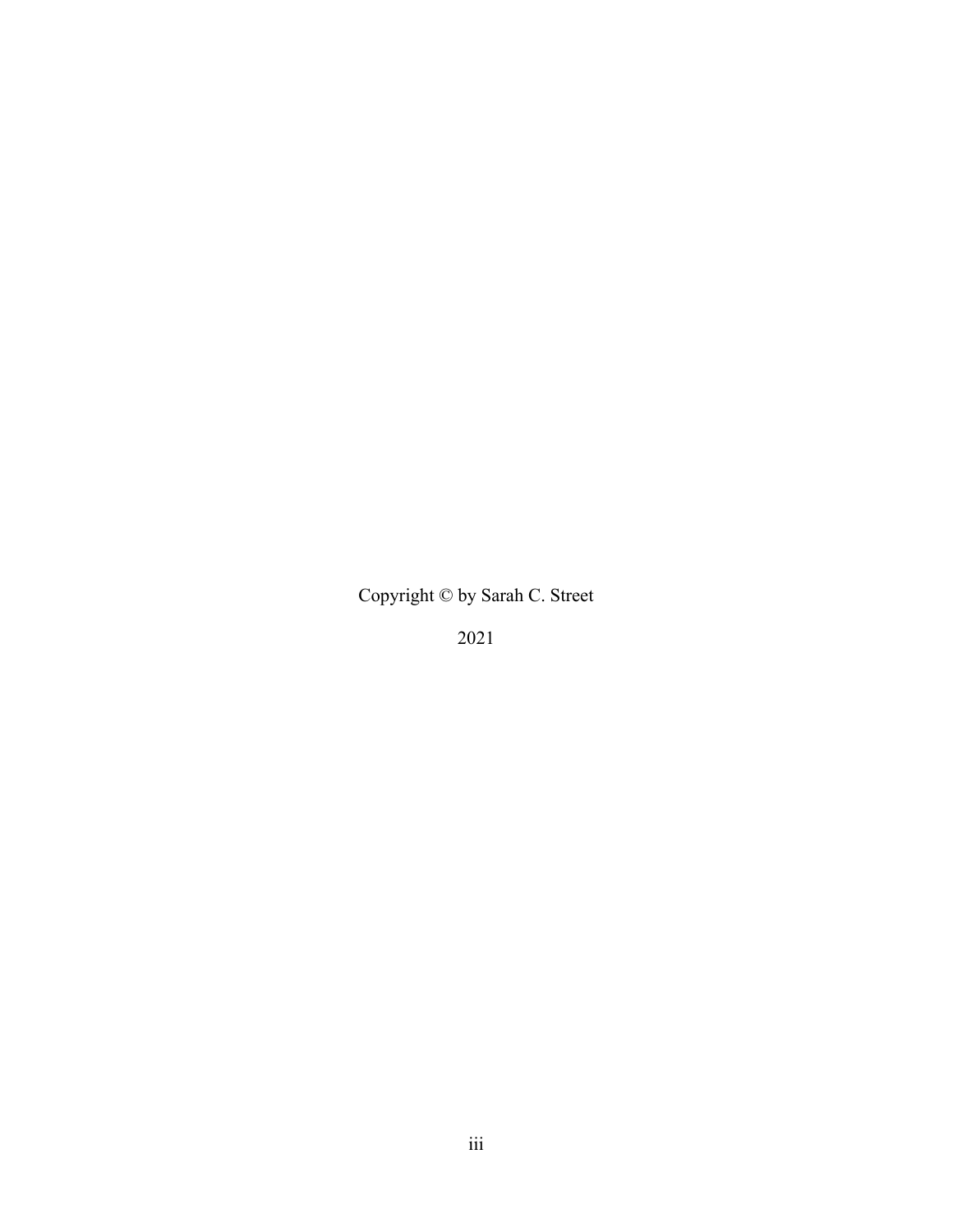## **Fair to See, Soon to Fall: The Classical Heroine and Tolkien's "Unmortal" Women**

Sarah C. Street, BPhil

University of Pittsburgh, 2021

The female characters of J.R.R. Tolkien's Legendarium, although oft-criticized for their scarcity in number, fully embody one of the most central themes of the story: the complicated interplay between death and immortality. While Tolkien admitted that the love and anguish of mortal Men and immortal Elves make up the heart of his Legendarium, the women possess the distinct ability to transcend the boundary of life and death. Interpreting them according to this paradigm reveals an archetype which I call "the unmortal woman," and that likewise reveals the unique power that their boundary-crossing enables, leading to strongly feminist readings of the text.

Although Tolkien was adamant that *The Lord of the Rings* contains no "inner meaning or 'message,'" the unmortal woman's appearances throughout history prove that she is an enduring figure with an enduring purpose: to challenge the often rigid ways that women and femininity are represented in literature. As such, this paper examines several of not only Tolkien's unmortal women, such as Lúthien, Arwen, and Éowyn, but also several iterations of the figure which came before, such as Alcestis, Psyche, and Juliana. I will demonstrate how Tolkienian women transcend the mortal/immortal binary in much the same manner as their predecessors, and thus use the unmortal woman as a lens through which to cast new light on the women of fantasy past, present, and future.

In drawing these connections between women in Tolkien and older texts, it is not my goal to simply prove the existence of classical and medieval influence on Tolkien as a writer—a fact which is already well known and indisputable. Rather, I wish to explore the reception of these influences, and in doing so, to show how the connections I have drawn serve to shed new light on the place of women within the Legendarium.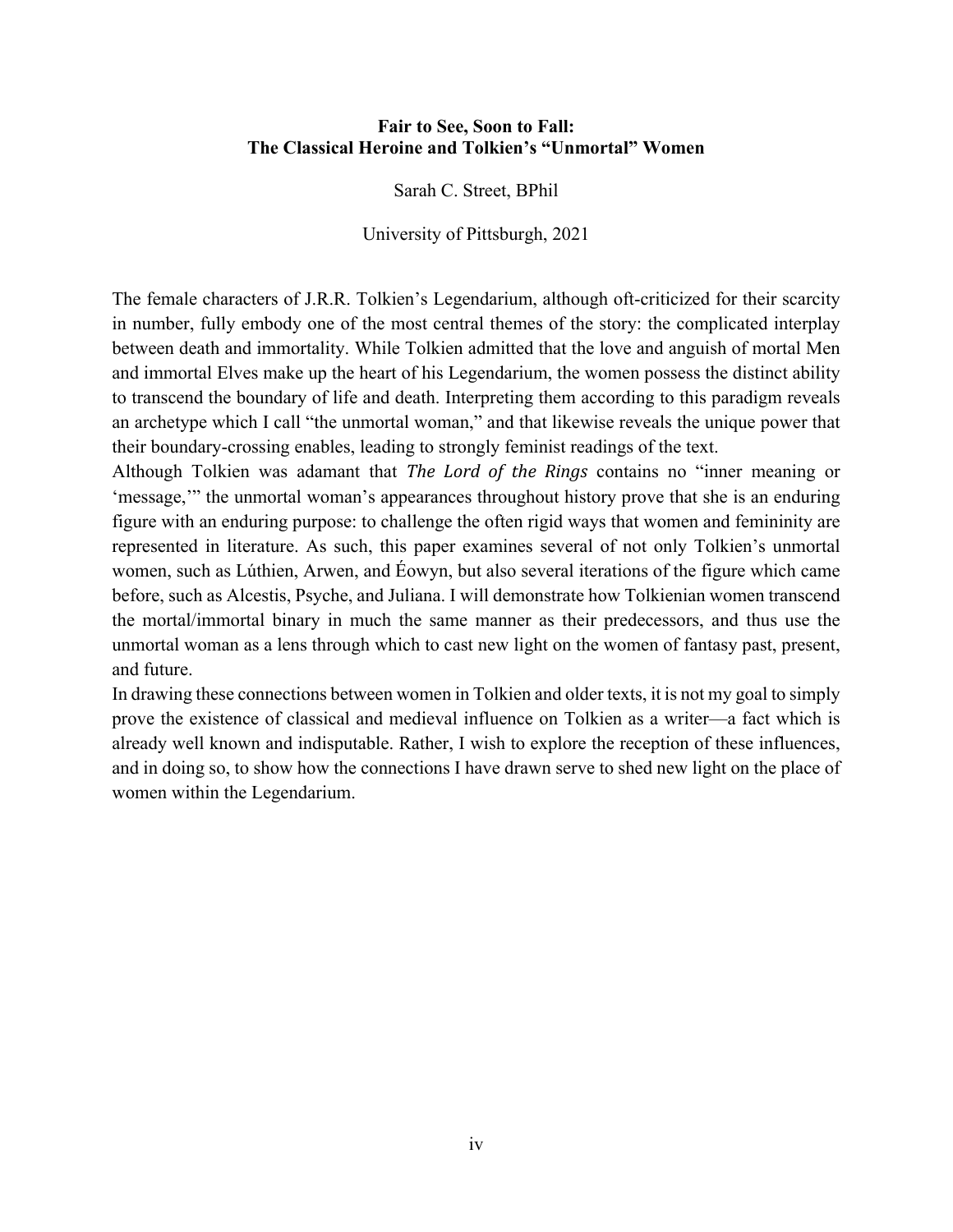# **Table of Contents**

| 1.1. |    |  |
|------|----|--|
| 1.2. |    |  |
|      |    |  |
| 2.1. |    |  |
| 2.2. |    |  |
| 2.3. |    |  |
|      |    |  |
| 3.1. |    |  |
| 3.2. |    |  |
|      |    |  |
| 4.1. |    |  |
| 4.2. |    |  |
| 4.3. |    |  |
|      |    |  |
|      | 58 |  |
| 5.2. |    |  |
| 5.3. |    |  |
| 5.4. |    |  |
|      |    |  |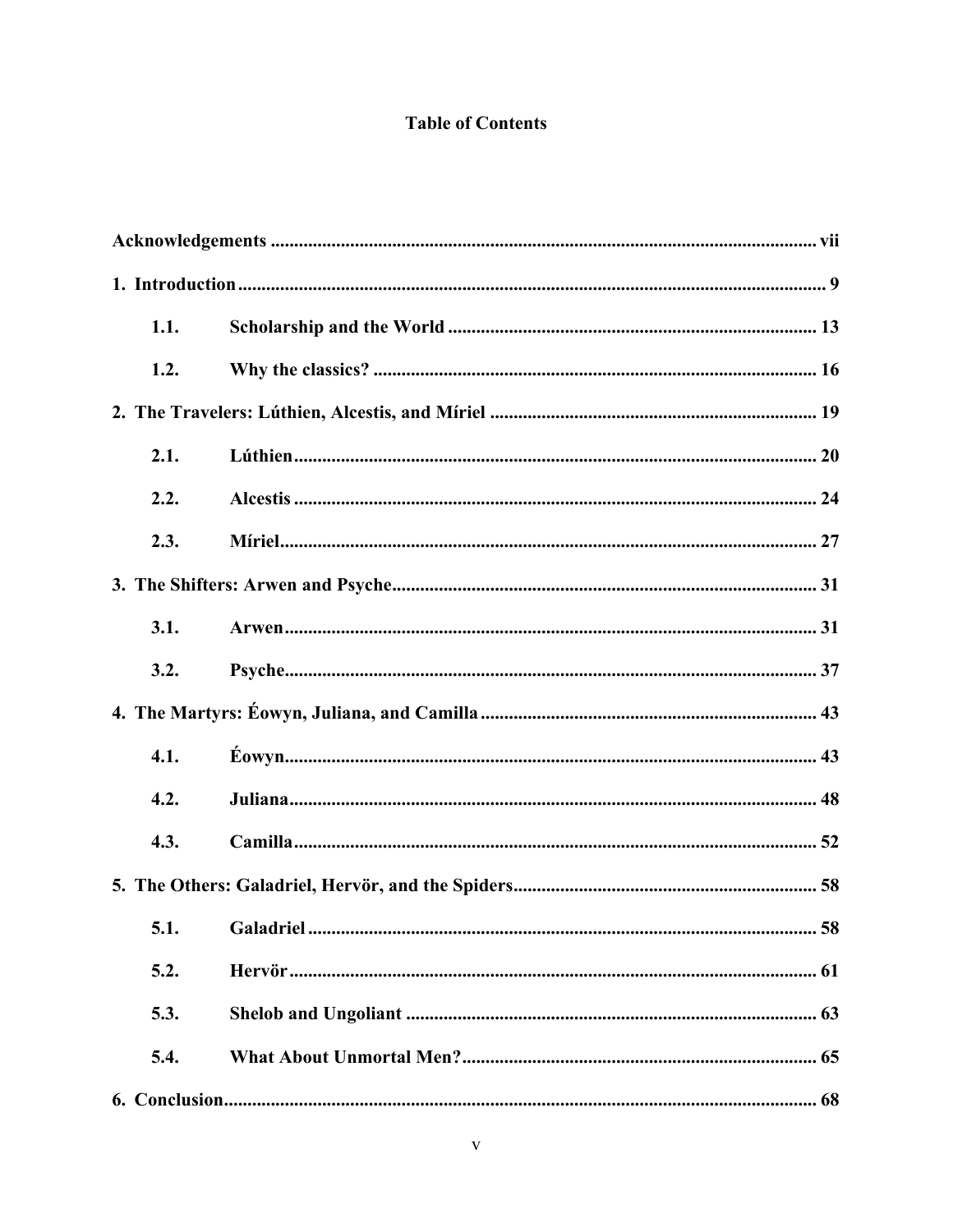|--|--|--|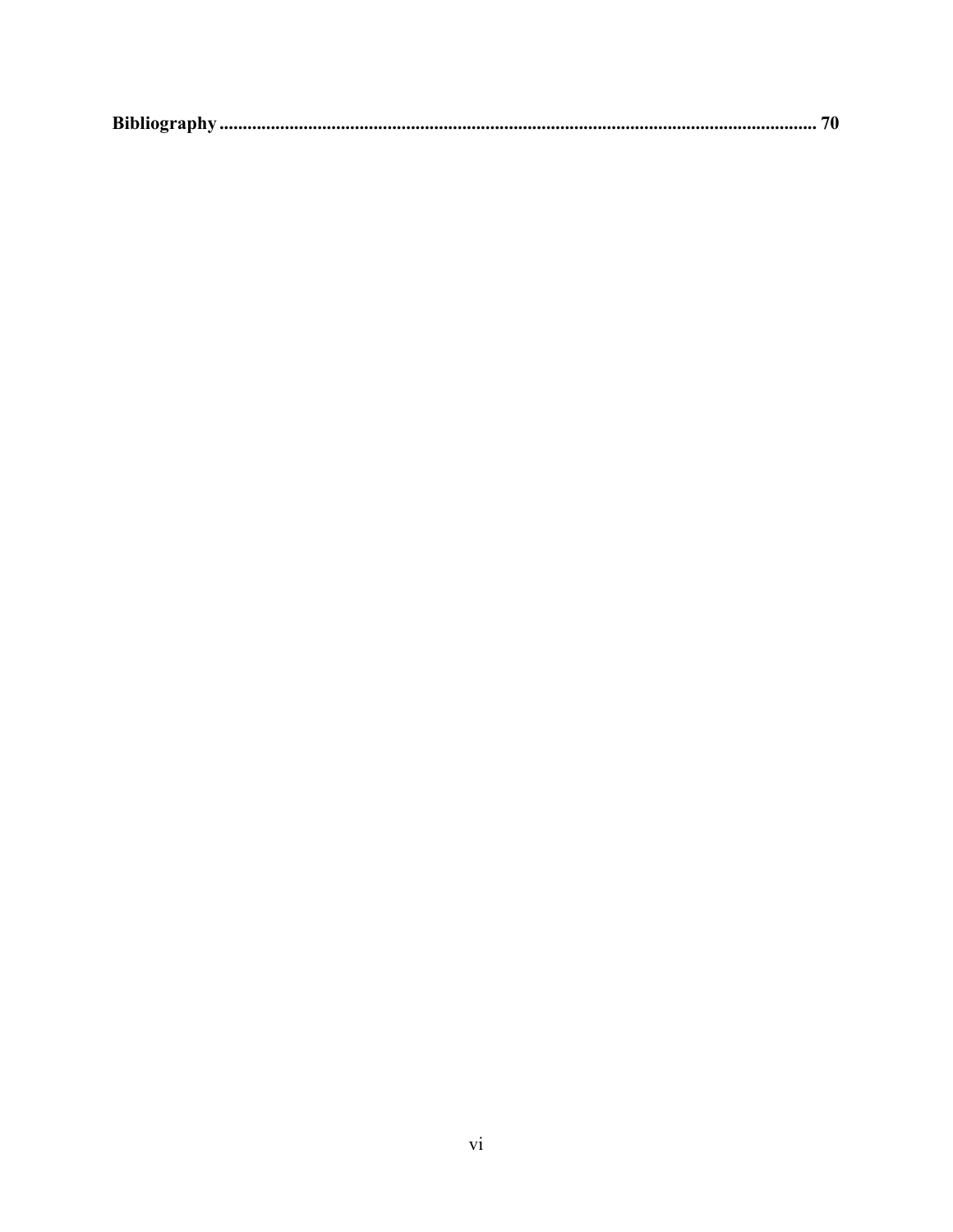#### **Acknowledgements**

<span id="page-6-0"></span>I would not have been able to complete this project without the mentorship of the inimitable Lori Campbell, to whom my thanks go first and foremost. You not only allowed me to pursue my interest in the fantastic, but encouraged it, leading me to carve out a research niche at the University of Pittsburgh that I could not be prouder of. I will miss our regular research meetings more than I can express.

To Marcie Persyn: thank you, thank you, thank you for your endless support and encouragement. You pushed me to reframe this project and my thoughts when I was lost and floundering, and the result turned into exactly what I had hoped it would be all along. I owe you an immeasurable debt of gratitude solely for interpreting all of my sleep-deprived stress emails.

To Jacques Bromberg: I am ever grateful for your place on my committee. Your insight on Cupid and Psyche led to one of my favorite sections of this thesis, and our many Zoom meetings devoted to Tolkien and tragedy were hours well-spent.

To Michal Drout: thank you for taking a chance on a student you barely knew, and for dedicating your time, expertise, and support to me this year. Thank you also for introducing me to Hervör, without whom this thesis would simply not be the same.

Caleb McLaughlin, thank you for allowing me to read this entire thesis out loud to you (twice). Jess Pratt and Carly Gruber, thank you for being excellent best friends, and for not murdering me over the year and a half I talked about nothing but this. Dad, thank you for introducing me to *The Lord of the Rings* when I was just five years old, and Mom, thank you for allowing me to be practically raised in Middle-earth.

vii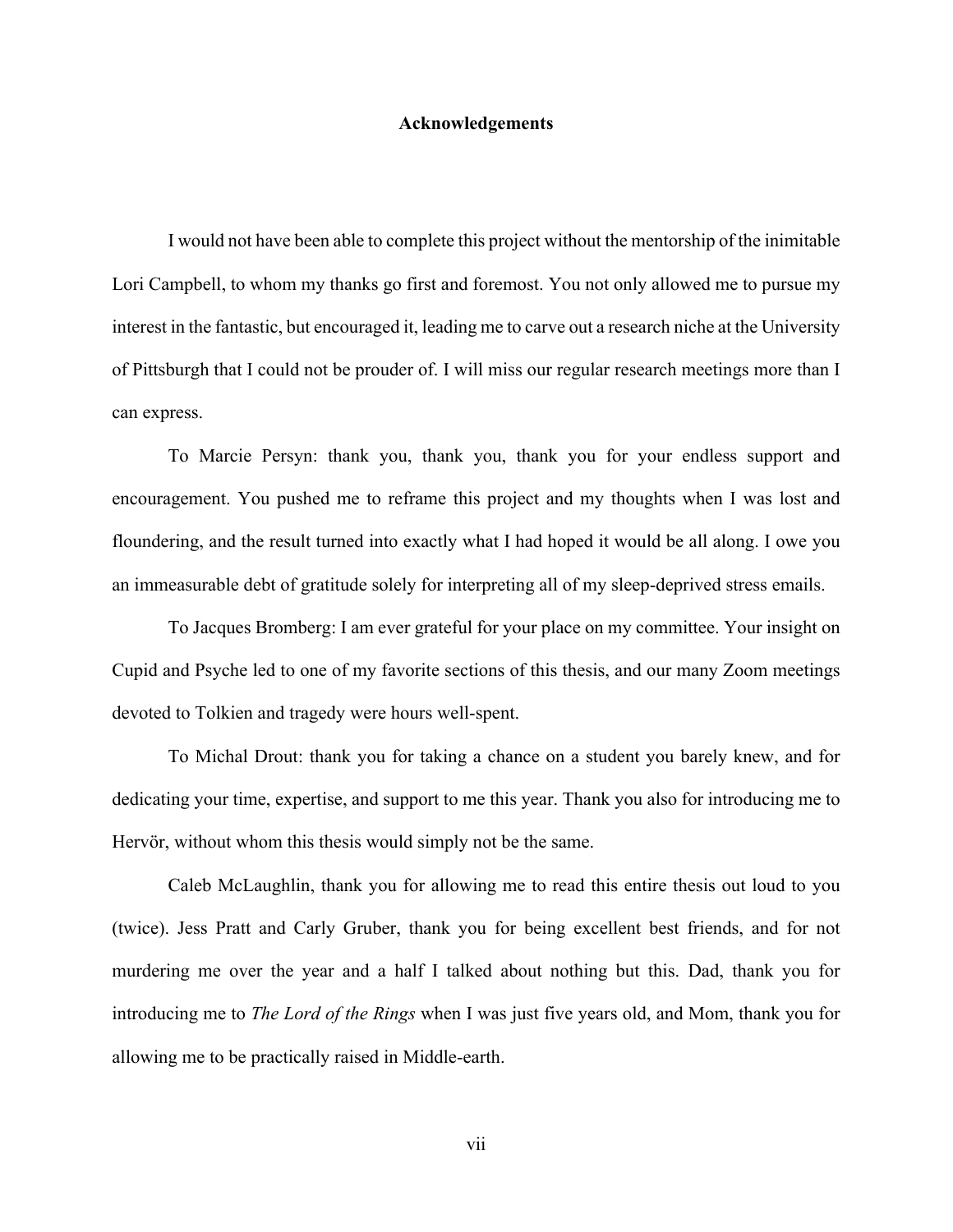There are far too many to name individually, but thank you to all of the other friends and family who have been by my side throughout this entire long process.

Finally, to Professor J.R.R. Tolkien: thank you for creating a world that I will never tire of getting lost in, and that has inspired me to pursue a path in academia. Ten-year-old me, huddled under a blanket with a flashlight and a copy of *The Silmarillion*, would be delighted. Adult me is grateful beyond words.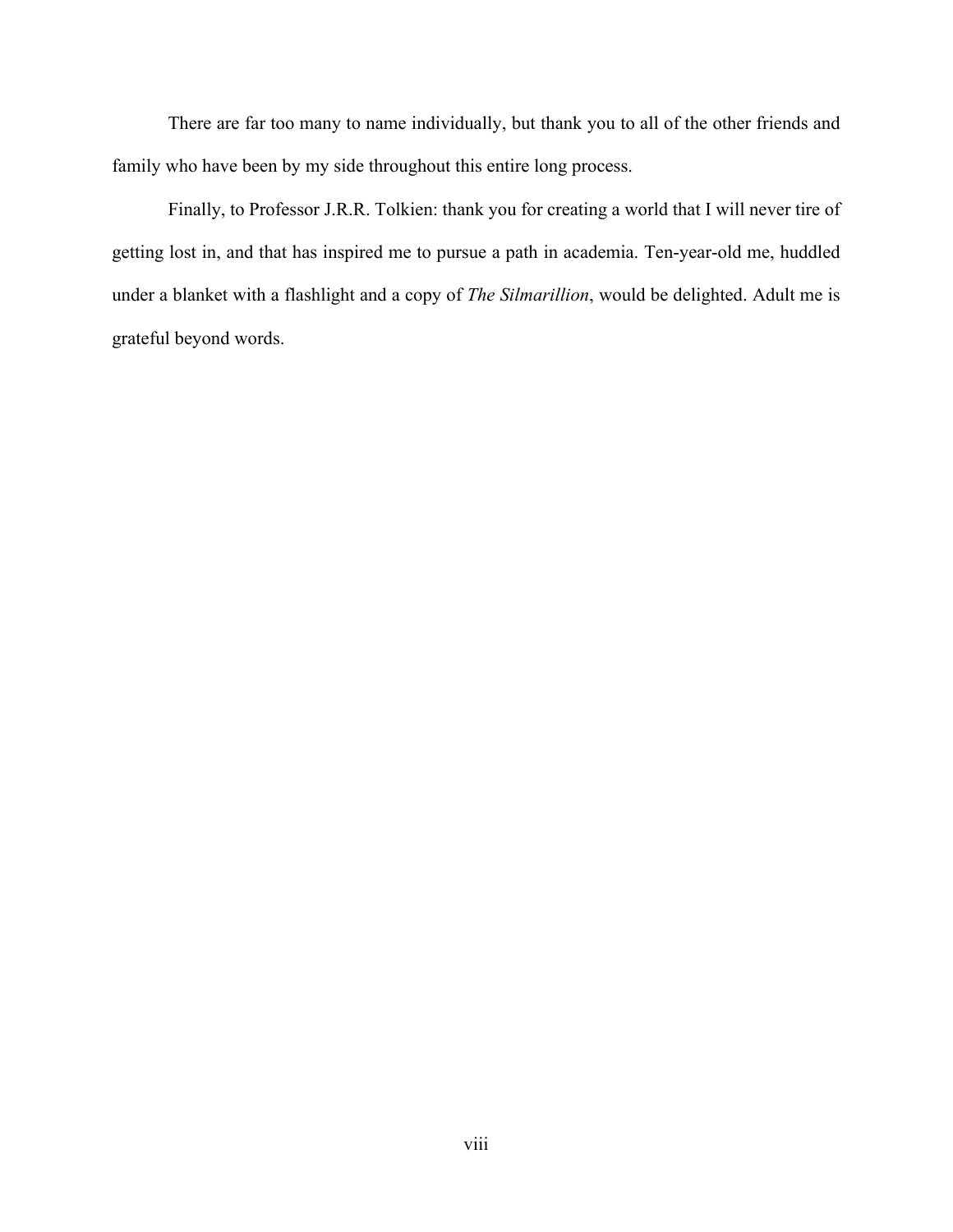#### **1. Introduction**

<span id="page-8-0"></span>The female characters of J.R.R. Tolkien's Legendarium, although oft-criticized for their scarcity in number, fully embody one of the most central themes of the story: the complicated interplay between death and immortality. This relationship underlies Tolkien's entire corpus; without at least acknowledging this fact, any further criticism becomes impossible. <sup>1</sup> While Tolkien himself stated that the love and anguish of mortal Men and immortal Elves make up the heart of his world,<sup>2</sup> the women of the Legendarium possess the distinct ability to transcend the boundary of life and death. Interpreting them according to this paradigm reveals an archetype that I call "the unmortal woman," and that likewise reveals the unique power that their boundary-crossing enables, leading to strongly feminist readings of the text.

For nearly as long as Tolkien scholarship has existed, his treatment of women within the Legendarium has also been discussed. Critiques over the years have been many and varied: some argue that the comparative dearth of female characters speaks for itself, while others would say that the massive importance of the few more than makes up for their lack. One of the earliest critics to disparage Tolkien for his portrayal of women is Catharine Stimpson, whose 1969 review famously describes *The Lord of the Rings* as "irritatingly, blandly, traditionally masculine" and as

<sup>1</sup> Verlyn Flieger, "The Broken Scythe: Death and Immortality in the Works of J.R.R. Tolkien," in *The Broken Scythe: Death and Immortality in the Works of J.R.R. Tolkien*, ed. Roberto Arduini and Claudio A. Testi (Walking Tree Publication, 2012), p. xxiii-xxvii, xxiv.

<sup>2</sup> J.R.R. Tolkien, Humphrey Carpenter, and Christopher Tolkien, *The Letters of J.R.R. Tolkien* (London: HarperCollins Publishers, 2012), Letter 186.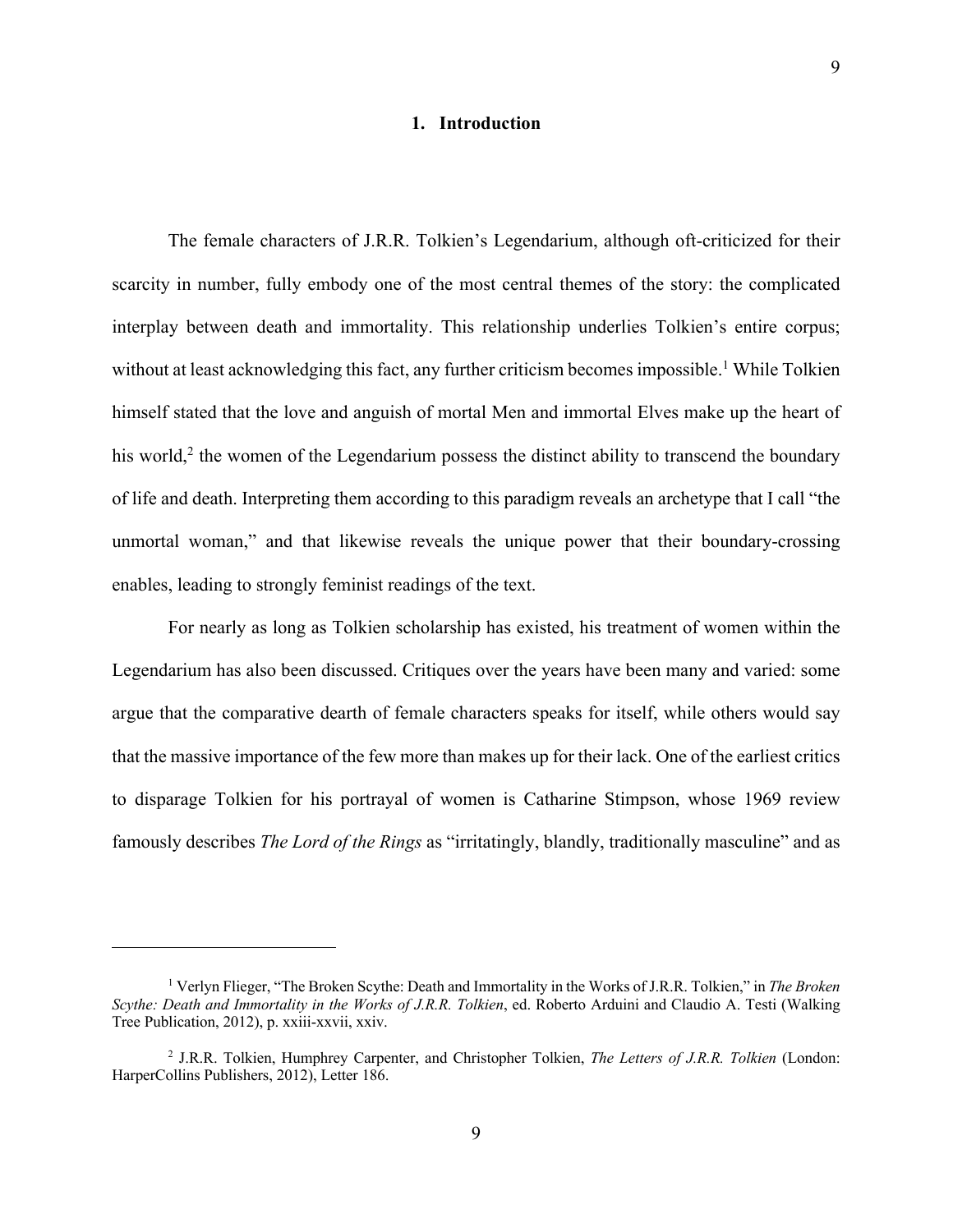displaying a "subtle contempt and hostility toward women."3 Nearly thirty years later, Patrick Curry claims that Tolkien's female characters are "more complex than Stimpson allows," but ultimately concedes to her that his work as a whole is at minimum paternalistic, if not patriarchal.4 Una McCormack rather pointedly highlights the fact that the *Lord of the Rings* features more named horses than women.<sup>5</sup> Some scholars have argued that Tolkien's treatment of women is a reflection of his religious values;<sup>6</sup> others have attempted to justify his portrayals by insisting that he was simply a product of his time, and that his work cannot be expected to reflect contemporary feminist principles.7 Still others have produced much more positive critiques on the subject. Lisa Hopkins praises Tolkien for his progressive and empowered female characters; Leslie Donovan writes of the strong influence of the Germanic Valkyrie on Tolkien's women; many highlight the mortal shieldmaiden Éowyn in particular as the most outwardly feminist of Tolkien's characters, claiming that her narrative emphasizes feminine power and influence.8 The discourse remains

<sup>6</sup> Candice Fredrick and Sam McBride, *Women among the Inklings: Gender, C.S. Lewis, J.R.R. Tolkien, and Charles Williams* (Westport, CT: Greenwood Press, 2001); William Henry Harrison (University of British Columbia, 2013); Adam Roberts, "Women," in *A Companion to J.R.R. Tolkien*, ed. Stuart D. Lee (Hoboken, NJ: Wiley-Blackwell, 2022), pp. 473-486; Lisa Coutras, "Tolkien and Feminist Criticism," in *Tolkien's Theology of Beauty: Majesty, Splendor, and Transcendence in Middle-Earth* (New York: Palgrave Macmillan - Springer Nature, 2016).

<sup>7</sup> Edith L. Crowe, "Power in Arda: Sources, Uses and Misuses," in *Perilous and Fair: Women in the Works and Life of J.R.R. Tolkien*, ed. Janet Brennan Croft and Leslie A. Donovan (Altadena, CA: Mythopoeic Press, 2015), 272.

<sup>3</sup> Catharine R. Stimpson, *J.R.R. Tolkien* (New York: Columbia University Press, 1969), 18-19.

<sup>4</sup> Patrick Curry, *Defending Middle-Earth: Tolkien, Myth and Modernity* (Edinburgh: Floris Books, 1997), 127.

<sup>5</sup> Una McCormack, "Finding Ourselves in the (Un)Mapped Lands: Women's Reparative Readings of The Lord of the Rings," in *Perilous and Fair: Women in the Works and Life of J.R.R.* Tolkien, ed. Janet Brennan Croft and Leslie A. Donovan (Altadena: Mythopoeic Press, 2015).

<sup>8</sup> Lisa Hopkins, "Female Authority Figures in the Works of Tolkien, C.S. Lewis and Charles Williams," *Mythlore: A Journal of J.R.R. Tolkien, C.S. Lewis, Charles Williams, and Mythopoeic Literature* 21, no. 2 (1996); Leslie A. Donovan, "The Valkyrie Reflex in J. R. R. Tolkien's The Lord of the Rings: Galadriel, Shelob, Éowyn, and Arwen," in *Perilous and Fair: Women in the Works and Life of J.R.R. Tolkien*, ed. Janet Brennan Croft and Leslie A. Donovan (Altadena, CA: Mythopoeic Press, 2015); Marjorie Burns, *Perilous Realms: Celtic and Norse in Tolkien's*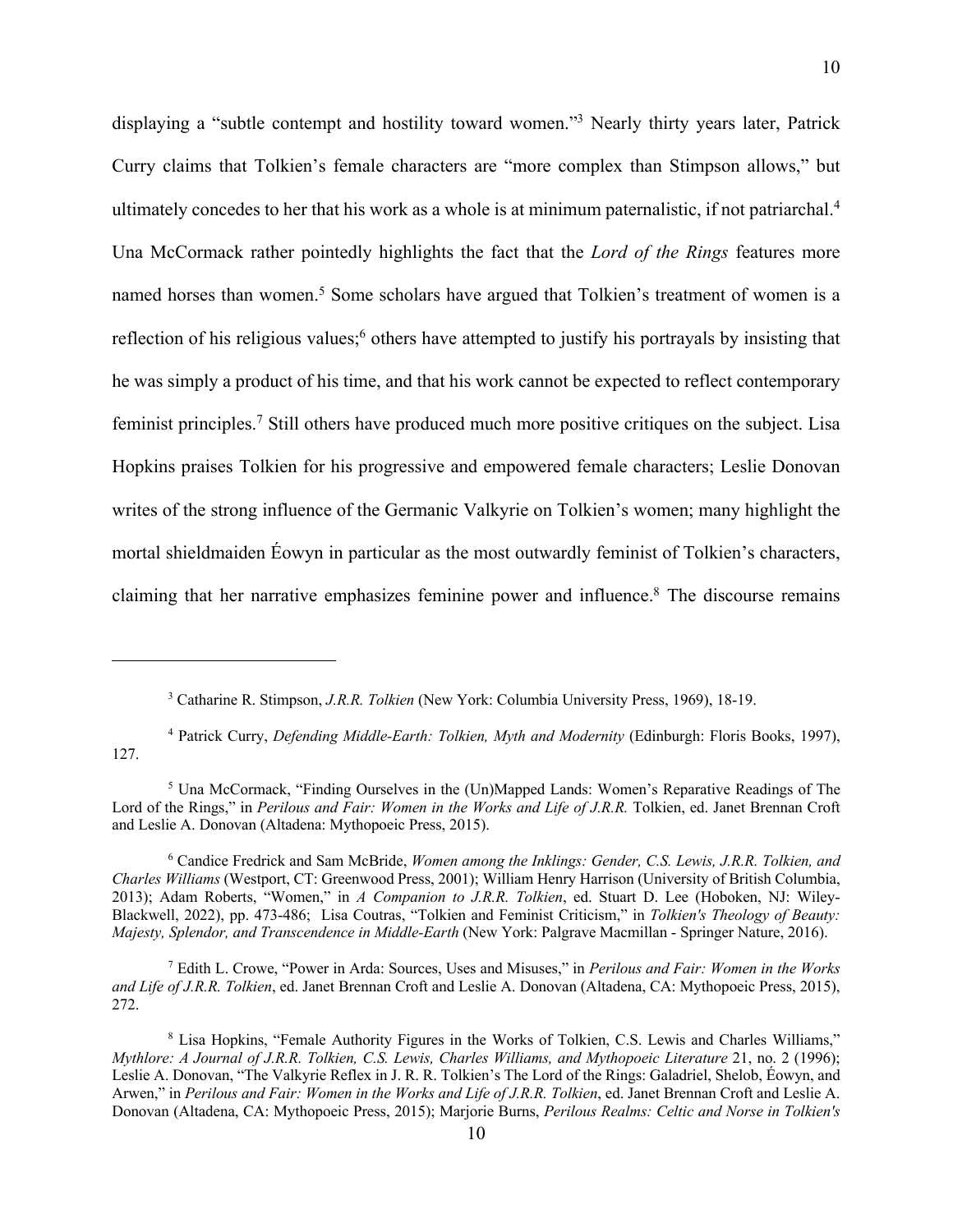ongoing, with more works being published every year that investigate Tolkien's portrayal of women and gender.<sup>9</sup>

Although they are few in number, the women of the Legendarium exert an undeniable influence on the text. The fact is that they are complex—far more so than they appear upon cursory examination. In many cases, they actively resist classification. This transcendent quality is key to the unmortal woman, who straddles the line between seemingly opposite categories: mortal and immortal; secular and sacred; even male and female. Historically, these binary categories were foundational to the ways that people perceived and interacted with the world; gender roles and religion in particular are defining characteristics in a plethora of ancient—and modern—texts. In the works of Tolkien, these boundaries are portrayed as not only blurry, but malleable. This blending of opposites is a common motif, but it has yet to be explored in the context of death and immortality as it relates to feminine power in the Legendarium.

The unmortal woman is one who exists in a unique, liminal space between mortal and immortal, possessing the ability to traverse the boundaries of life and death."<sup>10</sup> This figure materializes in a number of ways: in the most literal sense, where a woman physically travels between the realms of the living and the dead; in the transformation of a woman from immortal to mortal (or vice versa); and in a more metaphorical sense, where a woman faces a literal or symbolic

*Middle-Earth* (Toronto: Univ. of Toronto Press, 2008); Matthew T. Dickerson, *A Hobbit Journey: Discovering the Enchantment of J.R.R. Tolkien's Middle-Earth* (Grand Rapids, MI: Brazos Press, 2012).

<sup>9</sup> Janet Brennan Croft and Leslie A. Donovan, *Perilous and Fair: Women in the Works and Life of J.R.R. Tolkien* (Altadena, CA: Mythopoeic Press, 2015); Coutras, "Tolkien and Feminist Criticism"; T.S Miller and Elizabeth Miller, "Tolkien and Rape: Sexual Terror, Sexual Violence, and the Woman's Body in Middle-Earth," *Extrapolation* 62, no. 2 (2021): pp. 133-156.

 $10$  I am not the first scholar to have studied the heroine's connections with liminal death and immortality; Deborah Lyons' 1997 book *Gender and Immortality: Heroines in Ancient Greek Myth and Cult* explores the heroine's ability to transcend death, and her role as a symbolic mediator "between the remoteness of divinity and the direct experience of mortals. See Deborah Lyons, *Gender and Immortality: Heroines in Ancient Greek Myth and Cult* (Princeton: Princeton University Press, 2014), 171.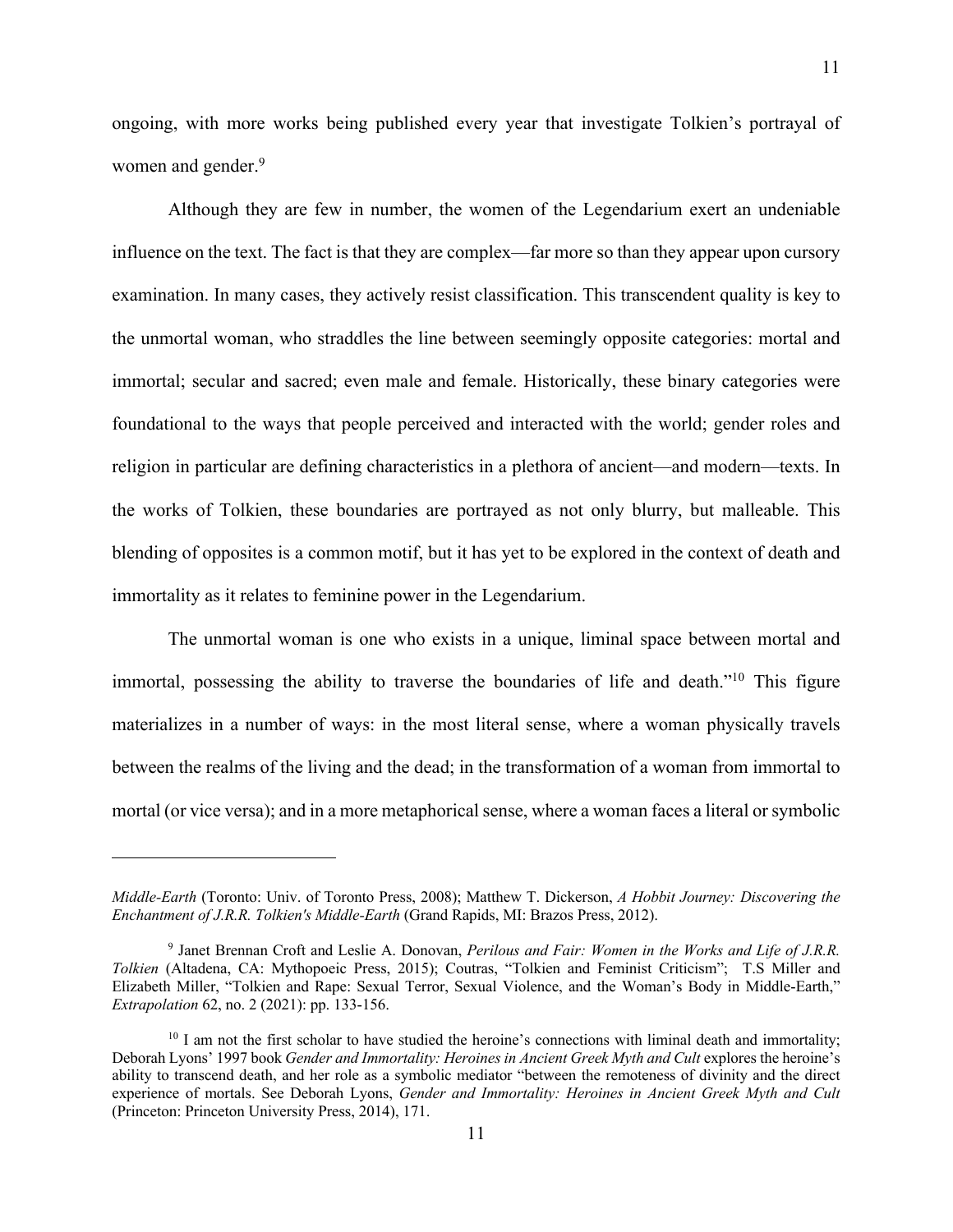"death" and emerges from the encounter immortalized in some way, be it in name, body, or deed. Although not every heroine is an unmortal woman, and the archetype is by no means unique to Tolkien, the Legendarium is nonetheless filled with them. Numerous female characters across *The Lord of the Rings* and *The Silmarillion* fits the archetype: the shieldmaiden Éowyn, the Elven women Arwen, Galadriel, Lúthien, and Míriel, and others. Even unconventional figures like the monstrous primordial Ungoliant and her daughter Shelob are worth examining for their complex relationships with death, immortality, and the unmortal woman herself. This thesis will use the unmortal woman as a lens through which to cast new light on the women of fantasy past, present, and future. As an inherently transgressive figure, she functions as an incredibly effective means of doing so. Just as she transcends the boundary between life and death—arguably the most fundamental binary there is—she transcends others as well, actively calling into question existing notions of gender and power.

It is worth acknowledging that, while it is my goal to assign "feminist" readings to these texts, and while ever-shifting cultural expression is an integral part of my argument, I am writing from the perspective of a white American woman in my late twenties. I also recognize the impossibility of speaking for all women on the topic of feminist ideals, or even for all feminists. Not every individual agrees on what constitutes progressive change, and it is thus impossible to categorize any of these women in a way that will resonate with everyone. With this in mind, I have consciously not relied too heavily on any one specific model of feminist theory. Rather, I hope to fit these arguments into a *landscape* of feminist study as a whole.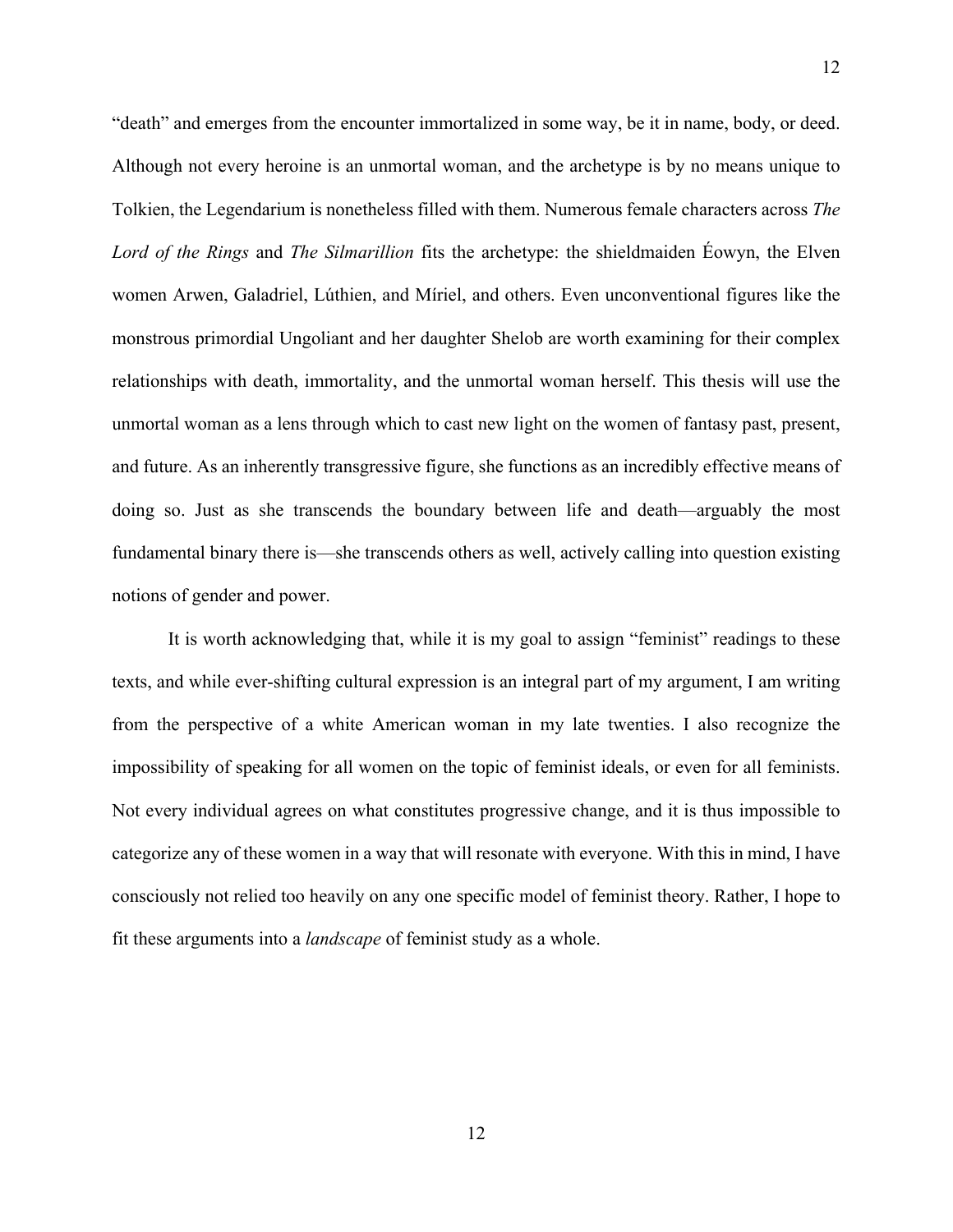#### **1.1.Scholarship and the World**

<span id="page-12-0"></span>"As for any inner meaning or 'message,' [*LotR*] has in the intention of the author none. It is neither allegorical nor topical."11 So Tolkien himself states in the foreword of *The Lord of the Rings*' second-edition printing. Although he was well in favor of analysis of his works suggesting to a curious student in a 1938 letter that to draw one's own conclusions on a text might well be a research student's "[sole] excuse for existing"<sup>12</sup>—he was also famously circumspect about revealing his own sources of inspiration, and he certainly never committed to any prevailing interpretation of his Legendarium. In fact, he admitted in the same letter that his inspirations were so many and varied that he himself could not pinpoint them all: "I could guess, of course, but the guesses would have no more authority than those of future researchers, and I leave the game to them." $^{13}$ 

Indeed, a significant portion of Tolkien scholarship has thus far been dedicated to the study of his source material, which spans across genres and centuries. Countless fantasy authors have since tried to replicate the vast depth of his worldbuilding. George R. R. Martin, author of the massively popular *Game of Thrones* series, said that "Tolkien's world is like an iceberg, where the story is the tip of the iceberg and the background is the mass underneath."14 This is certainly true:

<sup>11</sup> J.R.R. Tolkien, *The Lord of the Rings* (Boston, MA: Houghton Mifflin Company, 1994), xvi.

<sup>12</sup> Tolkien, *Letters*, Letter 25.

<sup>13</sup> Tolkien, *Letters*, Letter 25.

<sup>14</sup> "4 Finals Week Lessons We Learned From George R.R. Martin," The Northwestern Business Review (The Northwestern Business Review, March 28, 2017).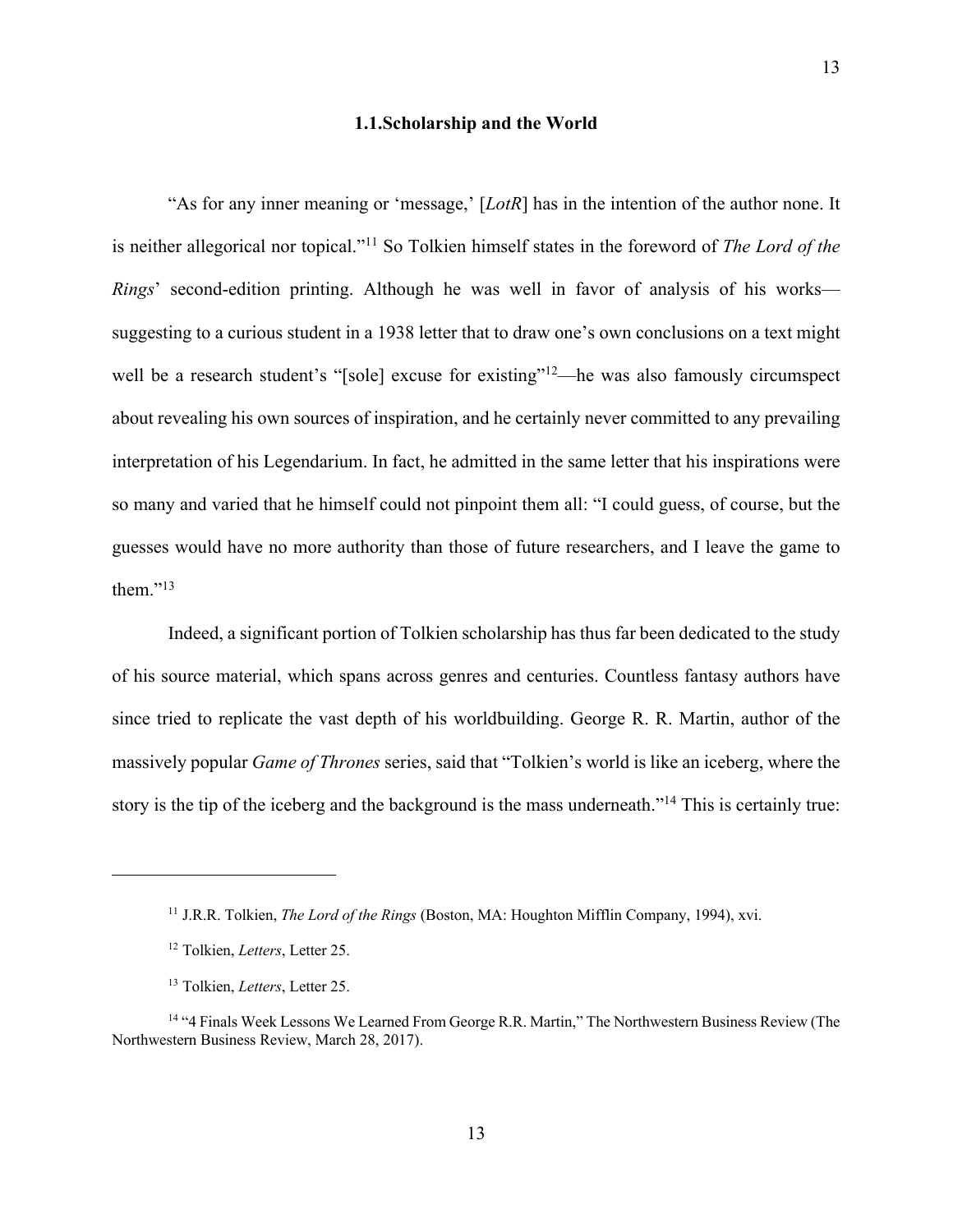Middle-earth, the land where the *Lord of the Rings* is set, is but one tiny fragment of Tolkien's entire sub-created universe, Eä.<sup>15</sup> For many, the sheer scale of Eä—a world separate from our own, but with its own detailed histories, languages, cultures, and more—is part of what makes the Legendarium so impressive. It is easy to get the sense that each character exists as more than a simple vessel to carry a plot; their lives and histories extend beyond the words on the page. We, as readers, are thrilled and amazed by the opportunity to lose ourselves in such an immersive story.

However, Tolkien's works also inspire in us a sense of strange familiarity. This is because Tolkien was a master of "recasting the time-worn archetypal figures of Western cultural history and thought into new models."16 He did not invent the world of Eä out of thin air. Rather, it should be acknowledged that Tolkien originally conceived of his world as an ancient precursor to our own. In a 1956 letter to W.H. Auden, he wrote, "I am historically minded. Middle-earth is not an imaginary world. […] The theatre of my tale is this earth, the one in which we now live, but the historical period is imaginary. The essentials of that abiding place are all there (at any rate for inhabitants of N.W. Europe), so naturally it feels familiar, even if a little glorified by the enchantment of distance in time."<sup>17</sup> He was highly skilled in using existing mythologies and tropes as a set of building blocks, creating the effect of a realistic series of evolving myths and legends for a fictional culture (but which mimicked the way that such things evolve in real life).

14

<sup>&</sup>lt;sup>15</sup> "Sub-creation" is a term coined by Tolkien to describe the process of world-building and creating myths. According to his beliefs as a Christian, true creation is only possible for God himself; thus, Tolkien's role as the "creator" of Eä is actually that of "sub-creator." This is also true within his Legendarium, where Eru Ilúvatar (the One) is the only true creator. His creations—the Ainur, Elves, Men—are themselves sub-creators. See J.R.R. Tolkien, *Tolkien: On Fairy-Stories*, ed. Douglas A. Anderson and Verlyn Flieger (London: HarperCollins Publishers, 2008).

<sup>16</sup> Hamish Williams, *Tolkien and the Classical World* (Walking Tree Publishers, 2021), xi.

<sup>17</sup> Tolkien, *Letters*, Letter 183.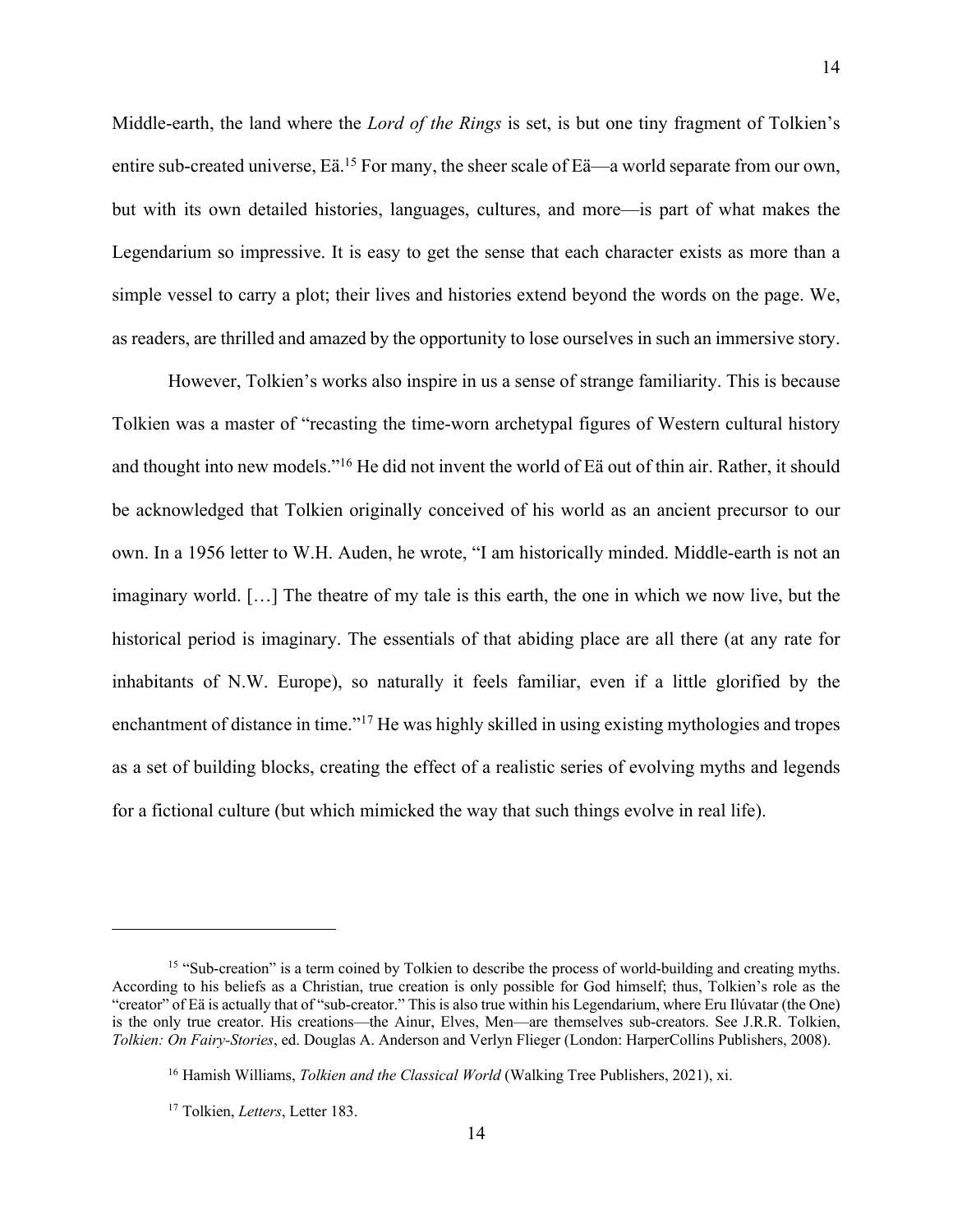It is known to anyone even peripherally familiar with Tolkien that he was a lifelong academic. By the time he was four years old, he could read and write fluently; soon after, his special aptitude for languages was discovered.18 The classics were a staple in his early education, and he excelled in his studies, winning multiple scholarships and prizes for his proficiency in Latin and Greek.19 As an adult, he spent nearly thirty-five years as a professor at Oxford, studying and teaching Anglo-Saxon literature and history, English literature, and philology. His masterful ability to repurpose existing traditions was no doubt owed to his deep familiarity with those traditions and the cultural and historical significance surrounding them.

This is all to say that to study these traditions ourselves, or at least to keep them in mind when reading Tolkien, can only serve to enhance our experiences in reading and understanding the Legendarium. In Hamish Williams's *Tolkien and the Classical World*, he states that the deemphasis of the classics in modern education means that modern readers necessarily approach premodern texts through a wholly different lens than their authors might ever have anticipated.<sup>20</sup> The overwhelming majority of twenty-first century schoolchildren are not afforded the opportunity to study Latin or Greek at all, much less to develop the proficiency that Tolkien and his contemporaries would have had. The reading curriculum has also shifted significantly: at the time that Tolkien was writing *The Lord of the Rings*, he was writing for consumers of an established and expected literary canon. Many of the classical and medieval texts that would have been commonly read in schools are now relegated to upper-level courses in higher education, rendering

<sup>18</sup> Humphrey Carpenter, *J.R.R. Tolkien: A Biography* (Boston, MA: Houghton Mifflin Company, 1982), Part 2, "Birmingham".

<sup>19</sup> Carpenter, *J.R.R. Tolkien: A Biography;* Williams, *Tolkien and the Classical World*, "Tolkien the Classical Scholar".

<sup>20</sup> Williams, *Tolkien and the Classical World*, xvi.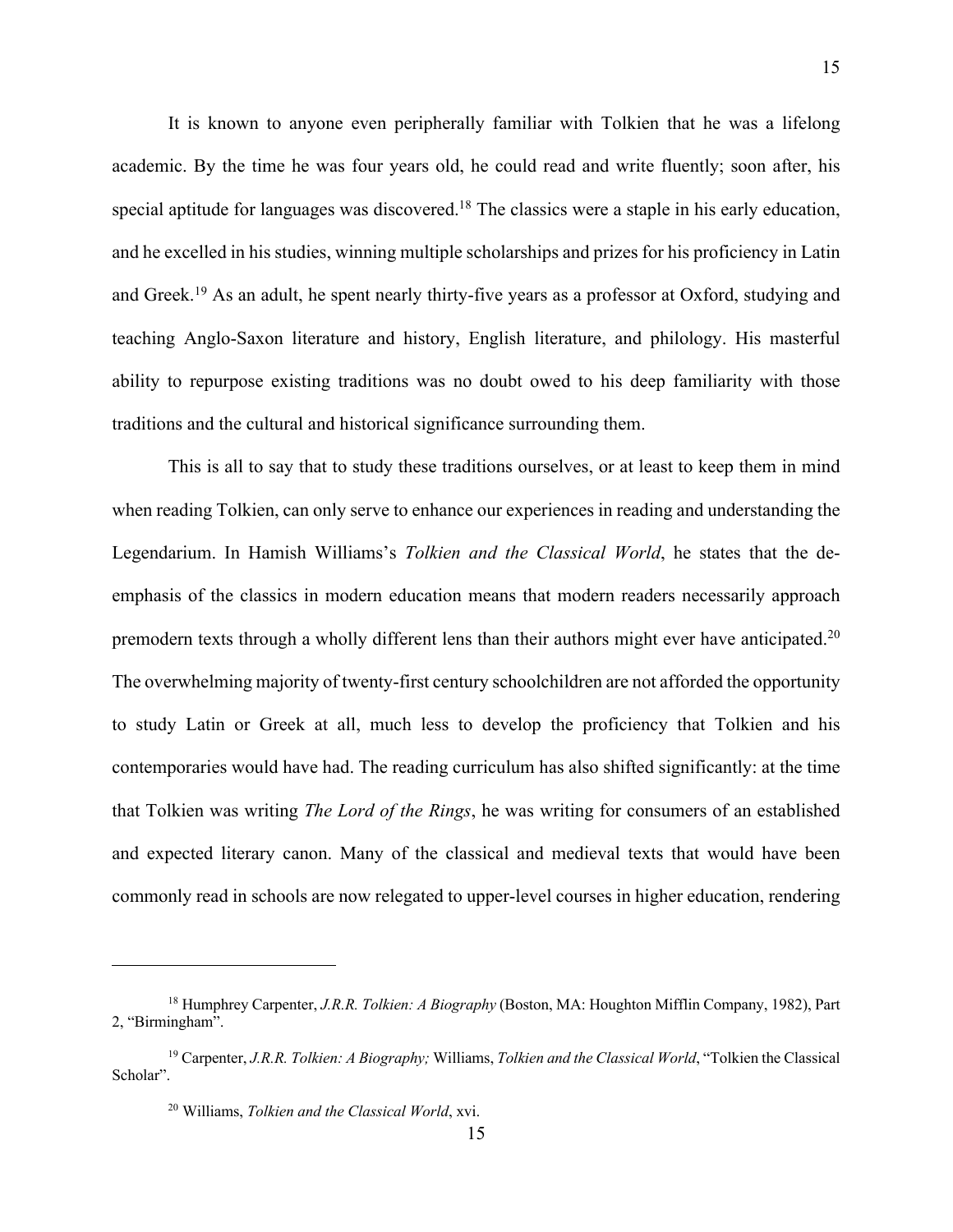<span id="page-15-0"></span>them inaccessible to the general public. Although Tolkien famously insisted that his work should be consumed as a whole rather than stripped down to its individual components—better to enjoy the "soup," he claimed, than the "bones" that flavored  $it^{21}$ —I remain of the opinion that deconstructing the "ingredients" that comprise the whole is the most productive avenue toward understanding the cultural implications of particular aspects of the text. Thus, in this paper I will not only examine Tolkien's unmortal women, but also the classical and medieval iterations of the figure which came before.

#### **1.2.Why the classics?**

As with many of the other aspects of Tolkien, it is possible to trace the conception of the unmortal woman backward through history. Many scholars have done just so with Tolkien's other influences, teasing out his source material in classical, medieval, religious, and myriad other reception studies. *The Lord of the Rings* was, and continues to be, a massive cultural phenomenon, and Tolkien's impact as a father of modern fantasy is undeniable. As the genre continues to evolve, however, so too do its readers and scholars. On this topic, Williams highlights the literary theory of Wolfgang Iser, who claims that a text itself is a lifeless (and meaningless) object until it becomes activated by a reader.<sup>22</sup> The problem that arises then is, of course, that no two readers are exactly

<sup>21</sup> J.R.R. Tolkien, *Tolkien: On Fairy-Stories*, ed. Douglas A. Anderson and Verlyn Flieger (London: HarperCollins Publishers, 2008), 39.

<sup>22</sup> Wolfgang Iser, *The Implied Reader: Patterns of Communication in Prose Fiction from Bunyan to Beckett* (Baltimore, MD: The Johns Hopkins University Press, 1974), 274-275.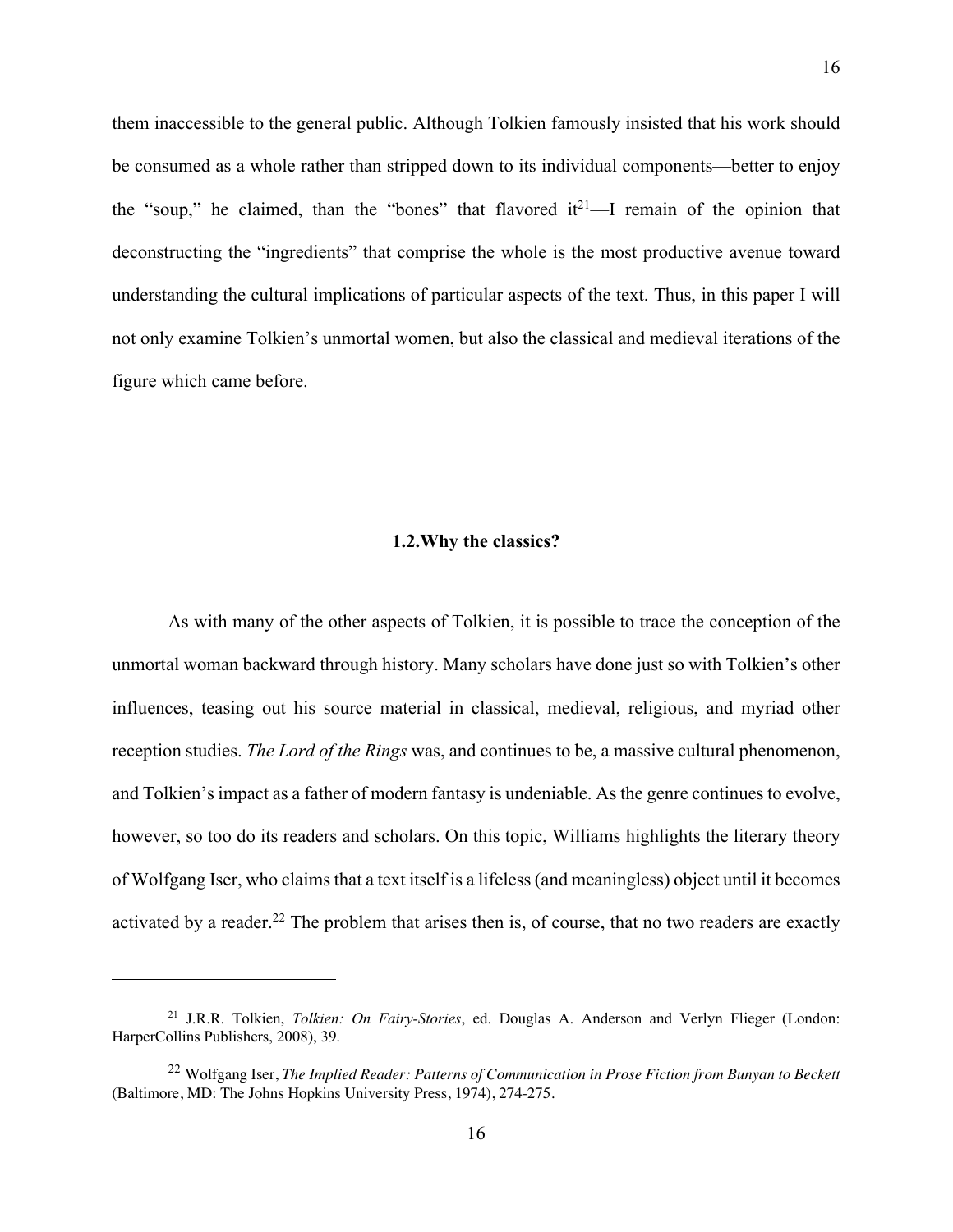alike, and that the interaction between text and reader reveals the "inherently dynamic character" of the literary work in question.23 The larger the period of time grows between a work's publication and modernity, the more that the average reader's knowledge base and experience continues to change, and thus, the greater the potential grows for the reader to lose out on some of the particular nuances that the original author would have incorporated. It is evident that the foundations of the Legendarium—classical, medieval, and otherwise—are lost on many contemporary readers, particularly as these elements are increasingly considered to be less and less essential to the fantasy genre. In this thesis, I intend to bring this nuance back to the forefront. To return to the original roots of the text, and to explore the ways that they have shifted over time, is to reveal new, and perhaps lost, ways of reading not only Tolkien, but also those that came before.

17

The range of figures I examine here serves a similar purpose. We use classical and medieval texts to contextualize contemporary works, but in the same way, contemporary works may also be used to bring new context to the classics. I will demonstrate how Tolkienian figures such as Lúthien, Arwen, and Éowyn transcend the mortal/immortal binary in much the same manner as their predecessors. In drawing these connections, it is my goal to unearth a more nuanced perspective of the roles that Tolkien's heroines play within his narratives, and to challenge perceptions of gender in both Tolkien and the texts which influenced him. To accomplish this, I have selected several case studies to showcase the unmortal woman's appearances throughout classical and medieval literature. Rather than examining them chronologically, I have chosen to sort them into the three subcategories mentioned previously: women who traverse the literal, physical realms of life and death; women who undergo a transformation from mortal to immortal (or vice versa); and women who experience a metaphorical death and immortalization. In addition

<sup>23</sup> Iser, *The Implied Reader*, 275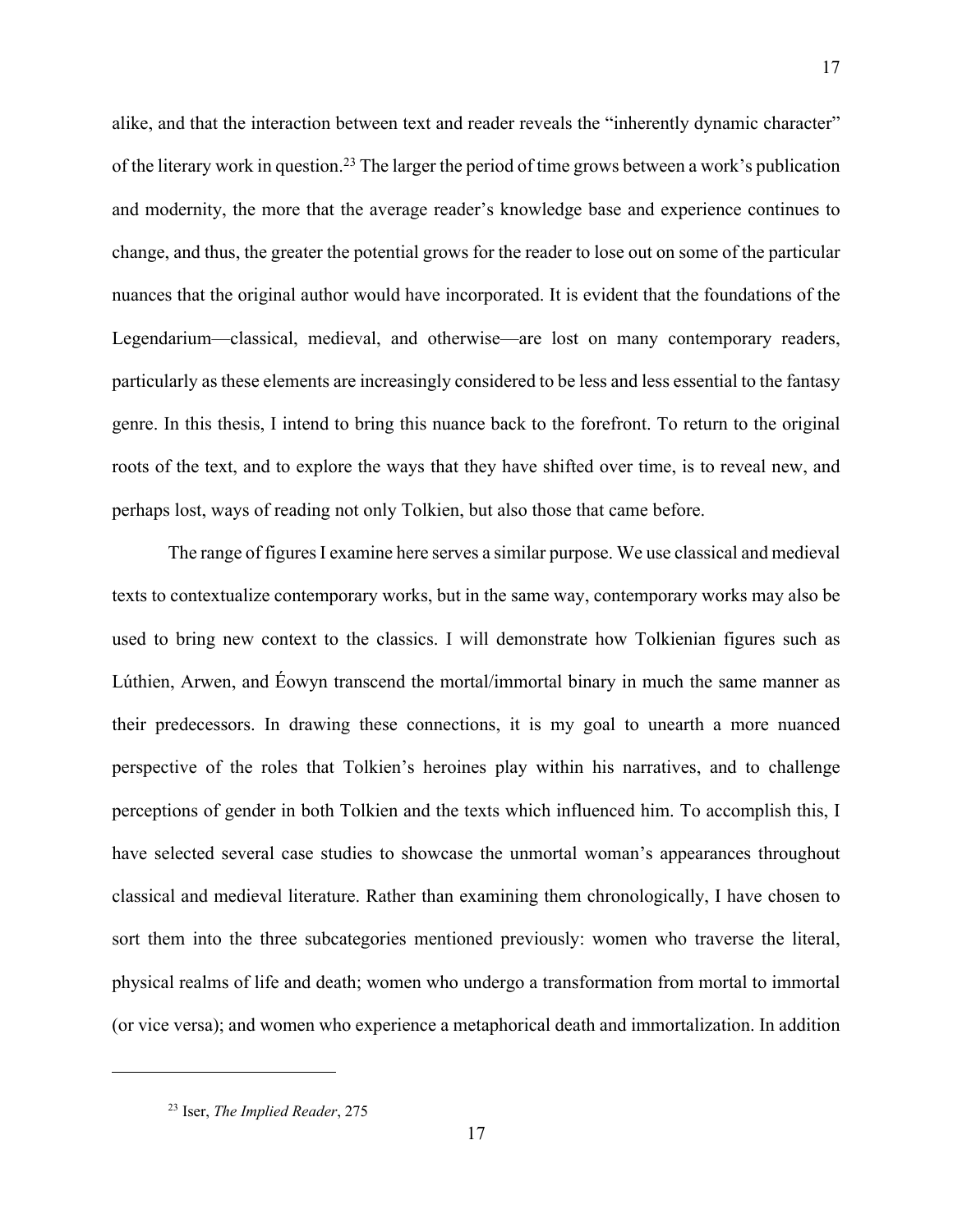to Tolkienian women, these categories will also feature figures who appear in classical and medieval literature. These categories are by no means exclusive or exhaustive, and as such I will also briefly discuss those unmortal women who are not so easily categorized. The unmortal woman may appear in literature in myriad ways, and several of the women I discuss may also fall into multiple, or even all three, categories. I have chosen to group them this way because it allows for the broadest strokes of comparison, and because I hope that these categories will prove effective in highlighting the ways that this archetype has evolved over time.

By drawing these connections between women in Tolkien and older texts, it is not my goal simply to prove the existence of classical and medieval influence on Tolkien as a writer—a fact which is already well known and indisputable. Rather, I wish to explore the reception of these influences, and in doing so, to show how the connections I have drawn serve to shed new light on the place of women within the Legendarium.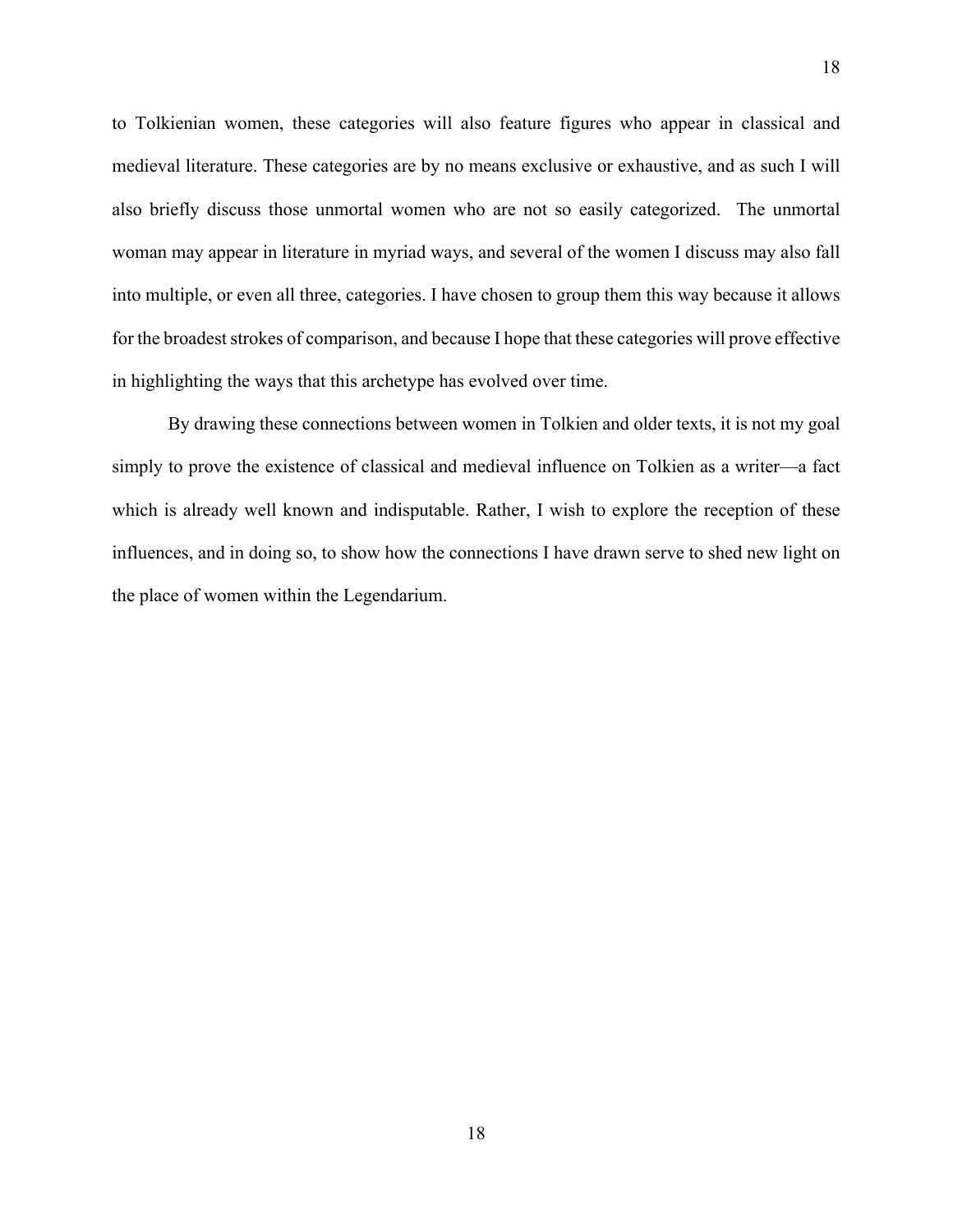#### **2. The Travelers: Lúthien, Alcestis, and Míriel**

19

<span id="page-18-0"></span>Perhaps the most obvious form that the unmortal woman takes is as a Traveler: she who physically journeys between the worlds of the living and the dead. In Tolkien, we see this in several Elven characters—contrary to wide belief, the Elves' "immortality" actually exists in the form of cyclical reincarnation. The Elves are not incapable of dying; rather, they cannot die of sickness or old age, but they can be killed. Should this happen, their *fëa* (soul) becomes separated from their *hröa* (body) and is called to the halls of Mandos for judgment.<sup>24</sup> After a period, the *fëa* may become re-embodied and return to physical life in Arda, should Mandos deem them worthy to do so. <sup>25</sup> As a realm of bodiless spirits ruled by a Keeper of the Dead, Mandos may naturally be likened to the underworld. The two Tolkienian women whom I will discuss in this section are Lúthien Tinúviel, the elf-princess of the famous Beren and Lúthien tale, and Míriel Serindë, mother of the tragic king Fëanor. Not only do both of these women travel between the worlds of the living and the dead, but they do so in unique ways which set them apart from any other Elf's typical "death" and reincarnation.

<sup>&</sup>lt;sup>24</sup> Also called the Halls of Awaiting. The Vala Mandos (also called Námo) is one of the two Fëanturi, or "Masters of Spirits." He is the Doomsman of the Valar and keeper of the Houses of the Dead. J.R.R. Tolkien, *The Silmarillion*, ed. Christopher Tolkien (New York, NY: Del Rey Books, 2002), 19.

 $25$  Arda is essentially Earth within the larger universe of Eä.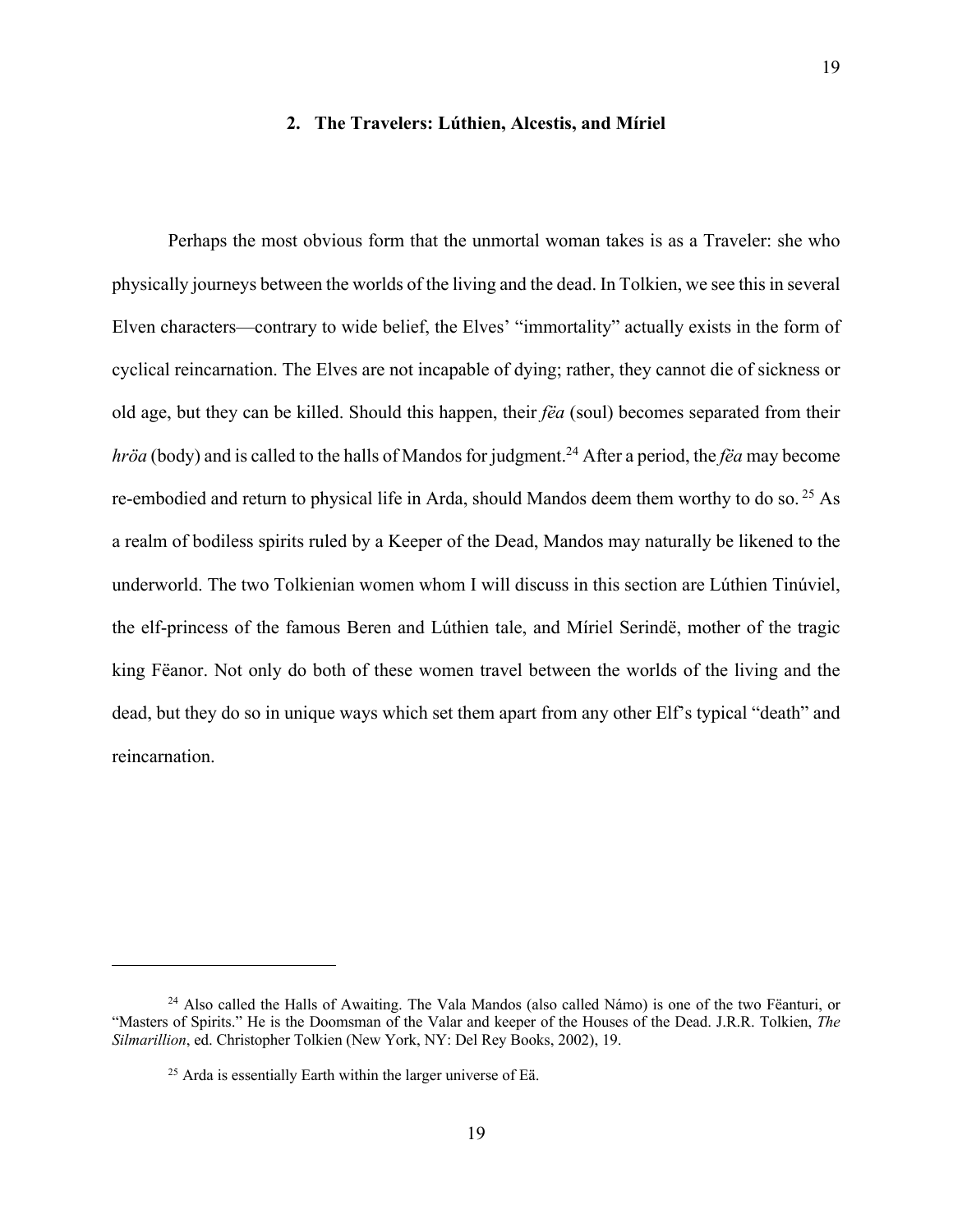#### **2.1.Lúthien**

<span id="page-19-0"></span>In *The Silmarillion*, the chapter "Of Beren and Lúthien," is in fact a prose "re-telling" of Tolkien's unfinished poem "The Lay of Leithian."26 Although the work was never actually completed, it is considered to be the original version of Lúthien's tale. The story goes that Lúthien's father, Thingol, is so appalled that his daughter wishes to marry Beren, a mortal man, that he sets Beren an impossible task in order to win Lúthien's hand: to steal a Silmaril from the Iron Crown of the dark lord Morgoth himself. Against her father's wishes, Lúthien sets out to help Beren with this task, and, after many trials and tribulations, the two of them eventually succeed in stealing the Silmaril together. In the process, however, Beren is mortally wounded, and he dies shortly after their return. Overcome by her love for Beren, Lúthien's *fëa* departs from her body:

The spirit of Beren at [Lúthien's] bidding tarried in the halls of Mandos, unwilling to leave the world, until Lúthien came to say her last farewell upon the dim shores of the Outer Sea, whence Men that die set out never to return. But the spirit of Lúthien fell down like a flower that is suddenly cut off and lies for a while unwithered on the grass. […] [Then] Lúthien came to the halls of Mandos […] [where] those that wait sit in the shadow of their thought. But her beauty was more than their beauty, and her sorrow deeper than their sorrows; and she knelt before Mandos and sang to him.<sup>27</sup>

Rather than being killed in battle and forcibly separated from her *hröa*, Lúthien's love for Beren compels her to willingly follow his spirit to Mandos. There, the song she sings is so powerful that

<sup>26</sup> J.R.R. Tolkien and Christopher Tolkien, *The Lays of Beleriand*, vol. 3 (London: Harper Collins Publishers, 2015), 183-374.

<sup>27</sup> J.R.R. Tolkien, *The Silmarillion*, ed. Christopher Tolkien (New York, NY: Del Rey Books, 2002), 221.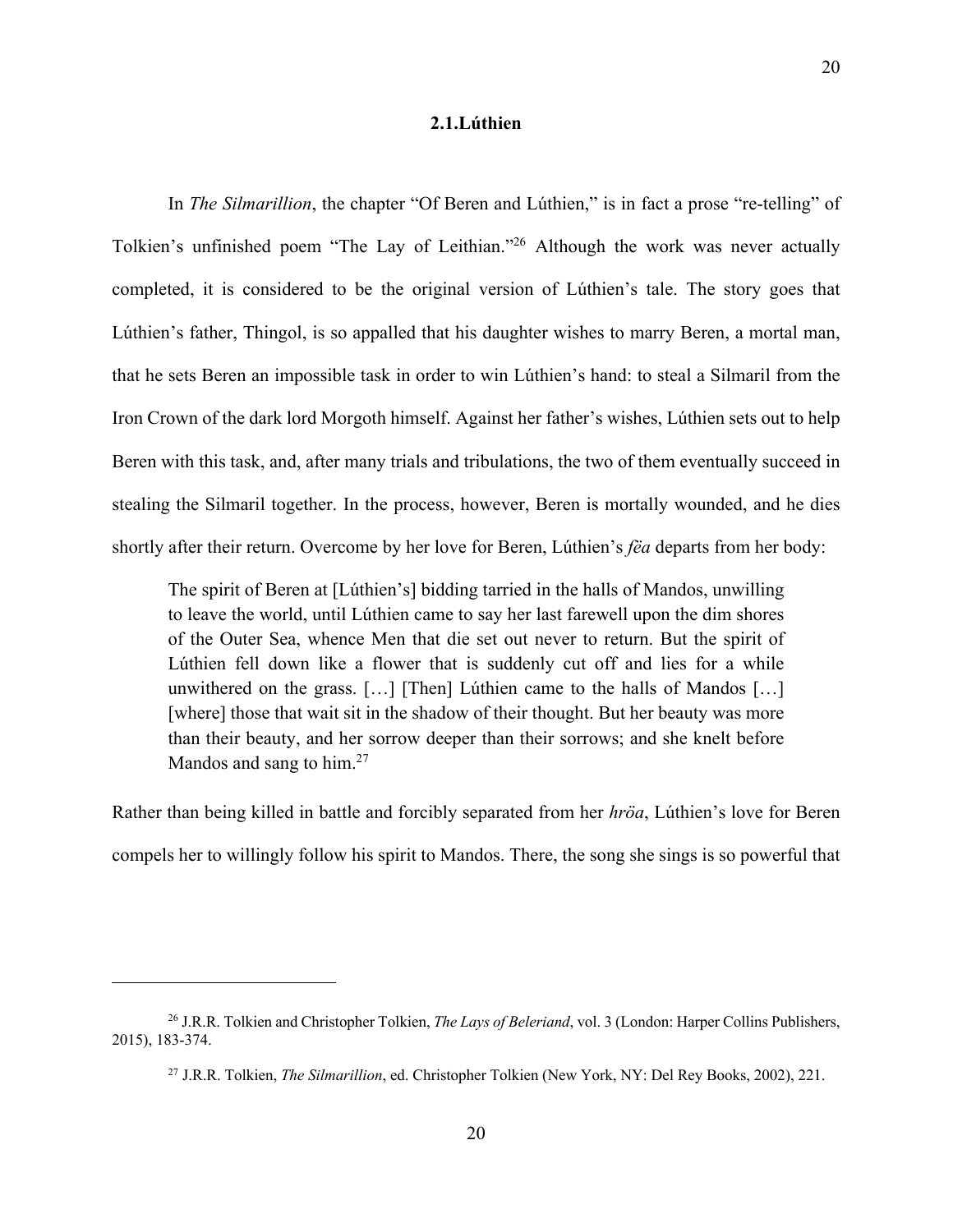it moves Mandos himself to pity. He recalls Beren's spirit, and together, Beren and Lúthien are permitted to return to Middle-earth to live out the remainder of a mortal lifetime.

Lúthien's arc demonstrates a surprising level of feminine power and agency. Although she may seem in the beginning of the tale to embody the role of simple love-object—a prize for Thingol to offer and for Beren to win—Lúthien is plainly the heroine of her story. It is she who defies her father's patriarchal demands, going so far as to break free from the tower he imprisons her in Doriath; it is she who rescues Beren from his own imprisonment by Sauron; it is she alone who creates the distraction necessary for Beren to cut the Silmaril free from Morgoth's crown. Lastly and ultimately, it is her own sacrifice which makes possible Beren's resurrection.

Lúthien's journey between the living world of Arda and the halls of Mandos cements her role as an unmortal woman and, in the process, cements her unique power as a heroine. It should also be emphasized that Lúthien's acts of heroism are largely connected to traditionally feminine actions. Her power lies in her singing and dancing, weaving, and in her beauty itself. Tolkien goes to specific lengths to emphasize her feminine power when he invokes the traditional Rapunzel tale during Lúthien's escape from Doriath. She first uses her "arts of enchantment" to cause her hair to grow to great length. Then, she uses it to weave two things: a shadowy cloak which allows her to appear supernaturally hidden, and a long rope which she uses to escape from the window of the tower in which she is imprisoned. Both of these items are imbued with a sleeping spell, which she uses to lull the guards at the bottom of her tower into slumber.<sup>28</sup> The emphasis on Lúthien's hair as an instrument of power in this Rapunzel-tale underlines the importance of bodily autonomy. It is also not the only place in the Legendarium where a female character's agency is connected to

<sup>28</sup> Tolkien, *Silmarillion,* 203.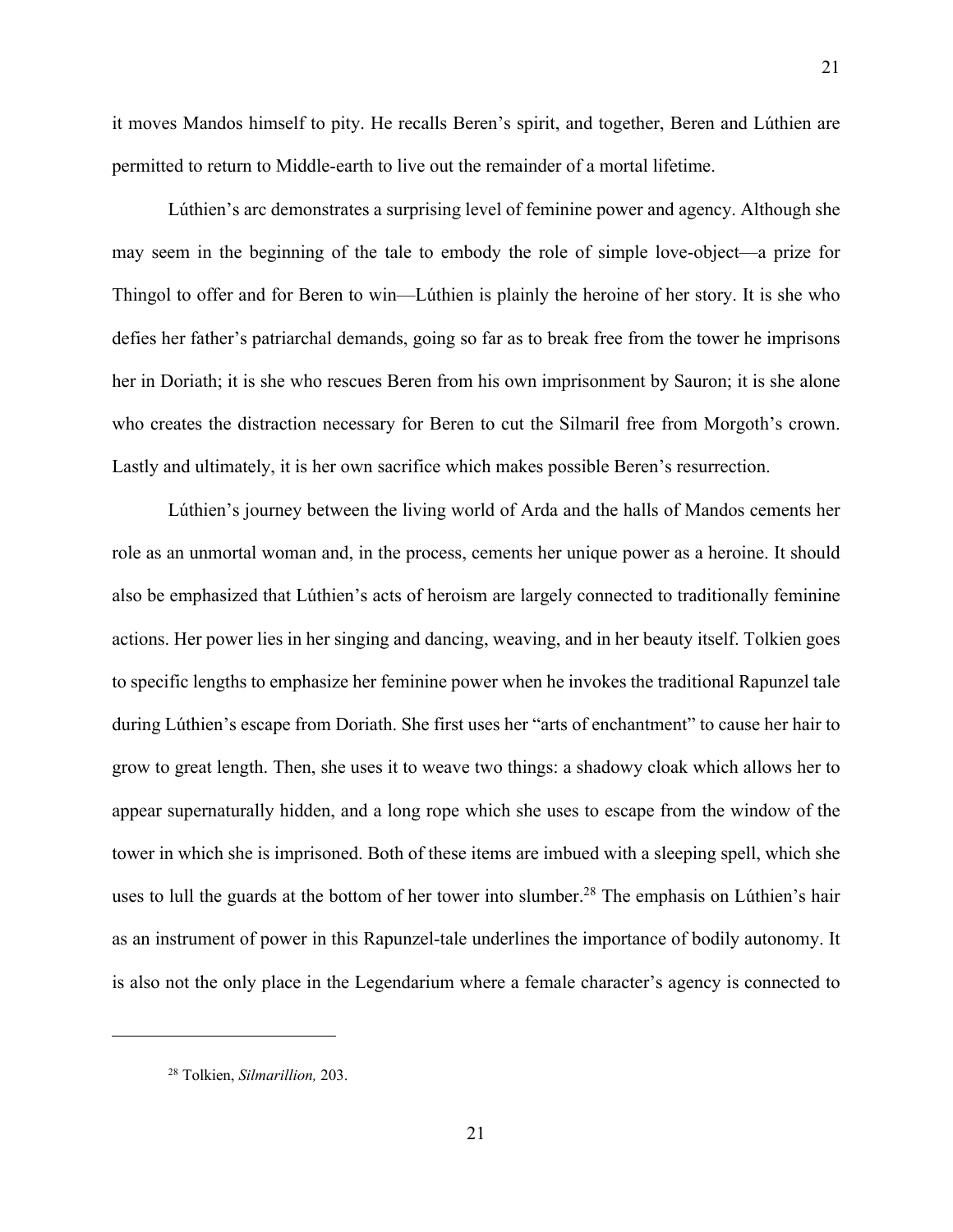her hair; we see this again when Galadriel gives three strands of her golden hair to the dwarf Gimli: an incomparable gift, and one which she had previously refused three times to give to her uncle, the Noldorin king Fëanor.29 Lúthien utilizes her own bodily processes as a means of personal agency, and as a result saves not only herself, but also Beren. The physicality of her abilities also lends power to her "human-ness": Lúthien is capable of magical arts of enchantment, but the ways that she uses them—singing, dancing, transforming, shape-shifting, weaving—are all strongly physical actions involving use or manipulation of the body in some way.30 The combination of her supernatural abilities (decidedly non-human) and her physical body is another way of blurring the line between Lúthien as mortal and as immortal.

Further, Lúthien's role as a Traveler is not limited to her journey from Arda to the halls of Mandos. Her story consists of a series of descents and escapes: from Doriath, to Tol-in-Gaurhoth, to the depths of Morgoth's fortress Angband, and finally to Mandos, Lúthien's entire tale is a sort of slow *katabasis*. When Beren first falls in love with Lúthien, he sees her dancing in the woods in Doriath:

There came a time near dawn on the eve of spring, and Lúthien danced upon a green hill; and suddenly she began to sing. Keen, heart-piercing was her song as the song of the lark that rises from the gates of night and pours its voice among the dying stars, seeing the sun behind the walls of the world; and the song of Lúthien released the bonds of winter, and the frozen waters spoke, and flowers sprang from the cold earth where her feet had passed.<sup>31</sup>

<sup>29</sup> In *Unfinished Tales*, it is told that Fëanor asked Galadriel three times for one strand of her hair to use in his crafting, and she refused him each time. Yet, in *The Lord of the Rings*, Gimli was respectful to her, and she offered him three just because he thought that they were beautiful.

<sup>30</sup> Cami D. Agan, "Lúthien Tinúviel and Bodily Desire in the Lay of Leithian," in *Perilous and Fair: Women in the Works and Life of J.R.R. Tolkien*, ed. Janet Brennan Croft and Leslie A. Donovan (Altadena, CA: Mythopoeic Press, 2015).

<sup>31</sup> Tolkien, *Silmarillion*, 194.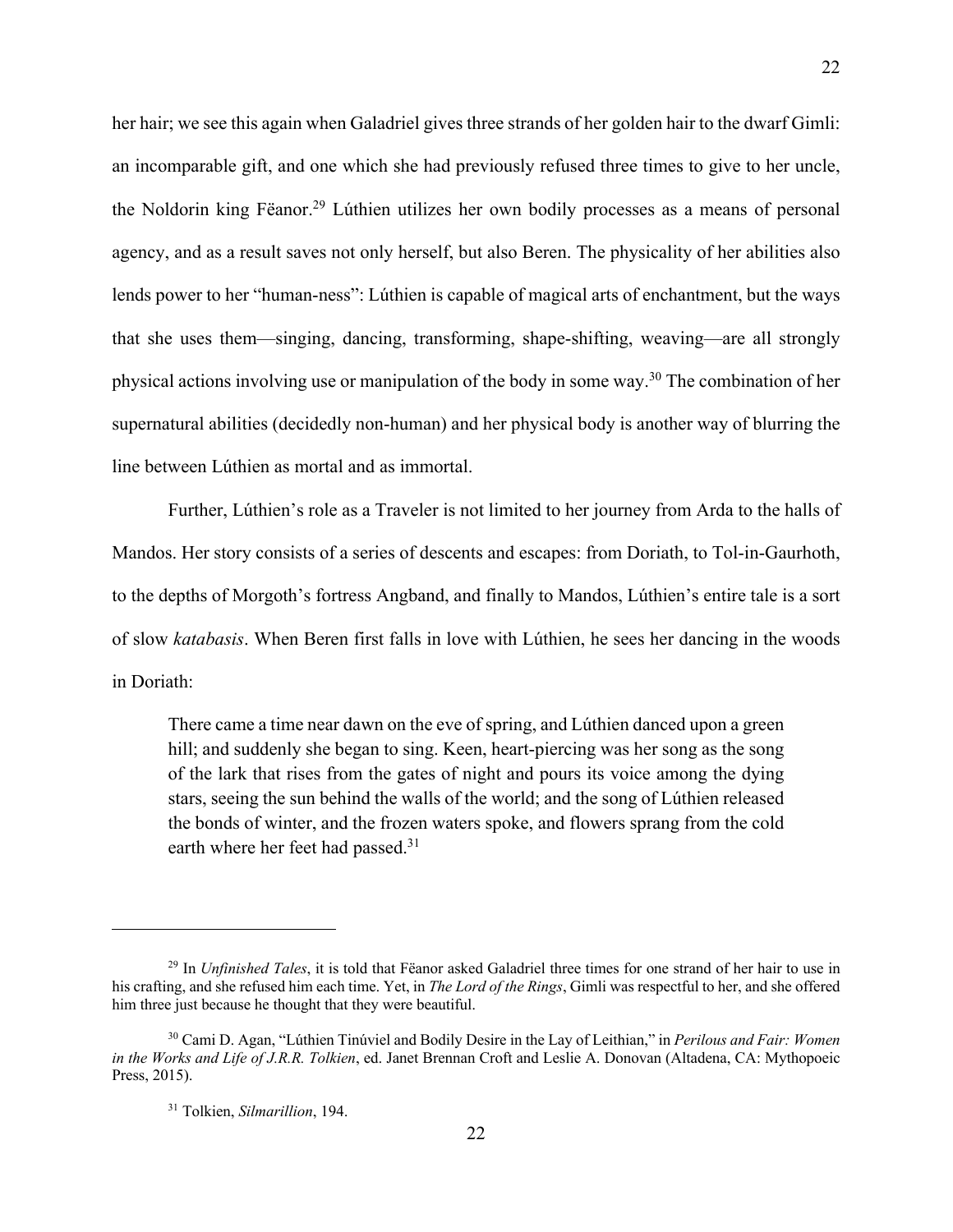Here, at the very beginning of Lúthien's tale, great emphasis is placed on the magic and beauty of new life. She dances near dawn on the eve of spring; her song is likened to that of a lark, which sings in the earliest hours of the morning; new flowers grow wherever she passes. Lúthien's voice in particular is an important source of her power. Thus, it is notable that, after Beren first departs on his impossible journey, Lúthien ceases to sing: "[F]rom that hour she sang not again in Doriath. A brooding silence fell upon the woods, and the shadows lengthened in the kingdom of Thingol."<sup>32</sup> Meanwhile, Sauron himself begins his own song:

> He chanted a song of wizardry, Of piercing, opening, of treachery, Revealing, uncovering, betraying.33

The transfer of song here is used to indicate the transfer of power<sup>34</sup>—and, if Lúthien at the beginning of her tale represents life, then her yielding of power to Sauron represents the beginning of her journey from the world of the living to that of the dead. The next time Lúthien sings, it is on the bridge before Tol-in-Gaurhoth where Beren is imprisoned. Her journey into the blackness of Sauron's Isle mirrors a descent into the underworld, and after she escapes with Beren, flowers once again begin to spring up wherever she walks.35 But the story does not end there. Together Beren and Lúthien descend once again as they travel to Angband for their final confrontation with Morgoth.

They passed through all perils, until they came with the dust of their long and weary road upon them to the drear dale that lay before the Gate of Angband. Black chasms opened beside the road, whence forms as of writhing serpents issued. On either

<sup>32</sup> Tolkien, *Silmarillion,* 198.

<sup>33</sup> Tolkien, *Silmarillion,* 201.

<sup>34</sup> Jon Michael Darga, "Tolkien's Women: The Medieval Modern in The Lord of the Rings," *University of Michigan Library* (2014), https://deepblue.lib.umich.edu/handle/2027.42/107711, 19.

<sup>35</sup> Tolkien, *Silmarillion*, 207.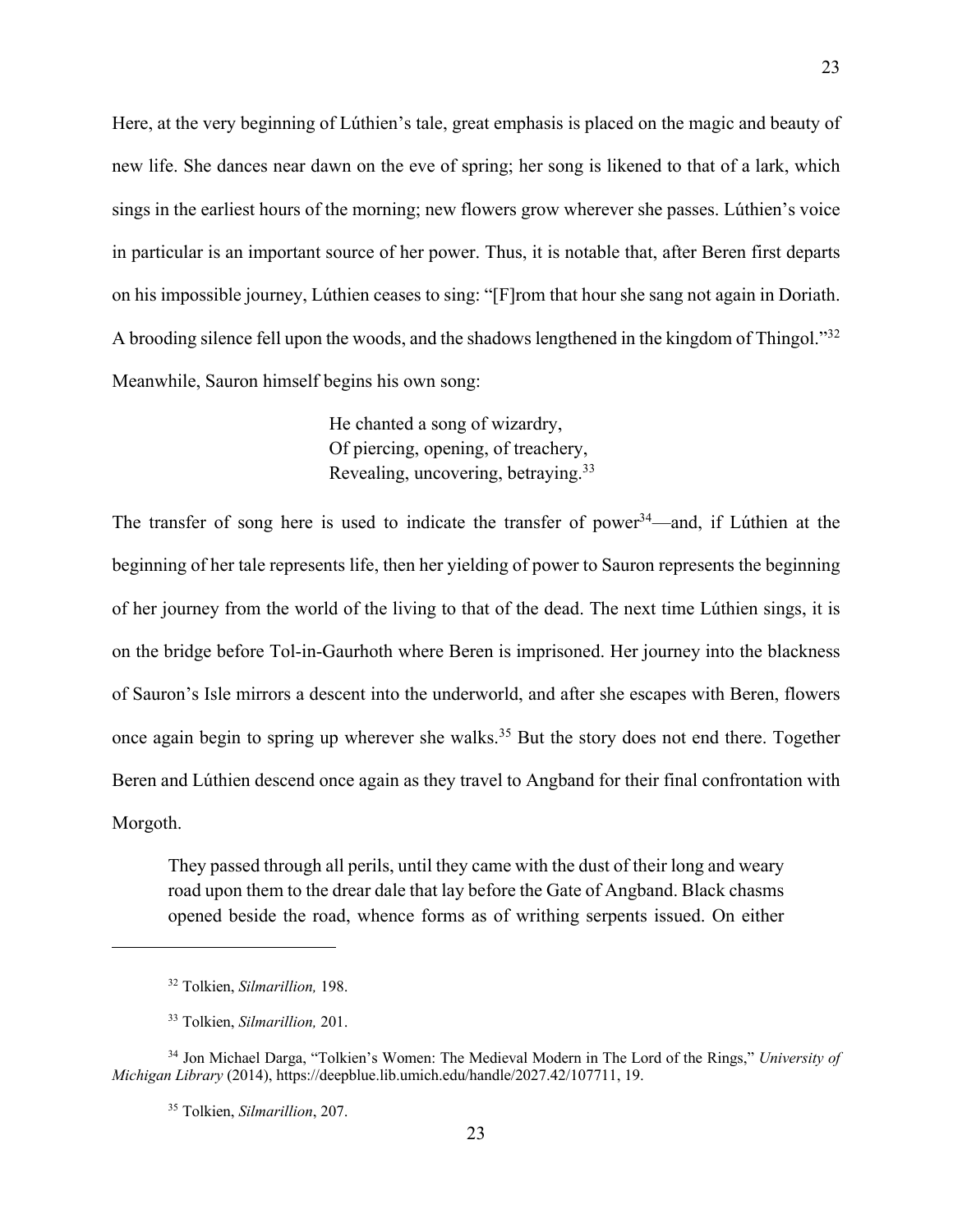<span id="page-23-0"></span>hand the cliffs stood as embattled walls, and upon them sat carrion fowl crying with fell voices.36

This vivid imagery starkly opposes the magical flowers and lush greenery that characterize Lúthien at peace. Further, this particular descent is followed by a literal ascent: Beren and Lúthien are rescued from the depths of Angband by eagles, who bear them skyward through the clouds. Beren nearly dies here, with his spirit "[wandering] upon the dark borders of death," but he ultimately recovers to find Lúthien singing to him.<sup>37</sup> The descent and return from Angband, with Beren's near-death, foretells Lúthien's final descent into Mandos, where she "dies" for love and returns a mortal woman.

### **2.2.Alcestis**

Looking back to the classical tradition, Lúthien's tale possesses remarkable similarities to the story of Alcestis: the only mortal woman to have made the journey to the underworld and returned.38 <sup>39</sup> Perhaps the most famous account of her story is told in Euripides' play *Alcestis*. His earliest surviving work, dating back to 438 B.C., *Alcestis* itself blurs nearly as many boundaries as its namesake. To begin with, the question of genre when it comes to *Alcestis* remains a long-

<sup>36</sup> Tolkien, *Silmarillion*, 212.

<sup>37</sup> Tolkien, *Silmarillion*, 216.

<sup>38</sup> Sue Blondell et al., eds., *Women on the Edge: Four Plays by Euripides* (New York, NY: Routledge, 1999), 96.

<sup>&</sup>lt;sup>39</sup> I am not the first scholar to draw this comparison; Gloria Larini analyzes both Lúthien and Arwen in comparison with Alcestis. See Gloria Larini, "To Die for Love: Female Archetypes in Tolkien and Euripides," in *Tolkien and the Classics*, ed. Roberto Arduini, Claudio A. Testi, and Giampaolo Canzonieri (Zürich: Walking Tree Publishers, 2019), pp. 25-34.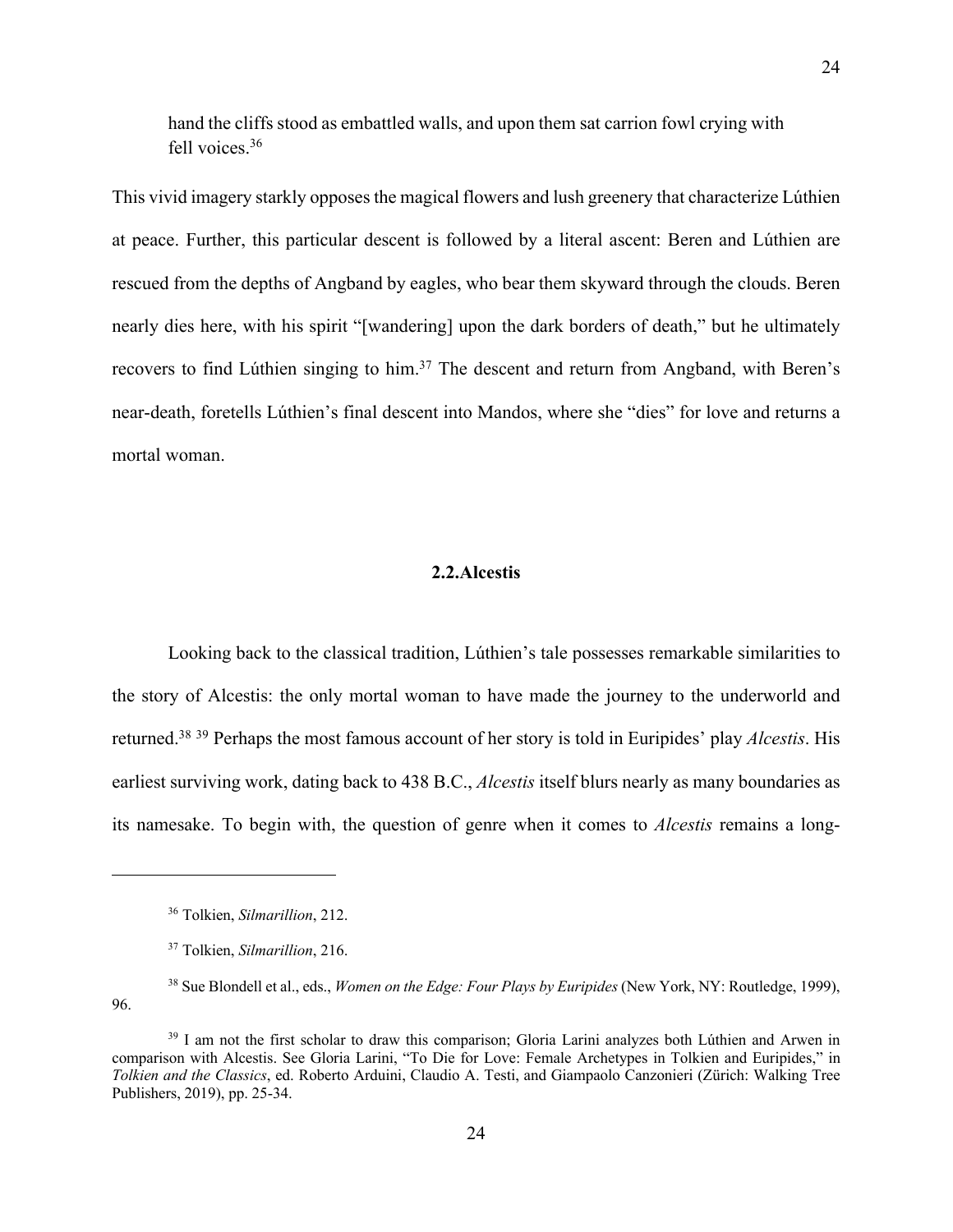standing subject of debate. In the play, the Thessalian king Admetus is given the opportunity to escape his fated death—but only should he find someone willing to die in his stead. In the end, the only person willing to do so is his wife, Alcestis. She lays down her own life for love of her husband, and with the help of the hero Heracles, she returns to the world of the living at the end of the play.

25

Despite its serious subject matter—a somber exploration of death, loss, and mourning— Euripides chose to stage this play in the fourth position of the tragic tetralogy. Under typical circumstances, this position was occupied by a satyr play.40 *Alcestis*, which does not quite fit the box of either tragedy *or* comedy, or even "tragicomedy," as some call it, has thus been dubbed "pro-satyric" by scholars ("taking the place of a satyr play").<sup>41</sup> Like Alcestis herself—and like Lúthien—the play is situated between opposite extremes, further emphasizing her transgressive role in a transgressive narrative.

At its heart, *Alcestis* is a story about the divisions between life and death, mortal and divine. This core theme, which is, of course, shared with the Legendarium, is strongly emphasized by the setup of the tale. Admetus' opportunity to escape death is granted to him by Apollo, who grew fond of the king after spending a year as his servant in punishment for a feud with Zeus. That feud began when Zeus killed Apollo's son Asclepius, a healer who had the ability to bring the dead back to life. Zeus was angered by this ability, believing that it would eliminate the division between gods and mortals. Thus, it is notable that Alcestis's story culminates in her return to life: the very

<sup>&</sup>lt;sup>40</sup> The satyr play was a genre of ancient Greek drama which would blend elements of both tragedy and comedy. Their defining feature was a chorus comprised of satyrs, who would wear indecent costumes emphasizing the phallus, and make raunchy, inappropriate jokes and commentary.

<sup>41</sup> Mary R. Lefkowitz et al., *The Greek Plays: Sixteen Plays by Aeschylus, Sophocles, and Euripides* (New York, NY: The Modern Library, 2017), 439.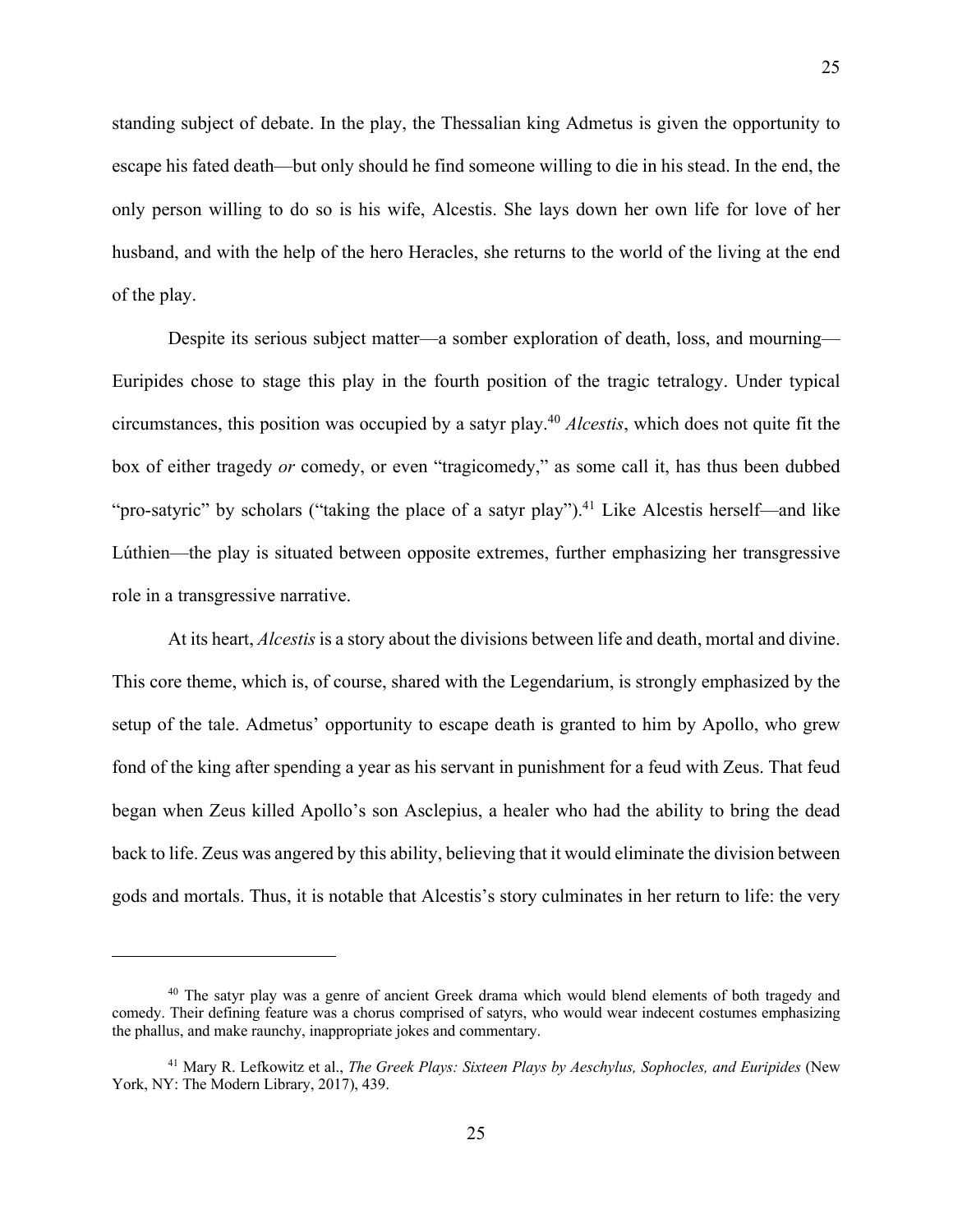debate which sets the rest of the tale in motion comes full circle in the end, with Alcestis transcending the division between not only life and death, but also the mortal and the divine. Although Admetus is the one given the chance to escape death, he never actually crosses its boundary in the same way as Alcestis. He is not the Traveler; she is the one who holds all the power in their exchange, and it is impossible for him to live without her sacrifice.

It is also important to consider that while Euripides' portrayal of Alcestis may be the most well-known version of her narrative, it is not the only one in existence. In Plato's *Symposium*, Heracles has no part in Alcestis's return from the underworld. Instead, Hades and Persephone (the gods of the underworld) are so impressed by Alcestis's dedication to her husband that they allow her to go free.42 In Apollodorus' *Bibliotheca*, it is Persephone alone whose respect for Alcestis prompts her to free her.43 <sup>44</sup> This version especially underlines the power of the unmortal woman, as all the power to transcend life and death lies in the hands of the women. Even the powerful song that Lúthien sings as she begs for Beren's life is an appeal for Mandos, a male deity-like figure, to grant her lenience. It is up to his discretion, his pity, to allow her and Beren to be reunited. When Persephone allows Alcestis to walk free from the underworld, she is, in a way, reasserting the agency which was taken from her in her own abduction.<sup>45</sup> It also grants more agency to Alcestis,

26

<sup>42</sup> Plato, "Plato, Symposium," trans. Harold N. Fowler, Plato, Symposium, section 179c, n.d., http://data.perseus.org/citations/urn:cts:greekLit:tlg0059.tlg011.perseus-eng1:179c.

<sup>43</sup> Apollodorus, *The Library of Greek Mythology*, trans. Robin Hard (New York, NY: Oxford University Press, 1997), 48.

<sup>44</sup> Although the *Bibliotheca* was compiled after Euripides' *Alcestis* was written, the tales that it contains are older. Thus, it is likely that Apollodorus' version of Alcestis' story, where Persephone is the one to free her, is a more "original" version. Euripides' decision to add Heracles may well have been due to the hero's popularity at the time. See Joshua J. Mark, "Alcestis," World History Encyclopedia (World History Encyclopedia, July 24, 2014), https://www.worldhistory.org/Alcestis/.

<sup>&</sup>lt;sup>45</sup> Persephone became queen of the underworld after being abducted by Hades.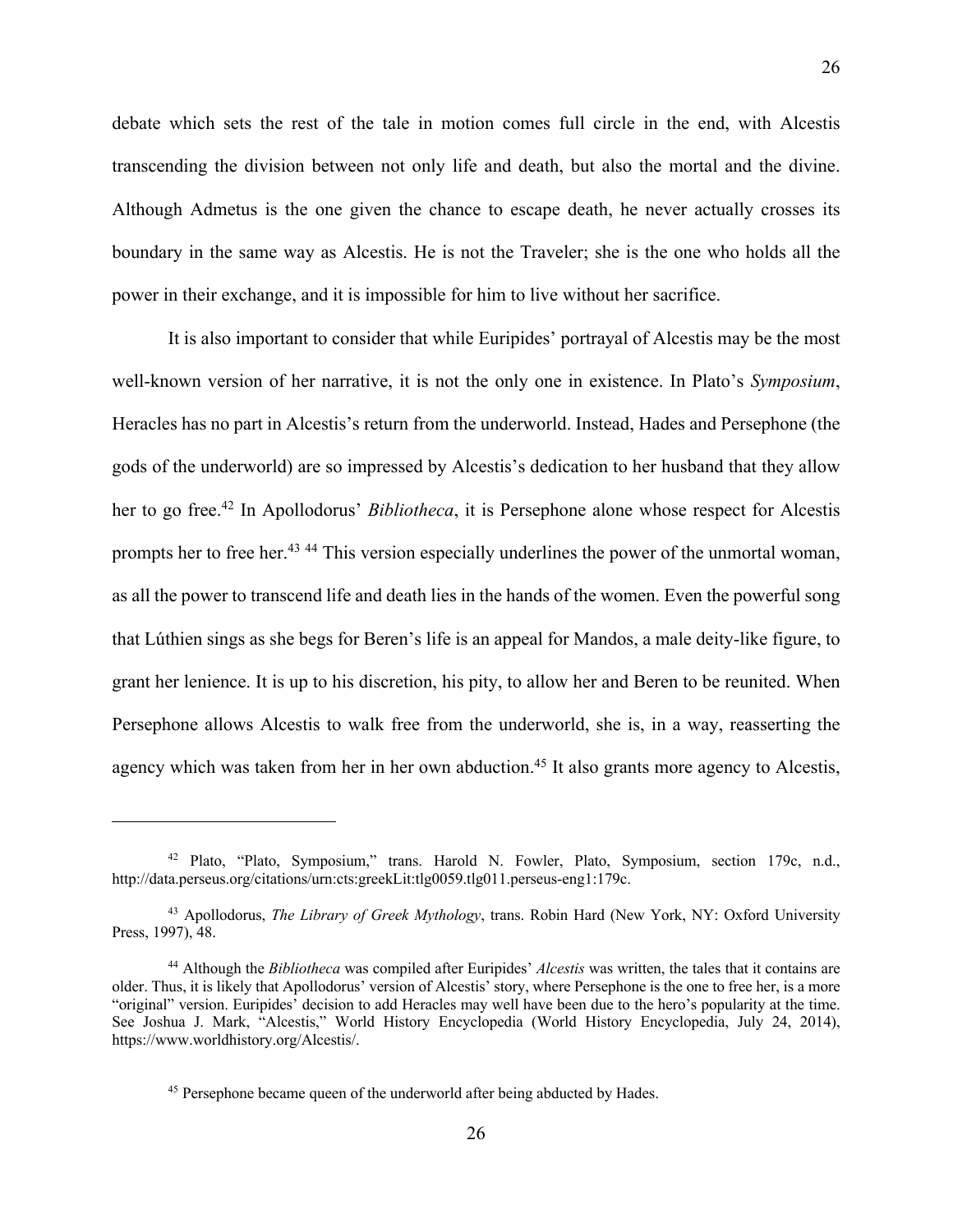<span id="page-26-0"></span>as Persephone's decision to free her is entirely owed to Alcestis's sacrifice and love for her husband, and emphasizes the relationship between two women. Indeed, this version of Alcestis' tale, as well as Plato's, serves to highlight the connections between Persephone and Alcestis. Persephone's abduction by and marriage to Hades leaves her to reside in the underworld—a symbolic "death," and one which mirrors Alcestis's situation. Admetus, too, is a name which shares a similarity to Adamastos, "the unconquerable one," and also a name for Hades.<sup>46</sup>

#### **2.3.Míriel**

Unlike Lúthien and Alcestis, whose heroic sacrifices are more obvious, the Elven woman Míriel Serindë's brush with death comes with more unconventional—and potentially more selfish—circumstances. This makes her an especially interesting unmortal woman to consider. After giving birth to her only son, Fëanor, Míriel loses her will to live:

But in the bearing of her son Míriel was consumed in spirit and body; and after his birth she yearned for release from the labour of living. And when she had named him, she said to Finwë [her husband]: 'Never again shall I bear child; for strength that would have nourished the life of many has gone forth into Fëanor.' […] She went then to the gardens of Lórien and lay down to sleep; but though she seemed to sleep, her spirit indeed departed from her body, and passed in silence to the halls of Mandos.47

Like Lúthien, Míriel's *fëa* is not forcibly separated from her *hröa*. Her husband, Finwë, does not want her to die; he still desires to have many more children, and it is he who delivers her to Lórien in the hope that she will find rest there, and that she might return to him refreshed and ready to

27

<sup>46</sup> Blondell, *Women on the Edge*, 96.

<sup>47</sup> Tolkien, *Silmarillion*, 65.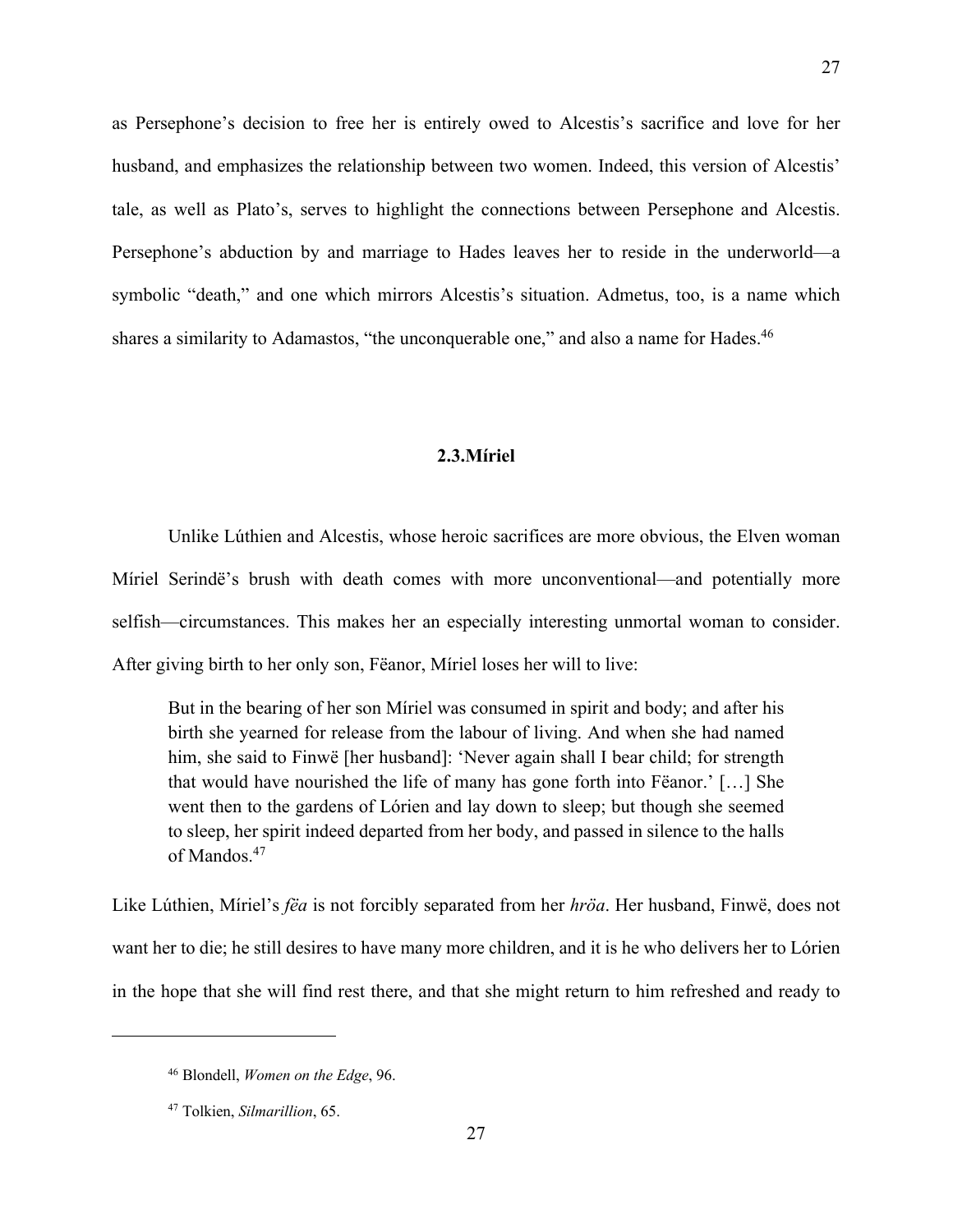resume life as normal. It is Míriel herself who makes the decision to leave her *hröa* behind and go to Mandos. Indeed, her body remains in Lórien, and for a long time, Finwë lives on in sadness. "[He] went often to the gardens of Lórien, and sitting beneath the silver willows beside the body of his wife he called her by her names. But it was unavailing; and alone in all the Blessed Realm he was deprived of joy. After a while he went to Lórien no more."48 Here the distinction of the unmortal woman as her own category separate from men becomes especially apparent. Where Lúthien descends again and again in pursuit of Beren, repeatedly crossing the boundary of life and death in order to save him, and where Alcestis specifically volunteers to die in order to save her husband, Finwë does not even attempt to follow Míriel to Mandos. The idea is never even presented as an option. Instead, he grieves for a while, but he eventually moves on, remarrying and going on to have the many other children he still desired. He no longer loves Míriel, giving his love instead to Fëanor and, later, to his new wife and other children.<sup>49</sup>

When considering Míriel's power as an unmortal woman, it is important to also consider the *transfer* of power between herself and her son, Fëanor. She gives so much of her strength to him that it leaves her too weary to go on living—and indeed, Fëanor goes on to become one of the strongest, and most infamous, figures in the Legendarium. It is he who crafts the Silmarils, and he whose stubbornness and pride ultimately results in several of the greatest tragedies in the history of Arda. Míriel almost seems to have some level of foreknowledge of this. When she first departs

<sup>48</sup> Tolkien, *Silmarillion*, 65.

<sup>49</sup> Tolkien, *Silmarillion*, 65-66.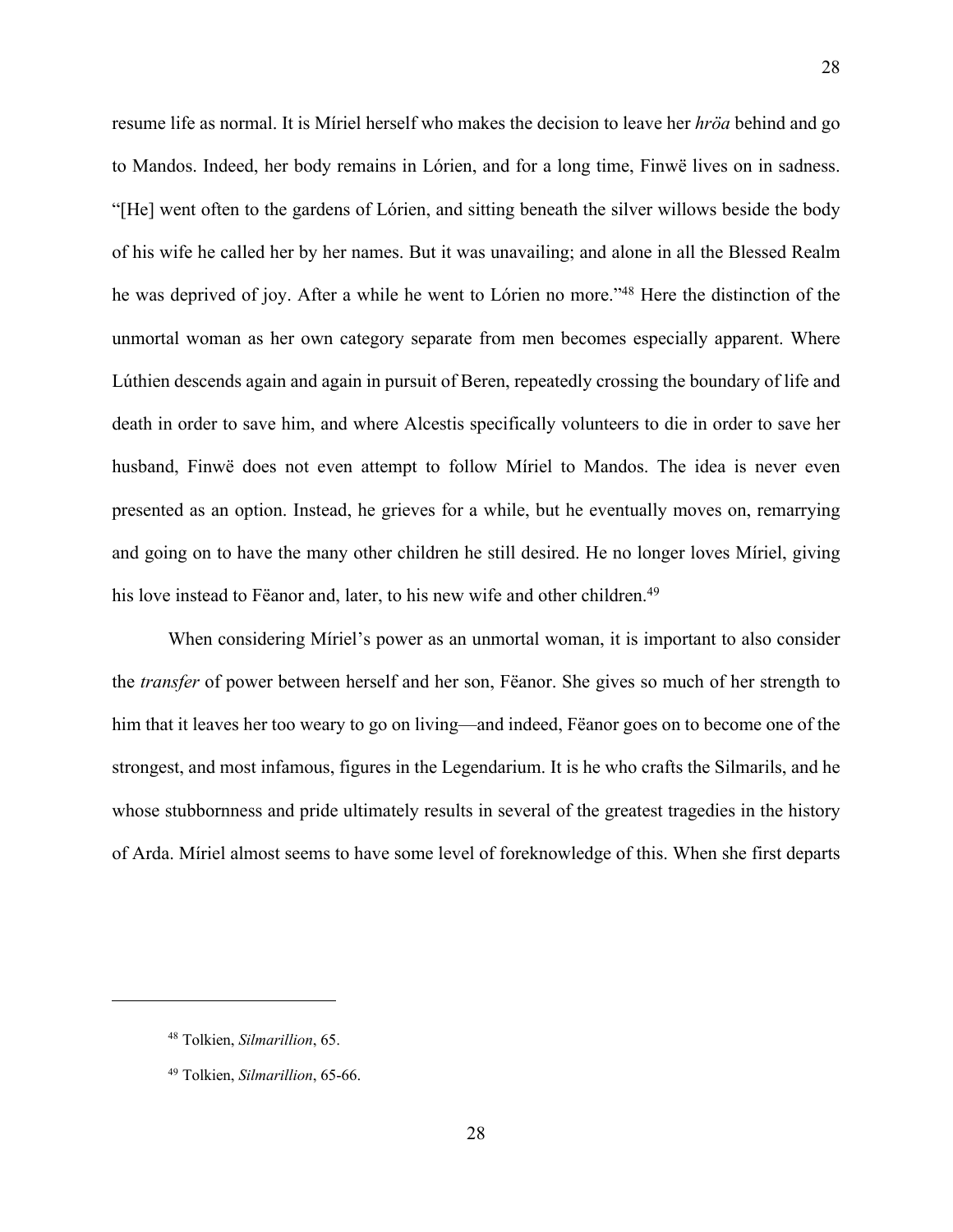for Lórien, leaving her son alone and knowing that she will not be there to help raise him, she asks Finwë to "hold me blameless in this, and in all that may come after."50

Míriel's story is complex, and in the end it may be viewed in a number of ways. Her utter weariness after giving birth to Fëanor might be read as an exploration of the post-partum depression that many women experience following childbirth. It also might, however, be read as an extreme example of wielding the bodily autonomy that Lúthien also demonstrates. Indeed, Míriel is explicitly likened to Lúthien in a several small ways: her mother-name, Serindë, *Broideress*, was given to her "because of her surpassing skill in weaving and needlework; for her hands were more skilled to fineness than any hands even among the Noldor."51 She was also known for her sweet, soft singing while working.52 Míriel openly states after giving birth to Fëanor that she does not want to have any more children. Her husband, however, still desires many more.<sup>53</sup> This means that, despite the previous strength of their love, they are no longer compatible in this respect. Though Finwë does take actions to help Míriel and attempts to change her mind before her passing, her decision to pass to Mandos—and to remain there—can be read as her way of asserting her own agency and bodily autonomy. Míriel does not return to her *hröa* until many years later, after the death of Finwë.<sup>54</sup> Regardless, it is her position as an unmortal woman which gives

<sup>50</sup> Tolkien, *Silmarillion*, 65.

<sup>51</sup> Tolkien, *Silmarillion*, 64.

<sup>52</sup> Tolkien, *Morgoth's Ring*, 257.

<sup>53</sup> Tolkien, *Silmarillion*, 65

<sup>54</sup> J.R.R. Tolkien and Christopher Tolkien, *The Peoples of Middle-Earth*, vol. 12 (London: Harper Collins, 2015), "The Shibboleth of Fëanor."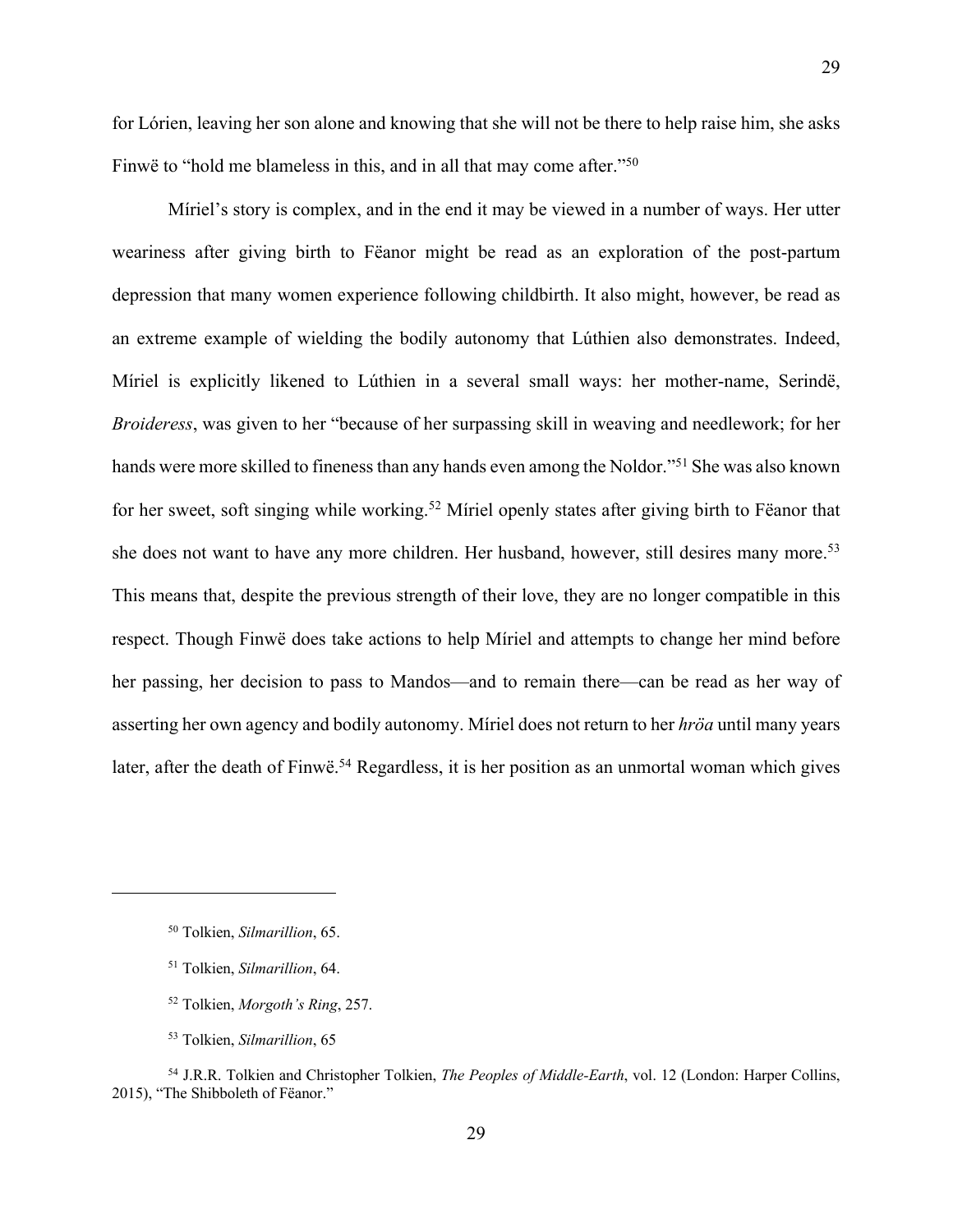her the power to make this decision; as she disrupts the boundary between life and death, she also disrupts the expected bounds of traditional femininity.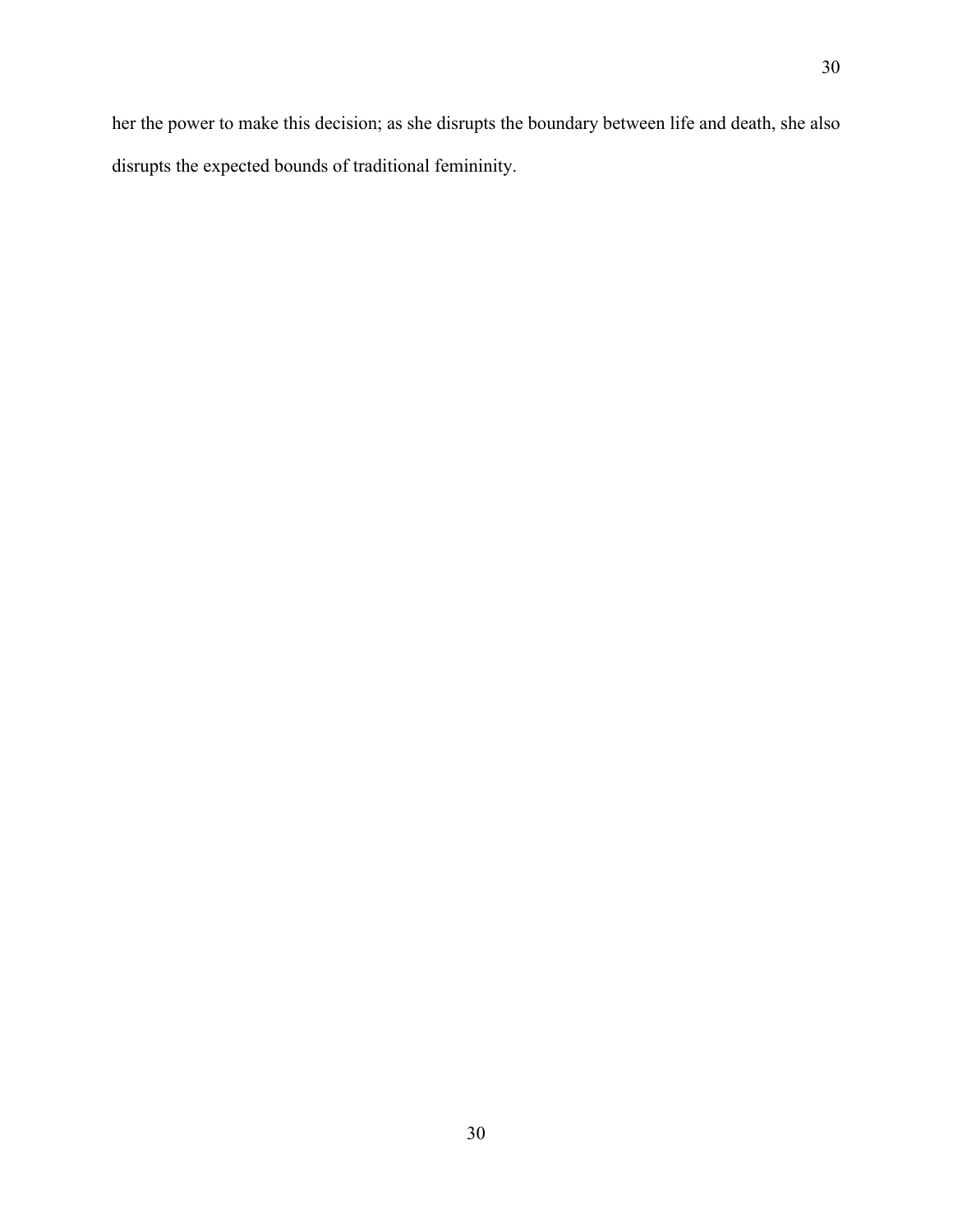#### **3. The Shifters: Arwen and Psyche**

31

<span id="page-30-0"></span>The Shifter is the unmortal woman who undergoes a transformation from immortal to mortal, or vice versa. In Tolkien, the most obvious example comes in the form of Arwen Undómiel, Lady of Rivendell, and the eventual wife of the mortal king Aragorn. Arwen's story is clearly intended to be compared to Lúthien's: not only is Arwen a descendent of Lúthien, described in appearance as "the likeness of Lúthien [come] on earth again," but her star-crossed love story with Aragorn also makes a neat parallel to that of Beren and Lúthien. <sup>55</sup> Like Lúthien, Arwen ultimately gives up her immortality for love. She does not, however, physically travel between the mortal world and Mandos as Lúthien does. Where Lúthien's character hinges on her multiple heroic descents and escapes, Arwen's most defining character moment is her willing transformation from immortal to mortal.

#### **3.1.Arwen**

In the main text of *The Lord of the Rings*, Arwen is largely absent. She does not receive anywhere near the same amount of page time as Lúthien does in "Of Beren and Lúthien," and many of her appearances are in passages that praise her physical beauty rather than her actions, comparing her appearance to that of Lúthien. In spite of film-only embellishments that would

<sup>55</sup> Tolkien*, The Lord of the Rings*, 221.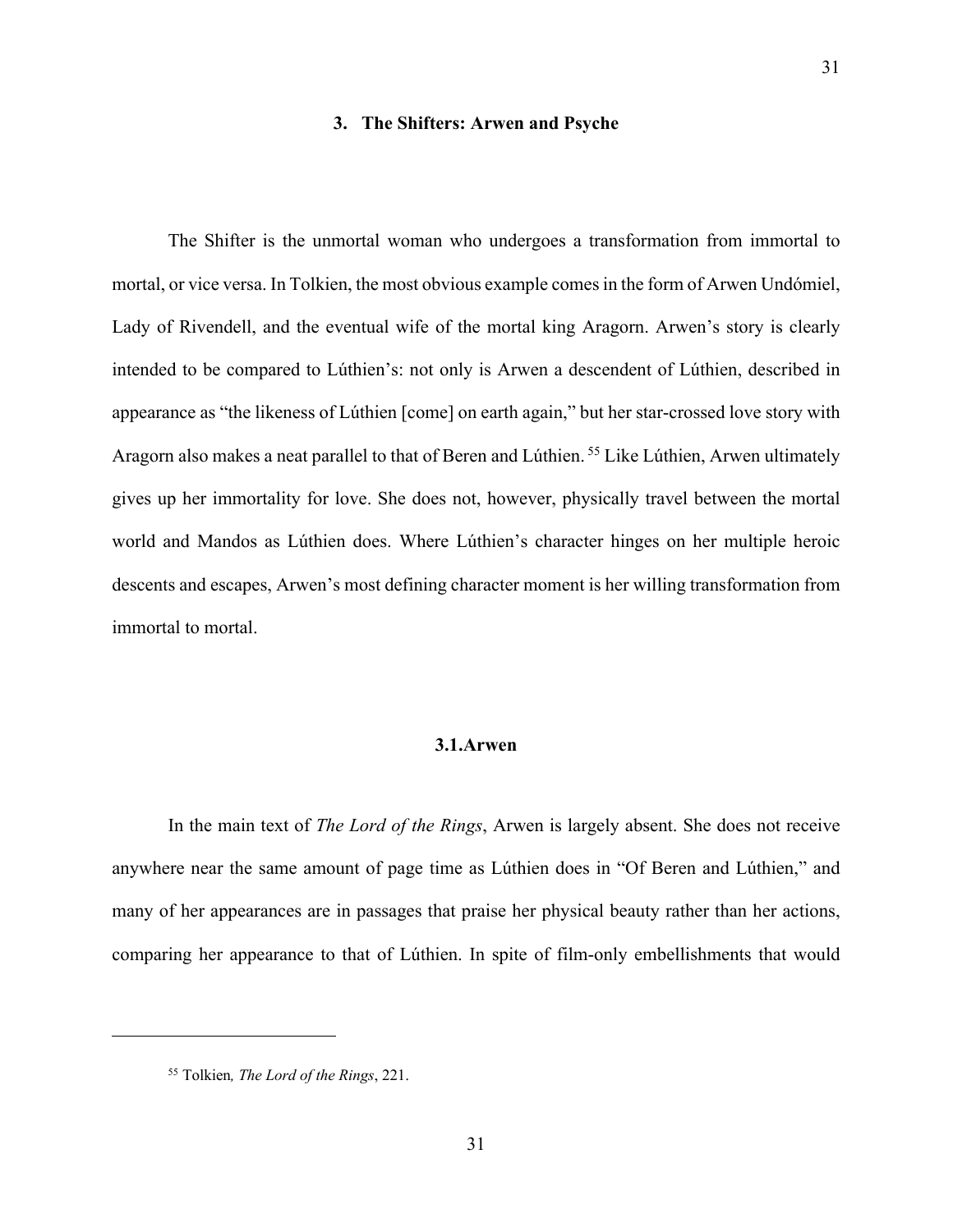suggest otherwise, she is also not an outwardly "badass" character—she cannot be found wielding a sword or riding into battle, or even overcoming foes using more traditionally feminine magics à la Lúthien.<sup>56</sup> She desires to get married and to have children, and she is willing to make immeasurable sacrifices to do so. For this reason, she is often held up as the least feminist of Tolkien's female characters. It is easy for some to write her off as nothing more than the motivation for Aragorn's own heroic character arc, claiming that her main function in the narrative has more to do with her absence than with her presence. To do so, however, is also to dismiss the many and varied ways that it is possible to be a feminist, and to diminish the strength and validity of Arwen's own choices.

The full text of Aragorn and Arwen's tale is only found in the appendices at the end of *Return of the King*, which are made up of additional material which Tolkien could not fit into the main story. In this tale, we are afforded a much clearer view of Arwen as a character, her choices, and her reasoning behind them than in her meager part in *The Lord of the Rings*. At the very end of their life together, as Aragorn is on his deathbed, he tells her:

'The uttermost choice is before you: to repent and go to the Havens and bear away into the West the memory of our days together that shall there be evergreen but never more than memory; or else to abide the Doom of Men.<sup>57</sup>

But Arwen's choice has long since been made, and Tolkien writes here that at last "she tasted the bitterness of the mortality that she had taken upon her."58 Arwen's feminine power is inextricably

<sup>56</sup> In Peter Jackson's *Fellowship of the Ring* adaptation, Arwen takes on the textual role of the Elf warrior Glorfindel when she comes to rescue Strider and the hobbits from the Nazgûl riders. She is also the one to raise the Bruinen river against the riders, where in the book, it is her father Elrond who does this.

<sup>57</sup> Tolkien, *The Lord of the Rings,* 1037.

<sup>58</sup> Tolkien, *The Lord of the Rings*, 1037.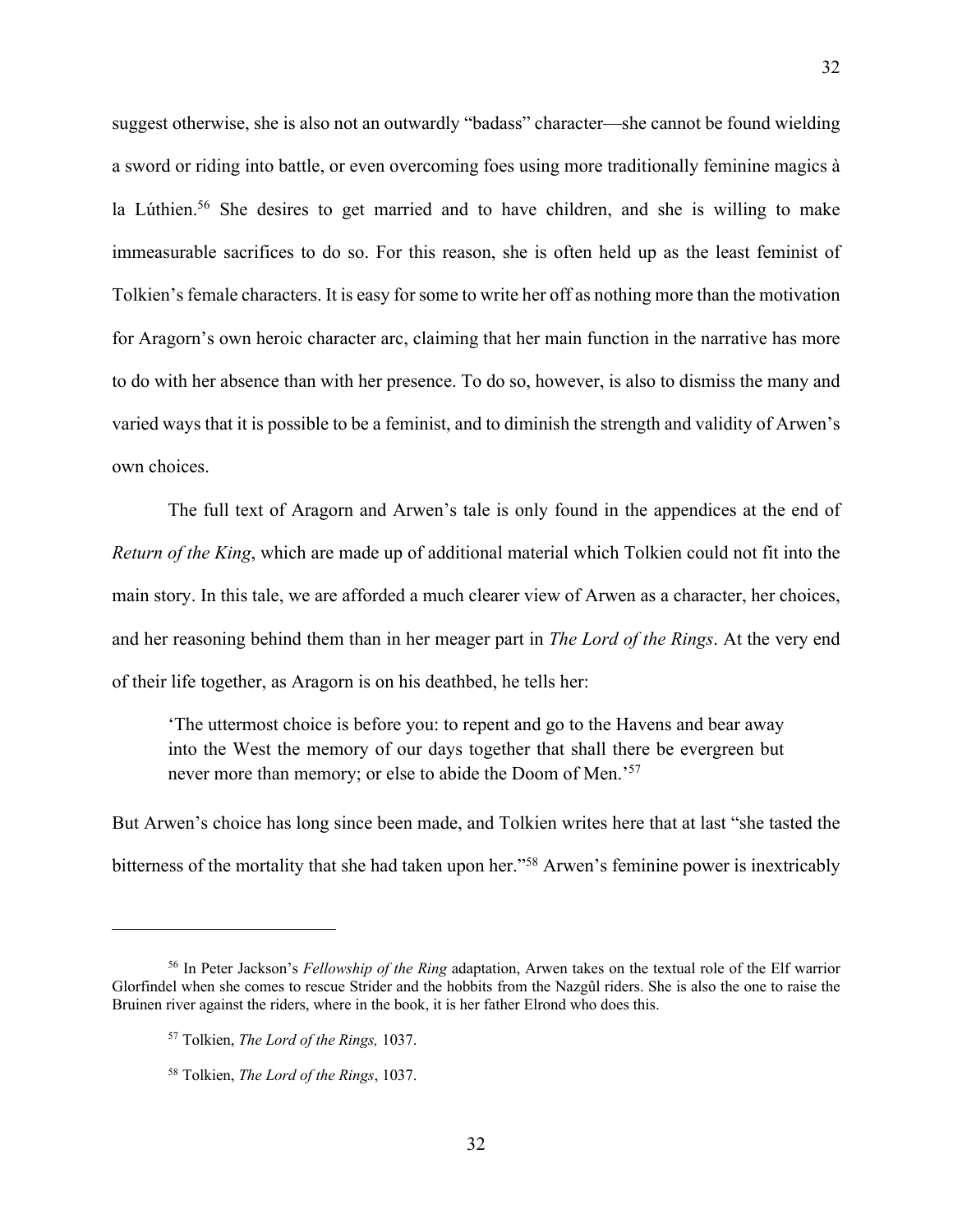tied to her loss; to her transition from immortal to mortal. From the moment she and Aragorn pledge their love to one another in Lothlórien, years before the events of *The Lord of the Rings* ever take place, Arwen's immortal life is forsaken.<sup>59</sup> What cements her role as an unmortal woman is the reason that drives her transformation: Arwen loves Aragorn; she desires a future with him; and she does what is necessary to achieve her goals. In making her decision, she not only asserts her power over her own life, but becomes a part of the eucatastrophe which saves Middle-earth.<sup>60</sup> Like Míriel with Fëanor, Arwen seems to have some level of foresight of the roles that she and Aragorn will play in the story to come:

And Arwen said: 'Dark is the Shadow, and yet my heart rejoices; for you, Estel [Aragorn], shall be among the great whose valour will destroy it. […] I will cleave to you, Dúnadan, and turn from the Twilight [immortal life in the West]. Yet there lies the land of my people and the long home of all my kin.'61

Again, some may be tempted to dismiss Arwen's role here as nothing more than the inspiration for Aragorn's heroism. To do so, however, is to ignore the reality that without her, Aragorn never would have been able to become a hero in the first place.

In *Unsung Heroes of The Lord of the Rings*, Lynnette Porter describes Arwen as a "visionary": one who has a specific vision for Middle-earth and knows what she must do to achieve it. She is also someone whose mystic qualities (her foresight and the ability to motivate others to complete their own quests) makes her an "inspirational hero."62 This foresight lends even more

<sup>59</sup> Tolkien, *The Lord of the Rings*, 1036.

<sup>&</sup>lt;sup>60</sup> "Eucatastrophe" is a term coined by Tolkien, meaning "good catastrophe," or "the sudden happy turn in a story which pierces you with a joy that brings tears" (Tolkien, *Letters,* Letter 89). For further context, see "On Fairystories."

<sup>61</sup> Tolkien, *The Lord of the Rings*, 1035-1036.

<sup>62</sup> Lynnette R. Porter, *Unsung Heroes of "The Lord of the Rings": From the Page to the Screen* (Westport, CT: Praeger Publishers, 2005), 115.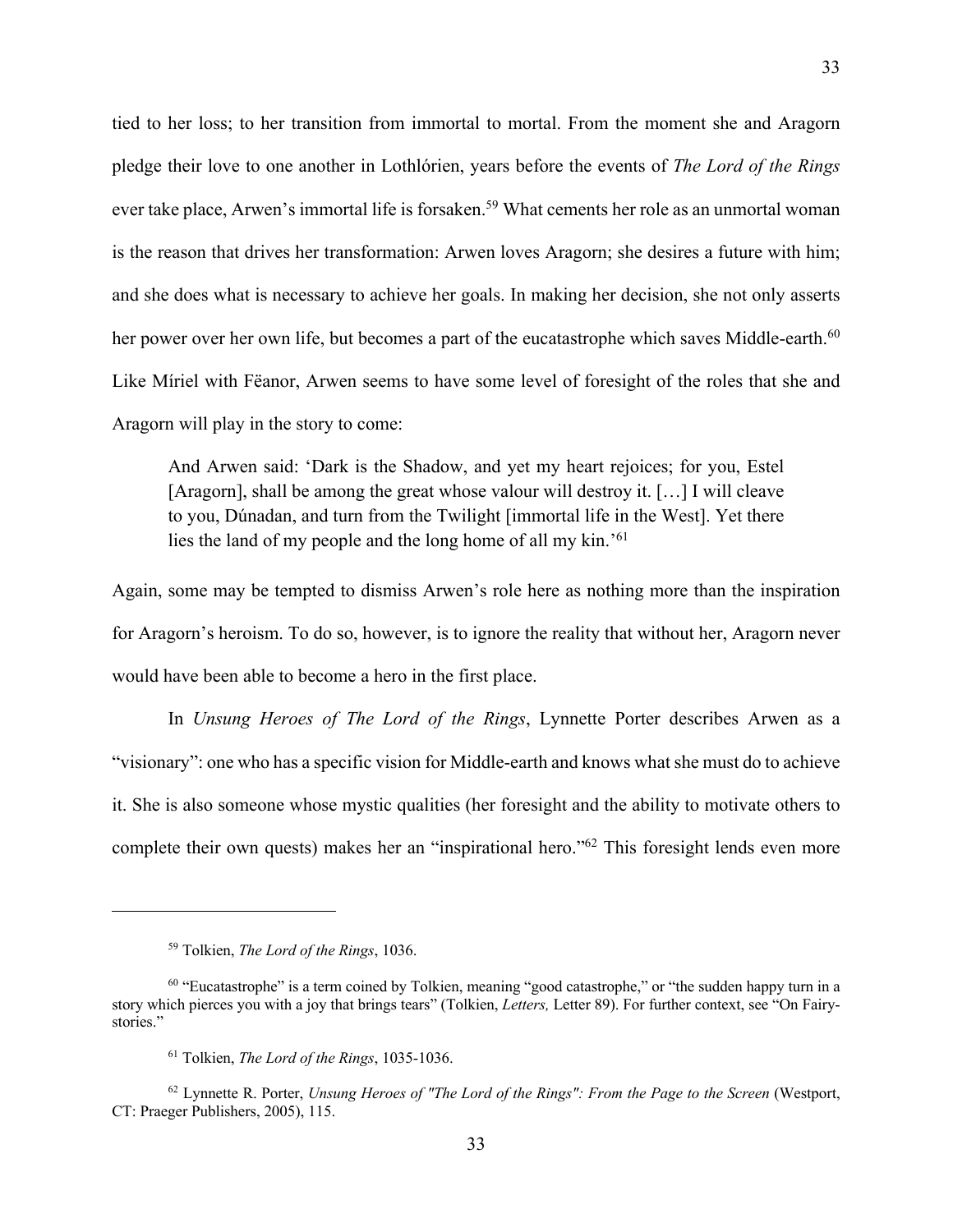weight to Arwen's sacrifice, as it further indicates that she is not giving up her immortality wholly for Aragorn's sake, but for her own—and for that of Middle-earth. Additionally, Nancy Enright points out in "Tolkien's Females and the Defining of Power" that this paradoxical "power through the abdication of power" holds a distinctly Christ-like quality.63 While Tolkien self-admittedly detested allegory, and he certainly did not write one into *The Lord of the Rings*, the choices that Arwen makes to prioritize love and loyalty over longevity do lend her a distinct kind of power, one which Tolkien clearly valued, and which is emphasized again and again throughout the Legendarium.

The effects of Arwen's choice, and her pattern of sacrifice for love, continue to be seen long after it has been made. We see it exemplified once again at the end of *The Lord of the Rings*, when Arwen offers her passage to the West to Frodo:

But the Queen Arwen said: 'A gift I will give you. For I am the daughter of Elrond. I shall not go with him now when he departs to the Havens; for mine is the choice of Lúthien, and as she so have I chosen, both the sweet and the bitter. But in my stead you shall go, Ring-bearer, when the time comes, and if you then desire it. If your hurts grieve you still and the memory of your burden is heavy, then you may pass into the West, until all your wounds and weariness are healed.'64

This action does multiple things. First, it places Arwen in the powerful position of gift-giver, not for the first time in the narrative. This is a role filled by several powerful Tolkienian women, and one drawn from classical and medieval traditions. Mac Fenwick writes in his article "Breastplates of Silk: Homeric Women in *The Lord of the Rings*" that Galadriel mirrors both Circe and Calypso

<sup>63</sup> Nancy Enright, "Tolkien's Females and the Defining of Power," in *Perilous and Fair: Women in the Works and Life of J.R.R. Tolkien*, ed. Janet Brennan Croft and Leslie A. Donovan (Altadena, CA: Mythopoeic Press, 2015).

<sup>64</sup> Tolkien, *The Lord of the Rings*, 952-953.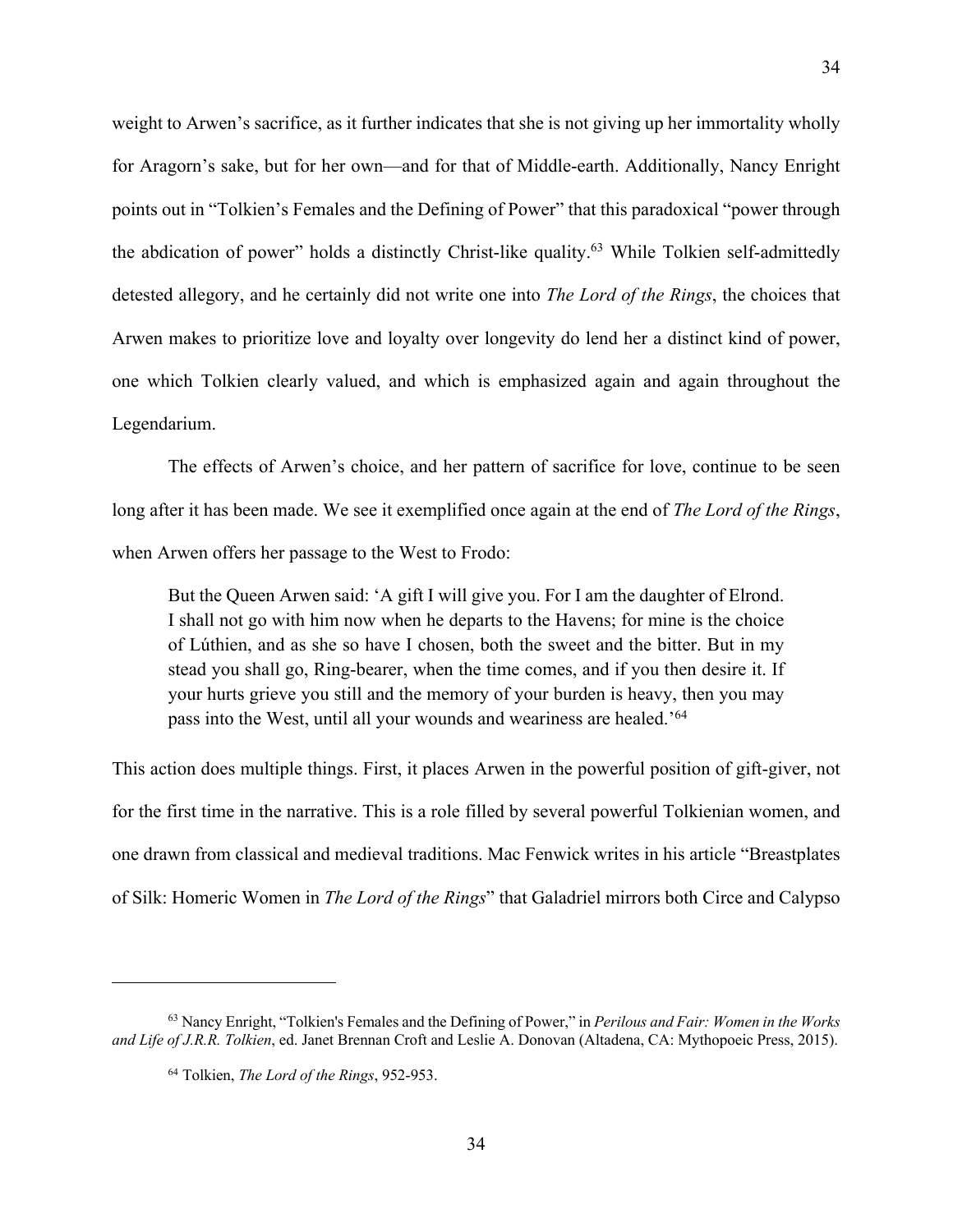in this way, as all of these women shelter and provide gifts to the hero or heroes which will help them on their journey.65 Leslie A. Donovan also writes of the significance of Tolkienian women as gift-givers, linking the practice to the legendary figure of the Germanic Valkyrie.<sup>66</sup>

An earlier example of Arwen as both gift-giver and inspirational hero comes in the form of the jeweled standard that she makes for Aragorn, which directly contributes to the turning of the tide at the Battle of the Pelennor Fields. She sends it to him in a moment when all seems like it may be lost, shortly before he departs on his journey through the Paths of the Dead. *"The days are now short,"* she says in the message she has Halbarad deliver to him. *"Either our hope cometh, or all hope's end. Therefore I send thee what I have made for thee."*<sup>67</sup> Aragorn carries the banner with him as he calls upon the Army of the Dead and vanquishes the Corsairs of Umber, taking over their fleet. Then, just as Gondor's defeat seems imminent, he arrives with his men on the captured ships of the Corsairs, Arwen's banner fluttering from the mast. The immediate surge of hope and joy is palpable as the Rohirrim realize that all is not lost:

Behold! Upon the foremost ship a great standard broke, and [there] flowered a White Tree, and that was for Gondor; but Seven Stars were about it, and a high crown above it, the sign of Elendil that no lord had borne for years beyond count. And the stars flamed in the sunlight, for they were wrought of gems by Arwen daughter of Elrond; and the crown was bright in the morning, for it was wrought of mithril and gold. Thus came Aragorn son of Arathorn, […] and the mirth of the Rohirrim was a torrent of laughter and a flashing of swords, and the joy and wonder of the City was a music of trumpets and a ringing of bells.<sup>68</sup>

<sup>65</sup> Mac Fenwick, "Breastplates of Silk: Homeric Women in The Lord of the Rings," *Mythlore* 21, no. 3 (1996): pp. 17-50, 17.

<sup>66</sup> Donovan, "Valkyrie Reflex."

<sup>67</sup> Tolkien, *The Lord of the Rings*, 758.

<sup>68</sup> Tolkien, *The Lord of the Rings*, 829.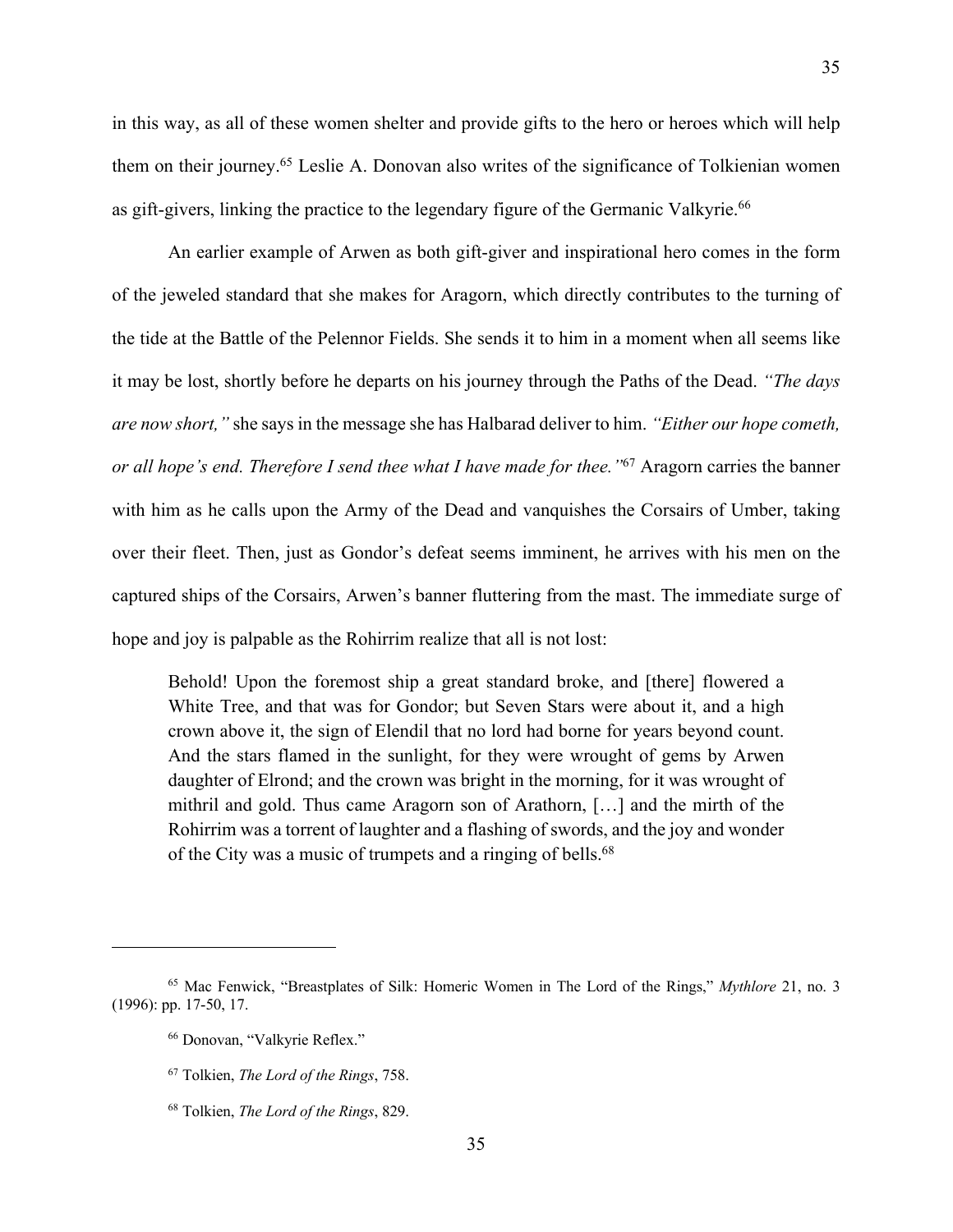Although Aragorn is the one bearing the standard, the fact that Arwen is the one who made it and who gave it to him is of great importance. It is emphasized several times, by Arwen ("I send thee what I have made for thee"), by Halbarad ("It is a gift that I bring you from the Lady of Rivendell. [...] She wrought it in secret and long was the making"),<sup>69</sup> and by the narrative itself ("wrought of gems by Arwen daughter of Elrond"). Through her gift, she is directly responsible for the sudden lift of spirits which allows for the battle to be turned around, even without being physically present. This is also another connection between Arwen and Lúthien, as the work of their hands (weaving and artistry) become pivotal objects in heroic narratives.

36

In the case of Arwen and Frodo, however, the gesture of her gift-giving is even more significant. Her place aboard a ship to the West is an especially powerful gift because it once again emphasizes her position as a Shifter: the voyage signifies Arwen's last opportunity to hold onto her immortal life and family. The story has come to a close, and Arwen has nothing left to gain; thus, by not only giving up her passage, but giving it *to* Frodo, she asserts her choice for the final time—and also is able to offer salvation to someone else in the process. In her loss, she once again becomes even more powerful. Finally, in her transformation from immortal to mortal, Arwen not only asserts her own agency but completes her transformation from object to subject. This is best explained by turning to the classical world, where a mirror to Arwen may be found in the mortalturned-goddess, Psyche, whose famous tale is told across three chapters of the Roman author Apuleius' novel *Metamorphoses* (or *The Golden Ass*).

<sup>69</sup> Tolkien, *The Lord of the Rings*, 758.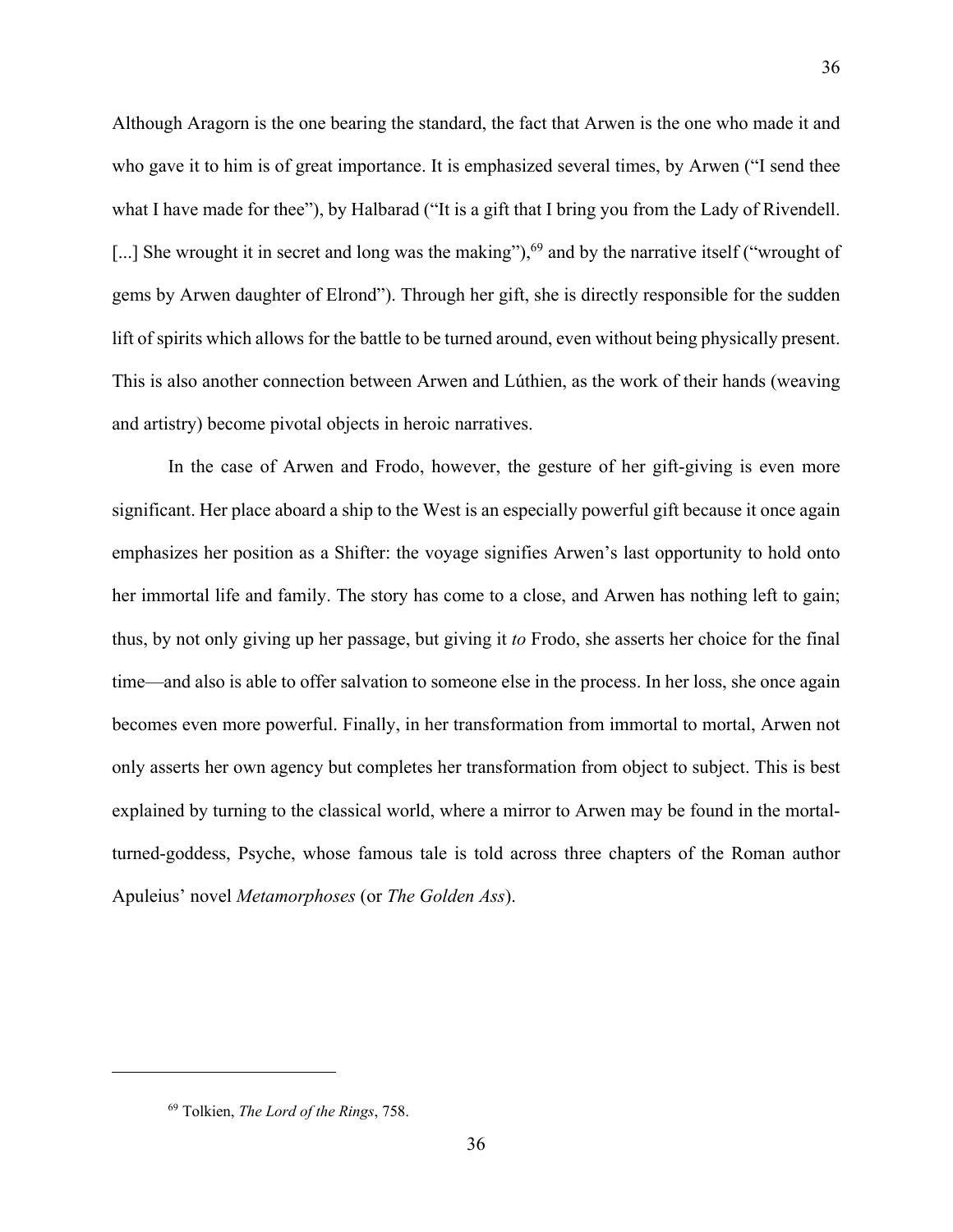#### **3.2.Psyche**

The youngest and fairest of three sisters, Psyche's beauty is said to be "so exceptional, so outstandingly radiant, that in the poverty of human speech it could not have its measure taken, could not even be approximately praised."70 She is so beautiful that the common people actually treat her like a goddess, traveling just to look upon her and make offerings to her. In fact, they begin to worship her instead of Venus, the actual Roman goddess of love and beauty. This enrages Venus, so she orders her son, Cupid, to enact vengeance by forcing Psyche to fall in love with the most hideous, monstrous man possible. In a twist of fate, however, Cupid himself falls in love with Psyche instead.

For a time they live together in opulence in Cupid's palace, with one caveat: Cupid never shows Psyche his face. He visits her only in complete darkness, and he tells her that if she should ever look upon his face, she will never see him again. It does not take long for Psyche to grow suspicious of this, however. Her two older sisters, jealous of her wealth and doting husband, convince her that her mysterious lover is secretly a monster. They tell her to wait until he falls asleep that night and then lift a lamp in the darkness to look upon his face: if he is the monster they claim he is, she should cut off his head. That night, Psyche obeys—but when she lifts the lamp, she sees that her husband is no monster at all, but the god Cupid himself. In her shock and excitement, she accidentally spills hot oil from the lamp on his bare skin, waking him. He immediately flies away, betrayed. Psyche of course pursues Cupid, but he is locked away by his mother Venus, nursing his wound from the hot oil spill, so she does not find him. Instead she is

<sup>70</sup> Joel C. Relihan and Apuleius, *The Golden Ass: Or, A Book of Changes*, trans. Joel C. Relihan (Indianapolis: Hackett Publishing Company, 2007), 86.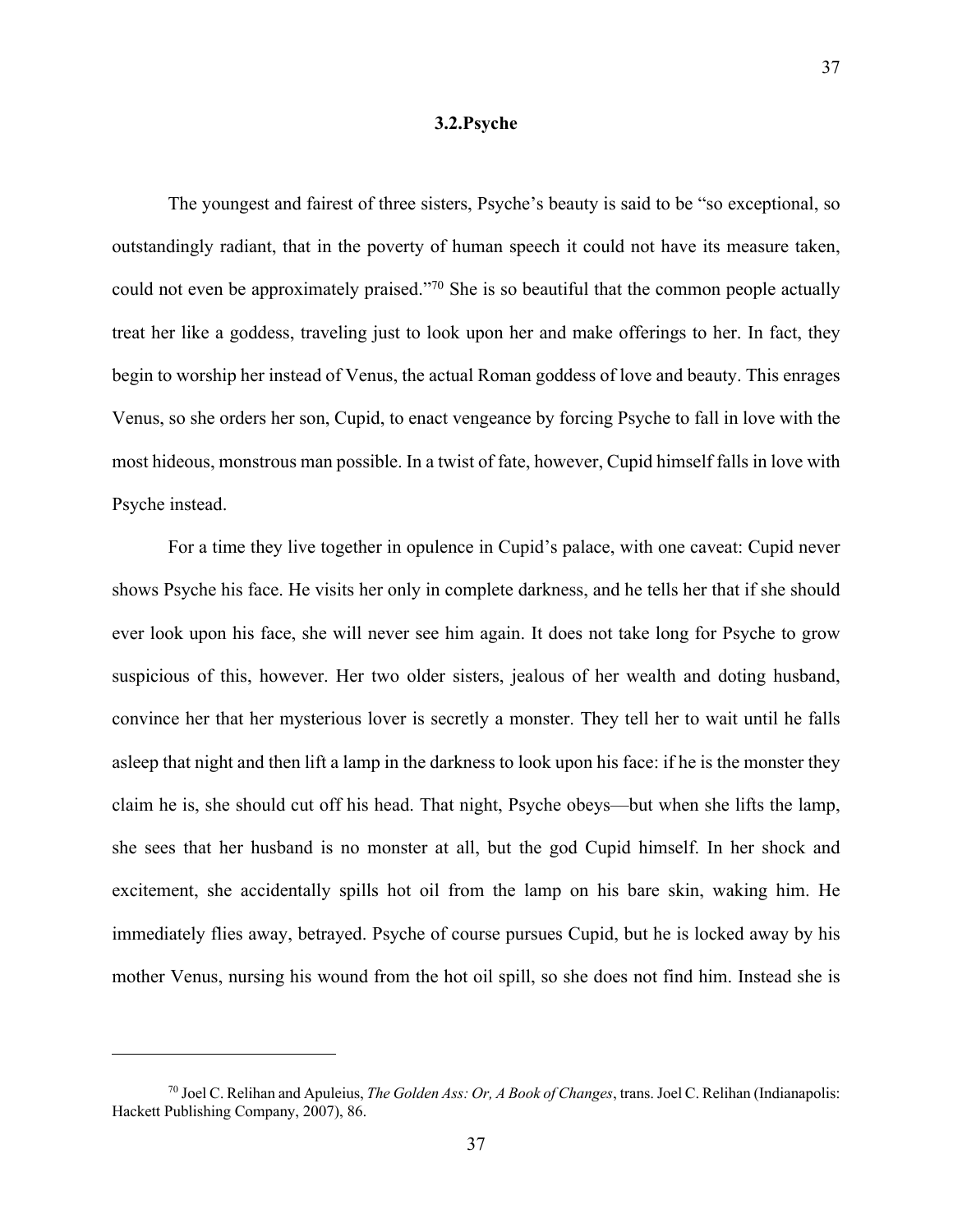found by Venus herself, who assigns Psyche a series of impossible trials: sorting enormous piles of mixed grains, collecting a strand of legendary Golden Fleece from a flock of monstrous sheep, bottling water from the river Styx, and even traveling to the underworld to ask Persephone for a share of her legendary beauty. After Psyche successfully completes all of the trials (with the help of Cupid, who has been assisting her from his sickbed) the finally-recovered Cupid intervenes with his mother and seeks the counsel of Jupiter. Jupiter then calls a divine assembly, where he convinces Venus to leave Psyche alone and offers Psyche ambrosia to turn her into a goddess. The tale culminates in Psyche's ascension from mortal to immortal, legitimizing her marriage to Cupid in the eyes of the world and the other deities.

38

Psyche's transformation is a reversal of Arwen's, but the connection between them is undeniable. The two tales even mirror one another in format, as they each take place outside of the larger narrative that contains them. This should not be mistaken as a sign of lesser importance, however. Tolkien explains in a letter that he considered the tale of Aragorn and Arwen to be "the most important of the appendices; it is part of the essential story, and is only placed so, because it could not be worked into the main narrative without destroying its structure."71 For Psyche, her story is an interlude to the main plot of *The Golden Ass*, which is focused upon a totally separate main character named Lucius. The interlude is inserted as a story that Lucius overhears being told to someone else. However, just as Tolkien deems the tale of Aragorn and Arwen to be essential, so is the tale of Cupid and Psyche. The length and abruptness of the interruption calls attention to itself; indeed, the episode's positioning and difference in tone from the rest of the novel has made it a highly discussed subject among scholars. Many argue that Psyche's journey is intended to

<sup>71</sup> Tolkien, *Letters,* Letter 181.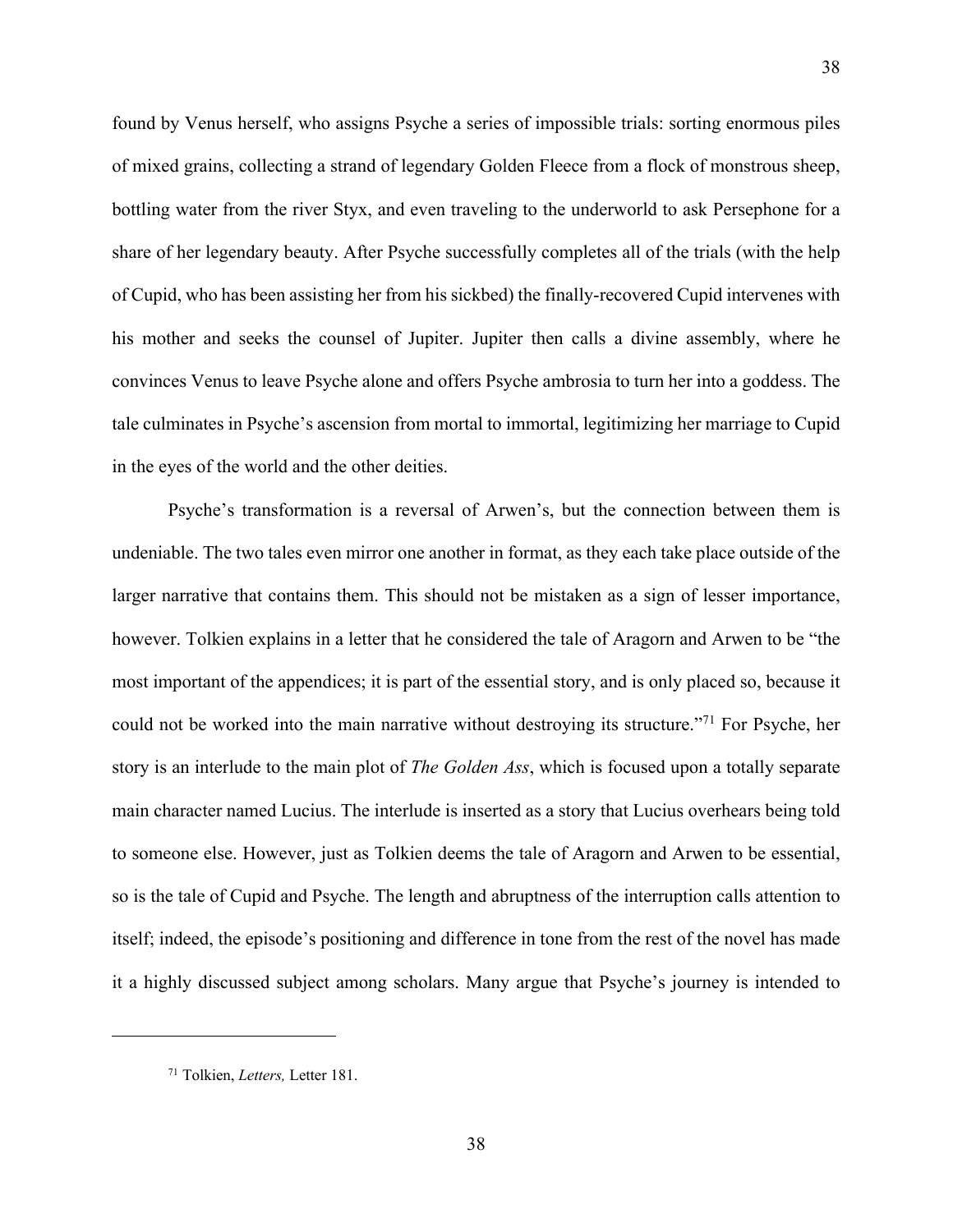serve as a mirror to that of Lucius's in the rest of *The Golden Ass:* a "parallel miniaturization" of the overall plot of the novel*. <sup>72</sup>* Susan L. Haskins claims, however, that to interpret Psyche only according to her relevance to Lucius's narrative is to disregard the importance of her femaleness altogether, and that a gendered reading reveals Psyche's role to be a demonstration of the importance of traditional marriage and family values.73 Other interpretations include Psyche's story as an allegory for the journey of the soul, for the myth of Isis, or as a parallel child's coming of age story.74 The most important thing about all of these different theories is their abundance: Psyche's tale may seem peripheral to Lucius's, but her very presence in the story demands attention and interpretation from the reader. For both her and for Arwen, the attention that their narrative formats command corresponds to their power within the narrative, and for the assertion of agency which comes alongside their respective transformations.

For Arwen, giving up her immortal life is not only a means of asserting her right to choose her own future—a mortal lifespan with Aragorn and their future children—and of making a heroic sacrifice for the good of Middle-earth, but also a way of defining her position as subject rather than object. Prior to her transformation, Arwen is almost reduced from an individual woman to simply the second coming of her ancestor Lúthien, just as Psyche is worshiped in place of Venus. Even Aragorn, the first time he sees Arwen in the woods of Rivendell, calls out to her saying, "*Tinúviel, Tinúviel!*."75 She is looked upon as the faded image of Lúthien, a reminder of a story

<sup>72</sup> Stephen Harrison, "Divine Authority in 'Cupid and Psyche': Apuleius Metamorphoses 6.23-24," *ANS 5 Authors, Authority, and Interpreters in the Ancient Novel*, 2006, pp. 172-185, 184.

 $73$  Susan L. Haskins, "A Gendered Reading for the Character of Psyche in Apuleius' Metamorphoses," *Mnemosyne* 67 (2014): pp. 248-269, 250, 265.

<sup>74</sup> Haskins, "A Gendered Reading for the Character of Psyche," 248-249.

<sup>75</sup> Tolkien, *The Lord of the Rings*, 1033.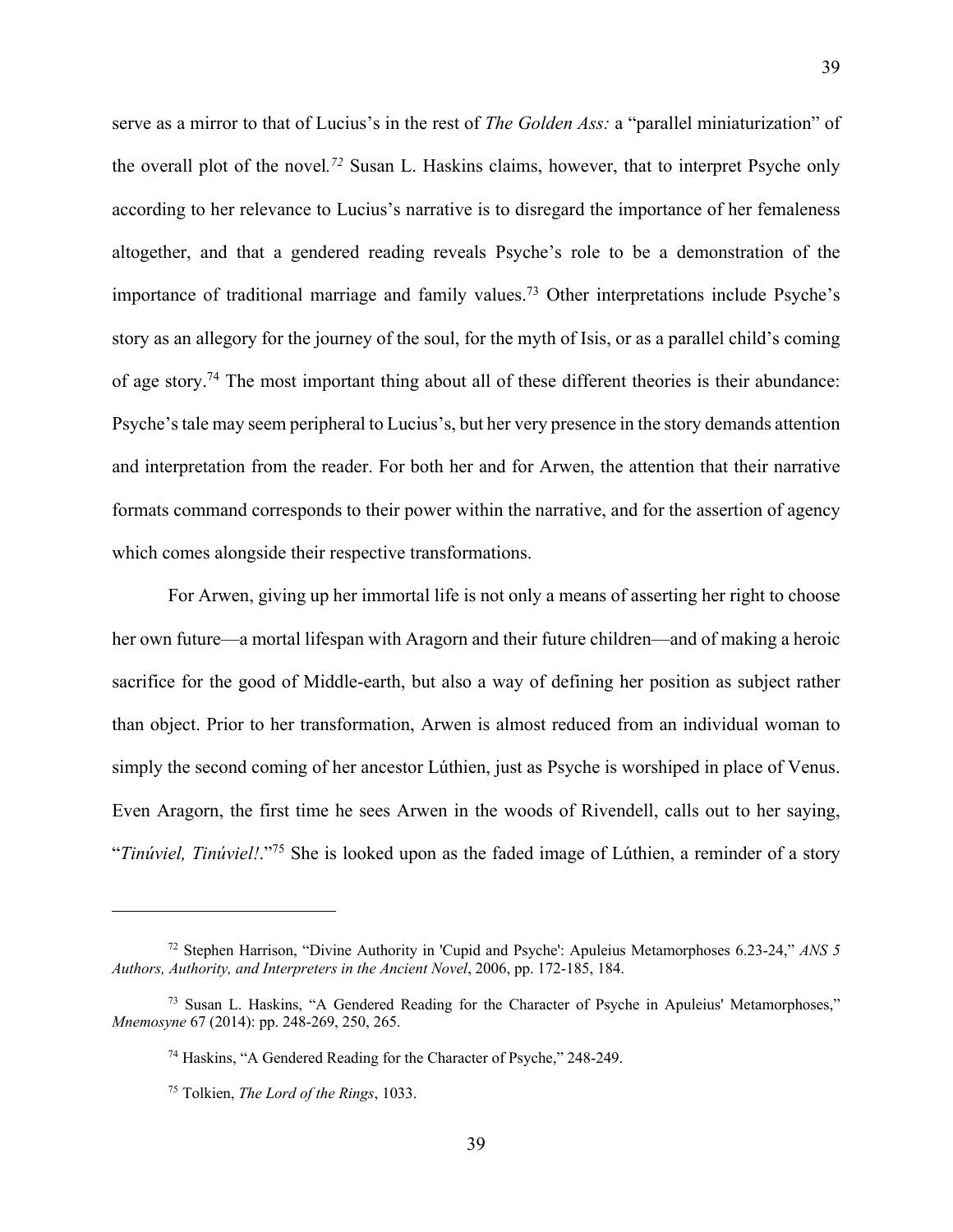long past. And while their choices do, indeed, end up mirroring one another's, Arwen's sets her apart from Lúthien. Where Lúthien makes the decision to forfeit her immortality in the sudden, emotionally fraught moment of Beren's death, Arwen is left with many years to ponder the choice she has made. Even in his final words to Arwen, Aragorn offers her once more the opportunity to change her mind: *"[R]epent*,*"* he says, *"and go to the Havens,"* but still Arwen remains unyielding.<sup>76</sup> Her individual choice leads to individual consequences, and her individual power makes possible her contribution to the eucatastrophe which saves Middle-earth. In transforming from immortal to mortal, Arwen becomes an agent of power in her own right.

Likewise for Psyche, her transformation from mortal to immortal is not only a means of legitimizing her marriage to Cupid, but it is equally a transformation from object to subject. In the beginning of Psyche's tale, she does not hold any power. While she is worshipped for her beauty, she is not truly treated as a human being *or* as a goddess:

In the meantime, Psyche and that beauty of hers, everywhere acknowledged and admired, enjoys not one benefit from her loveliness and comeliness. All would gaze and all would praise, but not one single man—neither king, nor king's son, nor even the common man—comes forward as a suitor or seeks her hand in marriage. To be sure, they are astounded at the divine paradigm; but all are astounded as if at an image, a statue polished to perfection by some true artist's skill.<sup>77</sup>

In the Roman world, the distinction between "viewer" and "viewed" is a weighty thing. Just as ancient Greeks and Romans considered there to be a massive sexual power imbalance between "penetrator" and "penetrated," there is power in the act of sight (penetrating someone or something with your gaze). Varro, in his *de Lingua Latina*, draws a direct connection between sight and

<sup>76</sup> Tolkien, *The Lord of the Rings*, 1037.

<sup>77</sup> Relihan, *The Golden Ass*, 89.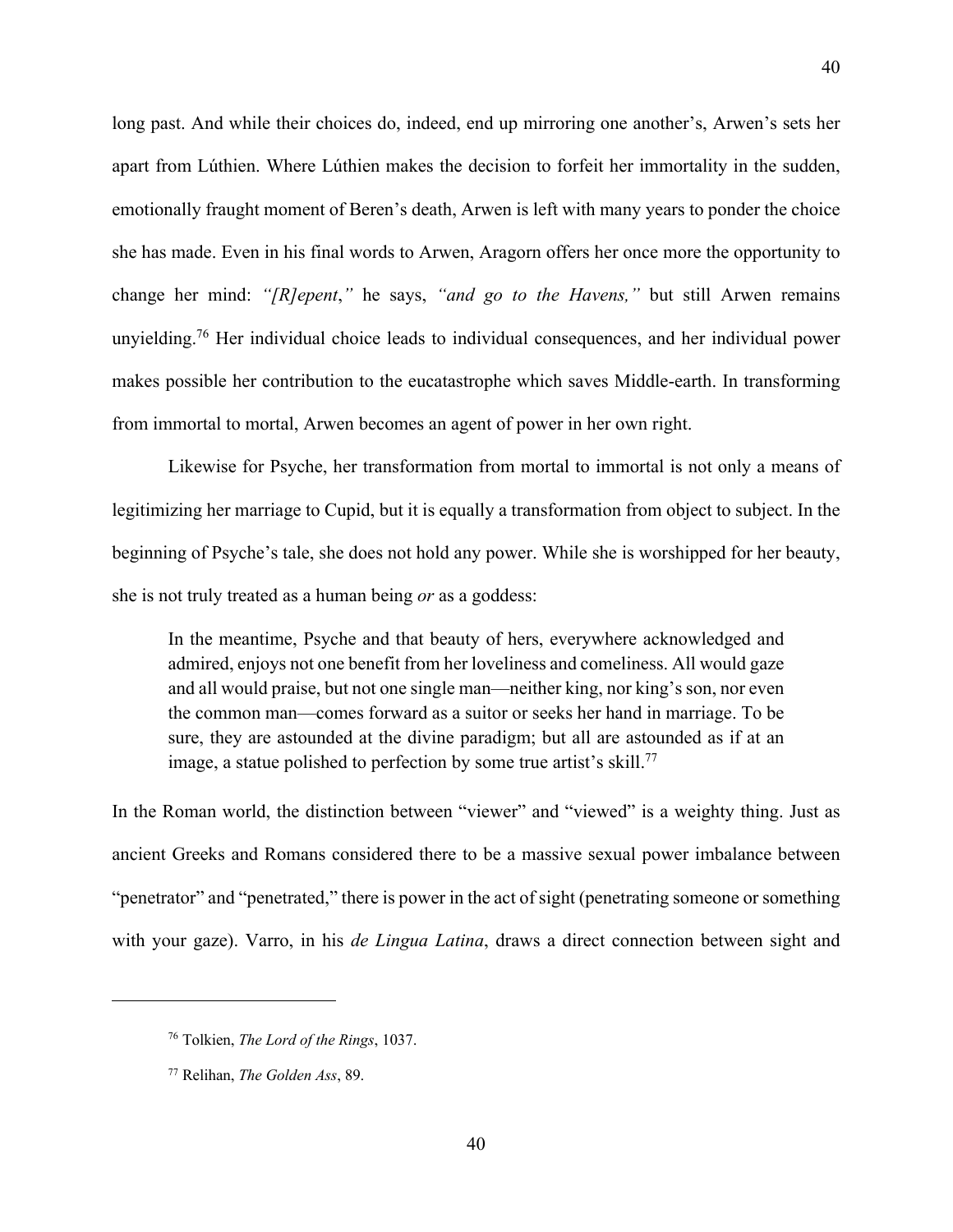violence when he says that the verb *videō*, "I see," is derived from the noun *vis:* strength, power, or violence.78 Although this linguistic connection is actually incorrect, David Fredrick points out that the very fact that Varro purported it says something about the way that ancient Romans viewed the world: to Varro, sight is the strongest of the five senses, and power is thus wielded by the viewer. Varro also associates "visual command of the natural world with the power of the male gaze to violate the female body."79 Jonathan Walters takes this even further when he says that "[s]exual penetration and beating, those two forms of corporeal assault, are in Roman terms structurally equivalent."80 When we consider Psyche's role as a visual object through this lens, her lack of agency is thrown into even sharper focus. Even once Cupid falls in love with Psyche and she moves into his palace, she does not yet hold any power in their relationship—she cannot see him! Removed from the pedestal of the common people, she remains the subject of Cupid's gaze, kept in darkness and isolation so that she cannot return it. It is only in the moment that she finally lifts her lantern and looks upon Cupid's face that Psyche becomes "sighted" and, thus, gains power of her own.

It is easy to dismiss the power in Psyche's transformation by claiming that she plays only a small role in it. After all, it is Cupid who helps Psyche succeed in the tasks that Venus sets her, and it is Jupiter who ultimately makes it possible for Psyche's apotheosis to happen at all. However, it is crucial to remember that the first step on the path toward Psyche's transformation

<sup>78</sup> David Fredrick, *The Roman Gaze: Vision, Power, and the Body* (Baltimore, MD: Johns Hopkins University Press, 2002), 1.

<sup>79</sup> D. Fredrick, *The Roman Gaze*, 2.

<sup>80</sup> Jonathan Walters, "Invading the Roman Body: Manliness and Impenetrability in Roman Thought," in *Roman Sexualities*, ed. Judith P. Hallett and Marilyn B. Skinner (Princeton, NJ: Princeton University Press, 1998), pp. 29-43.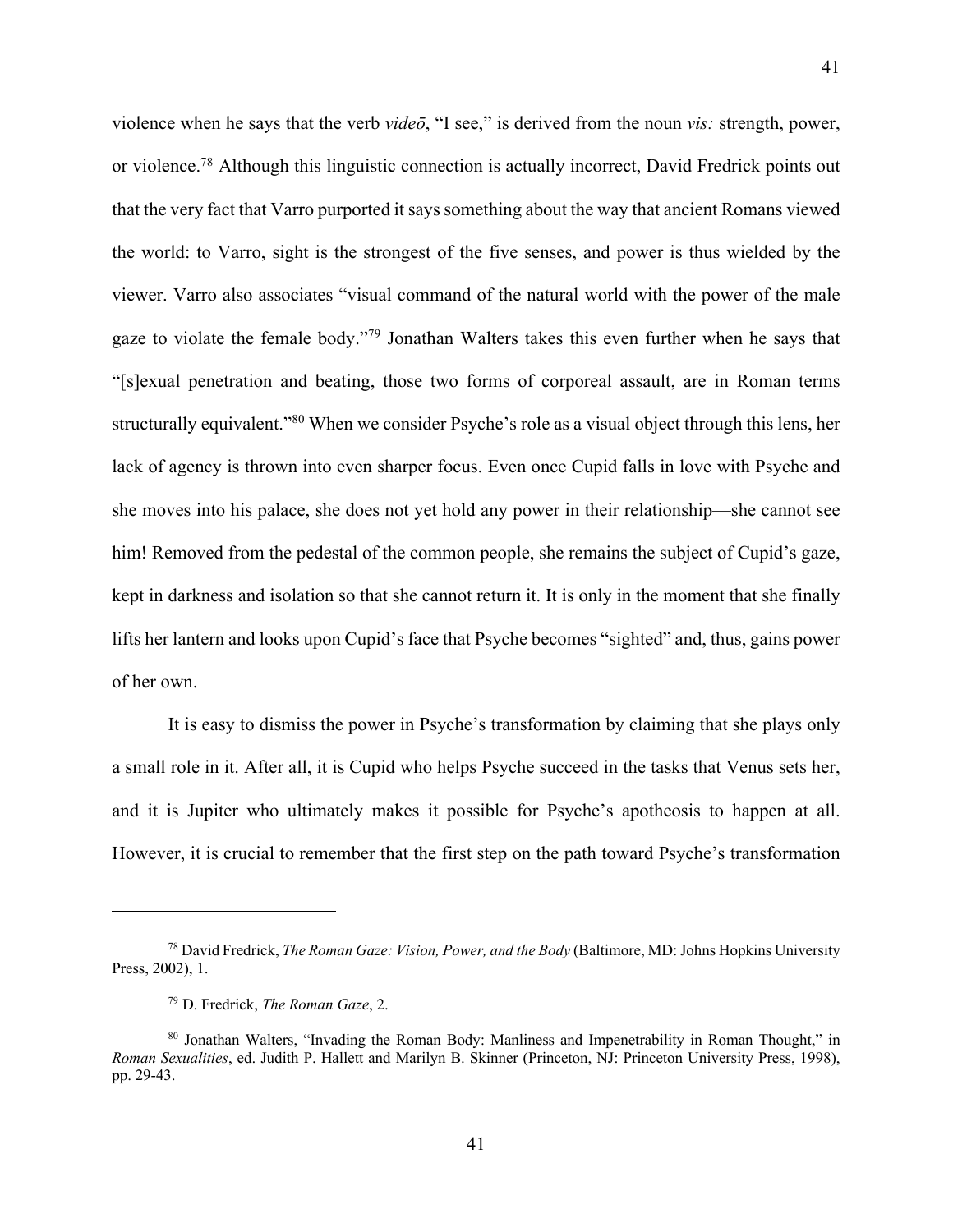happens in the moment that she becomes the viewer, thus asserting agency for herself. The actual transformation is the culmination of this process, as Psyche becomes the ultimate viewer, a goddess looking down upon mortals from the "height of heaven."81 She is no longer worshiped in place of Venus, but respected in her own right, just as Arwen becomes recognized for her own deeds separate from Lúthien's. They have Shifted, and those who look upon them now do so *because* they are powerful.

<sup>81</sup> Relihan, *The Golden Ass*, 127.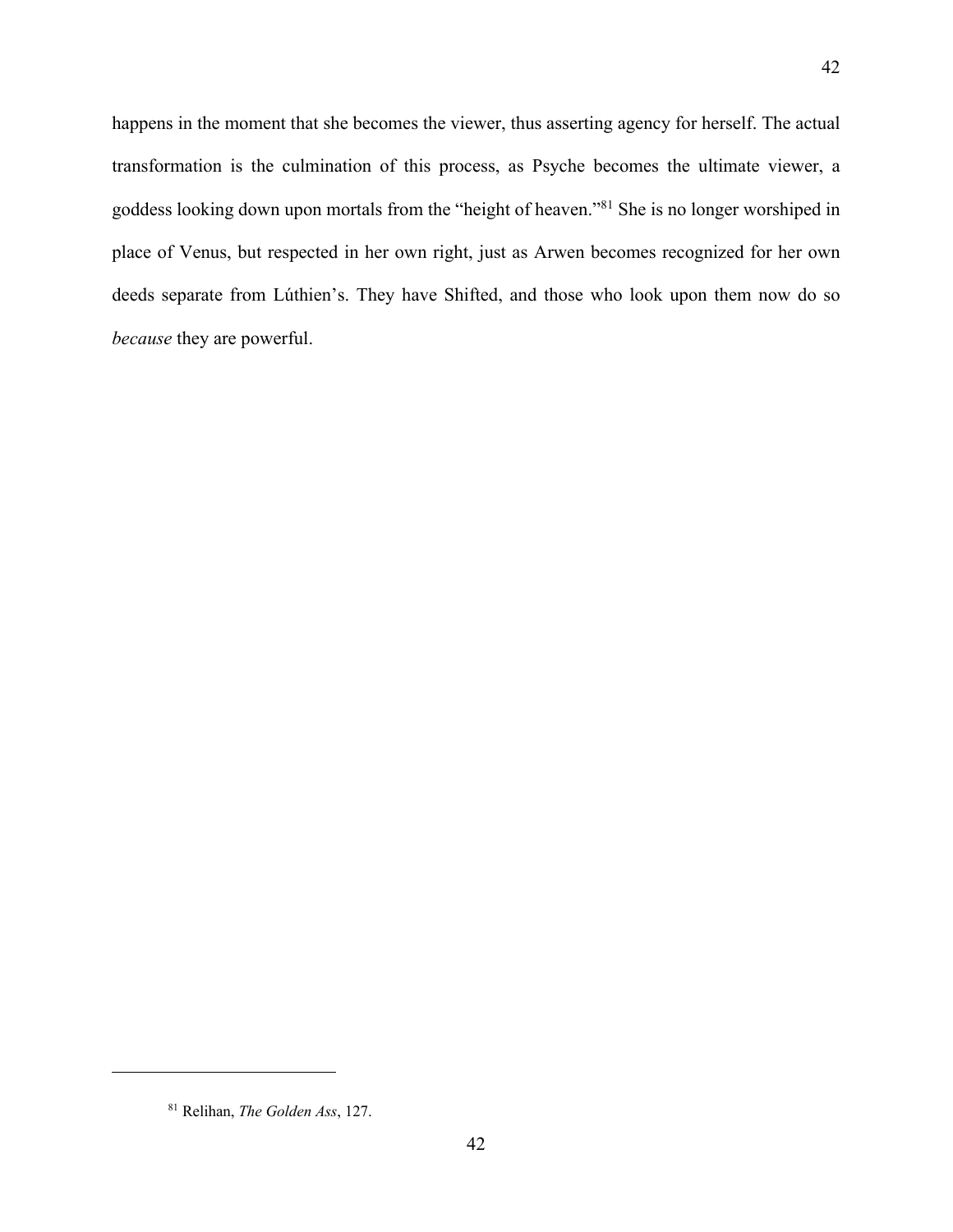# **4. The Martyrs: Éowyn, Juliana, and Camilla**

43

While all three of the categories I am discussing in this paper have some overlap, the Martyr stands slightly apart from the previous two. Where the Traveler and the Shifter transcend the boundary of life and death in more tangible ways, this category leaves more room for metaphor: the Martyr is the unmortal woman who faces death and emerges from the encounter immortalized. Her immortalization need not be physical; she may live on in memory, celebrated for her strength or her deeds. The obvious Tolkienian example of this archetype is Éowyn, Shieldmaiden of Rohan.

# **4.1.Éowyn**

Éowyn is frequently cited as the lone example of a strong female character in Tolkien. She seems to be the obvious choice on account of her ostensibly stereotypical "masculine" heroism; any casual viewer of Peter Jackson's film adaptations can call to mind the iconic image of Éowyn tossing aside her helmet, long blonde hair flying free, just after she beheads the flying steed of the Witch-king of Angmar. Éowyn longs to buck the traditional trappings of her station as a royal woman, wishing to go into battle alongside her kinfolk instead of remaining behind to rule in her uncle, the King Théoden's, absence. In *The Lord of the Rings*, she says, "For I am weary of skulking in the hills, and wish to face peril and battle. […] [I fear] a cage. To stay behind bars, until use and old age accept them, and all chance of doing great deeds is gone beyond recall or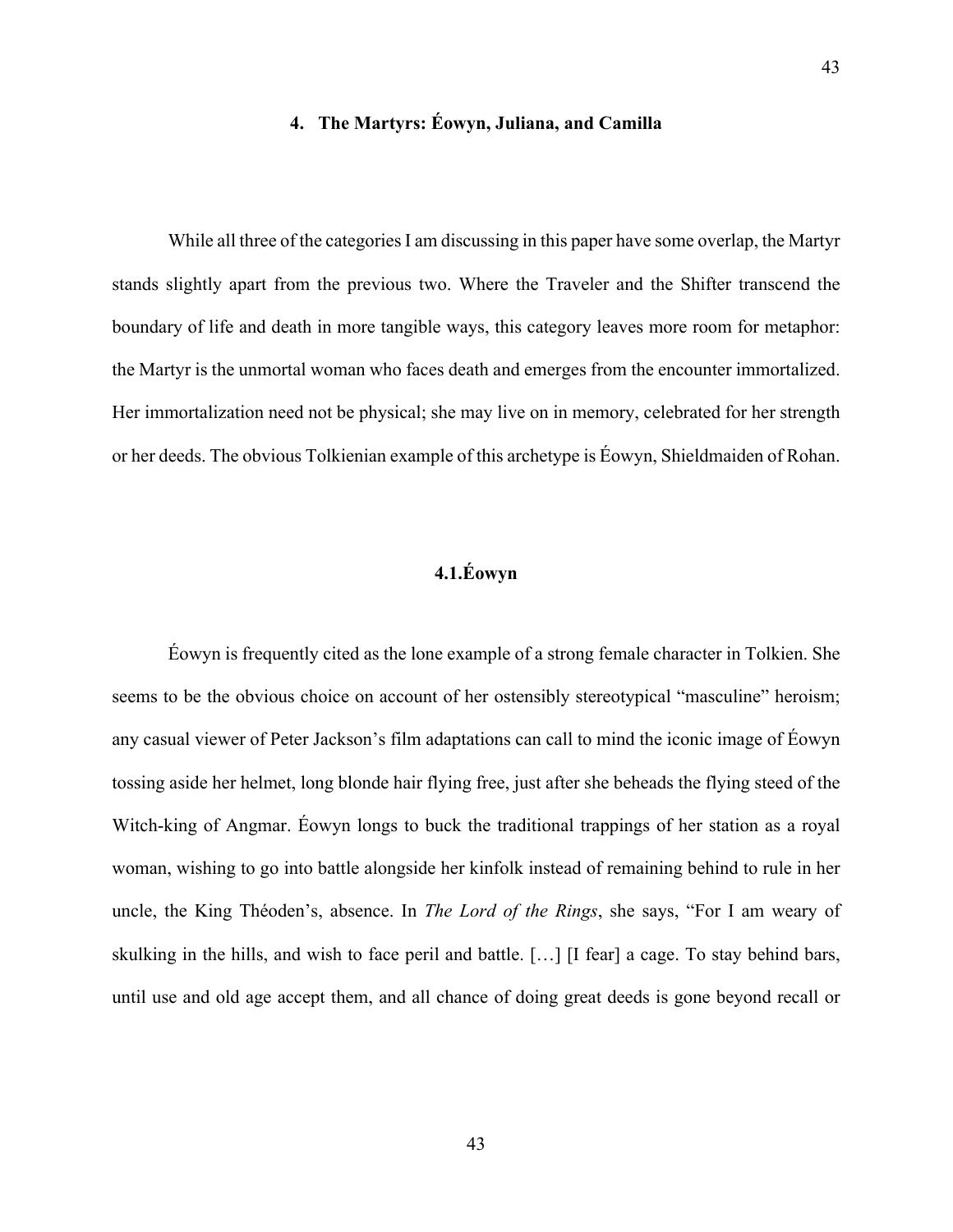desire."82 As with many of the Legendarium's women, however, Éowyn's characterization is complex. She does not boil down to simply "a woman who desires to act like a male hero," nor do her traditionally masculine feats in battle negate her femininity. In fact, in several instances, we see in the text that Éowyn's male counterparts approve of and respect her for her abilities as a leader and soldier. King Théoden himself presents her with arms: "Éowyn knelt before [the King] and received from him a sword and a fair corslet," legitimizing her position as a defender of the people; on a separate occasion, Gandalf tells Éowyn's brother, Éomer, "[She has] a spirit and courage at least the match of yours."83 Thus, Éowyn's identity as a woman has little bearing on her ability to wield power; rather, her position as the niece of King Théoden determines that her value as a noble leader outweighs her personal desire to fight in the thick of battle. When she disguises herself as a man to ride with the Rohirrim, it is not intended to hide the fact that she is a woman, but instead to hide the fact that she is Éowyn, the particular woman whom Théoden has forbidden to ride with him.84

Éowyn is a character whose femininity and masculinity are equally at play throughout her arc, and she is none the lesser for it; in fact, the boundary-blurring makes her stronger. This is especially evident in that famous moment where she stands between her dying uncle and the Witch-king, where her power is emphasized not only by her transcendence of the gender binary, but also by her symbolic transcendence of death. When the Witch-king claims that "No living man can hinder me," she laughs and responds:

<sup>82</sup> Tolkien, *The Lord of the Rings*, 766-767.

<sup>83</sup> Tolkien, *The Lord of the Rings*, 512, 848.

<sup>84</sup> Donovan, "The Valkyrie Reflex."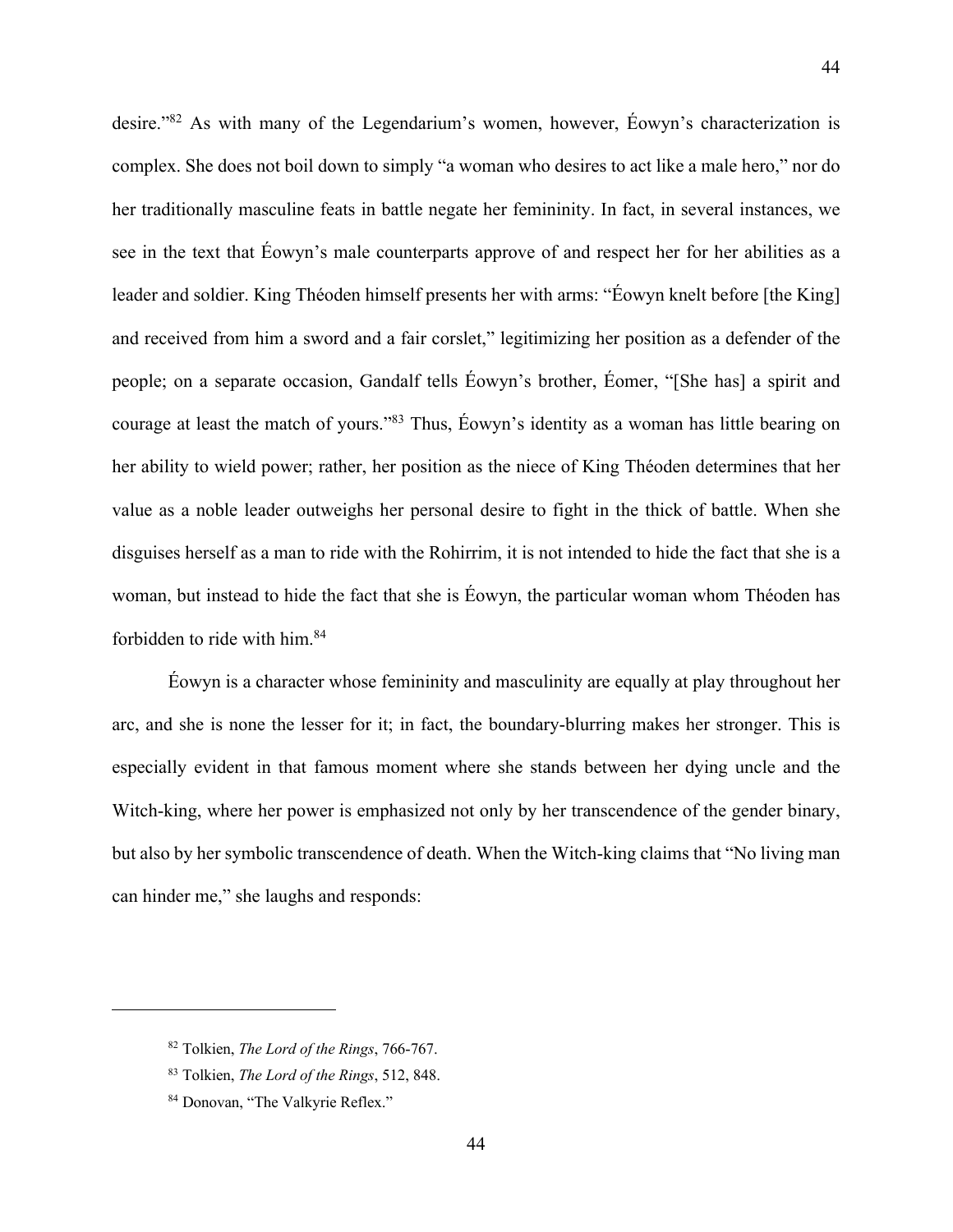"But *no living man am I! You look upon a woman.* Éowyn I am, Éomund's daughter. You stand between me and my lord and kin [Théoden]. Begone, if you be not deathless! For living or dark undead, I will smite you, if you touch him."85

She laughs in the face of one of the most threatening adversaries to appear in the text, only moments after he has threatened her with torture and eternal damnation. While her physical act of wielding a sword to slay the Witch-king may appear to be one of traditional heroism, her femininity is not without its influence. As her attack upon the Witch-king is in defense of Théoden and the people of Rohan, it can be argued that it is love (a traditionally feminine value) which gives her the power to act—here a blurring of boundaries between femininity and masculinity.

This moment is of key importance to Éowyn's position as an unmortal woman, as her facing the Witch-king on the battlefield is akin to her facing down death himself. The Witch-king is the leader of the undead Nazgûl, former kings of Men who have been corrupted by Sauron's Rings of Power. As a wraith, he himself exists in a state between life and death. The wraith's liminal existence does not, however, equal the power and agency of the unmortal woman. Where the unmortal woman wields power through the crossing of the mortal/immortal boundary, the wraith is trapped there against his will, the subject of necromancy or some other dark sorcery. He is a servant of his creator and possesses no agency of his own; if anyone's, the Witch-king serves to emphasize the power of Sauron. He represents the inverse of everything Éowyn might be as an unmortal woman. Further, it is often overlooked that, while Éowyn inarguably exhibits great bravery in riding to battle with the Rohirrim, disguised as Dernhelm, she also makes the final decision to do so out of desperation. When she removes her helmet, revealing her identity, Merry thinks: "Éowyn it was, and Dernhelm also. For into Merry's mind flashed the memory of the face

<sup>85</sup> Tolkien, *The Lord of the Rings*, 823 (emphasis mine).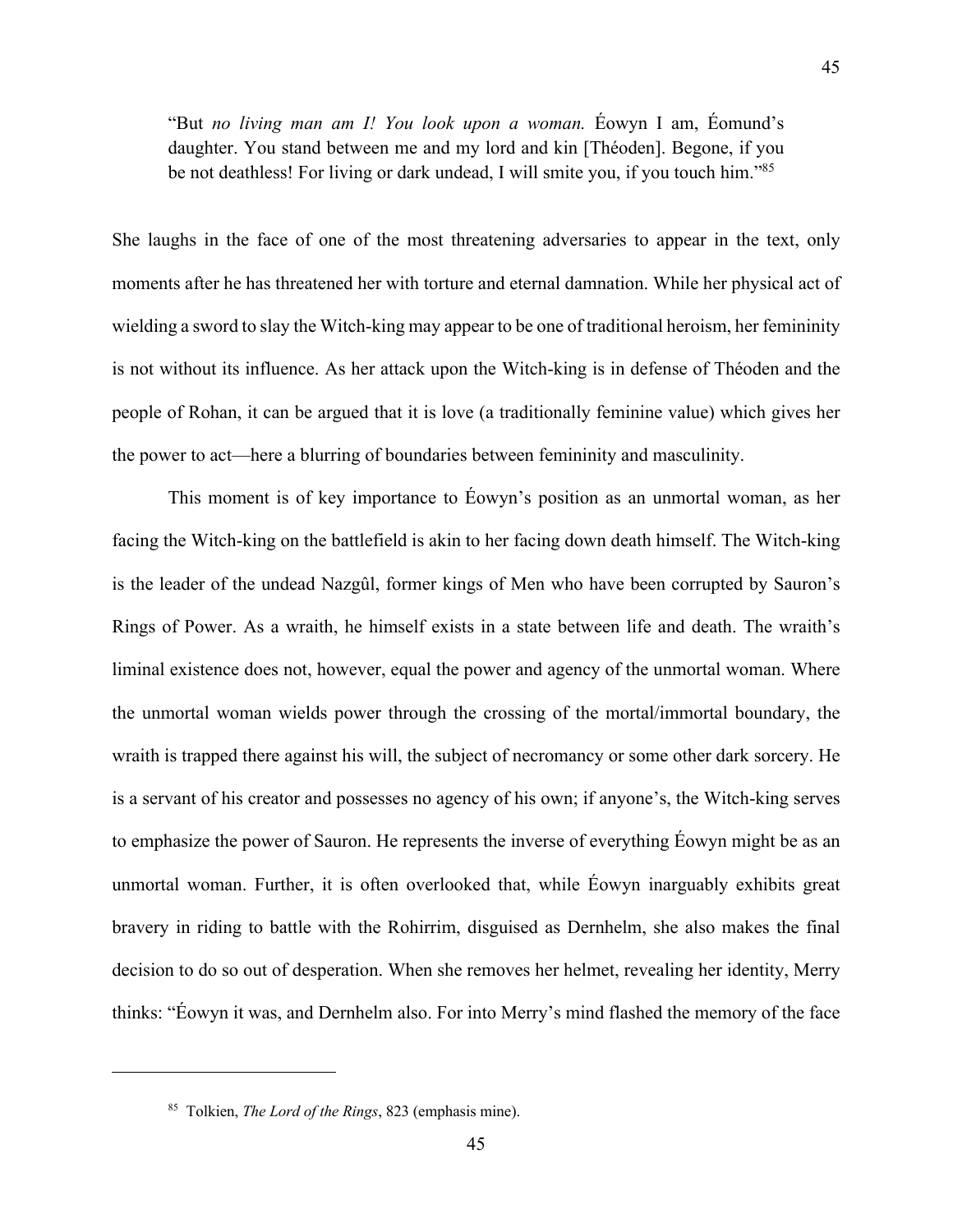that he saw at the riding from Dunharrow: the face of one that goes seeking death, having no hope."<sup>86</sup> She rides to battle hoping, in at least some deep part of her heart, to find death—and find him she does, in the form of the Witch-king.

For someone caught in the throes of suicidal ideation, this is an especially formidable foe, as he has the specific ability to manipulate her hopelessness. Tom Shippey emphasizes that "the Ringwraiths work for the most part not physically but psychologically, paralyzing the will, disarming all resistance,"<sup>87</sup> elaborating on Pippin's observation that the wraiths have the power to "[pierce] the heart with a poisonous despair."88 Éowyn, who rides to battle already weighed down with grief, should be the perfect victim for the Witch-king's particular brand of evil. The protective nature of Éowyn's attack is crucial for Tolkien, however, and it is emphasized in her brief rhetorical battle with the Witch-king just before they come to actual blows. The fact that she herself is already hopeless matters little when it is her love for Théoden which drives her. Twice she commands him, saying, "Begone[!]" and "I will smite you, if you touch him."89 Her surety is what dispels the Witch-king's psychological power over her. In his rhetorical analysis of this scene, Drout says that "Just as the sound of [Éowyn's] ringing sword begins to cut through the haze of fear generated by the Lord of the Nazgûl, so too does the parallel 'steel' of her voice shatter the supernatural malice of the monster as effectively as her eventual sword stroke."90 This battle, and

<sup>86</sup> Tolkien, *The Lord of the Rings*, 823.

<sup>87</sup> T. A. Shippey and T. A. Shippey, "The Lord of the Rings (2): Concepts of Evil," in *J.R.R. Tolkien: Author of the Century* (Boston: Houghton Mifflin, 2002), pp. 112-160, 125.

<sup>88</sup> Tolkien, *The Lord of the Rings*, 791.

<sup>89</sup> Tolkien, *The Lord of the Rings*, 823.

<sup>90</sup> Michael D.C. Drout, "Tolkien's Prose Style and Its Literary and Rhetorical Effects," *Tolkien Studies* 1 (2004): pp. 137-163, 154.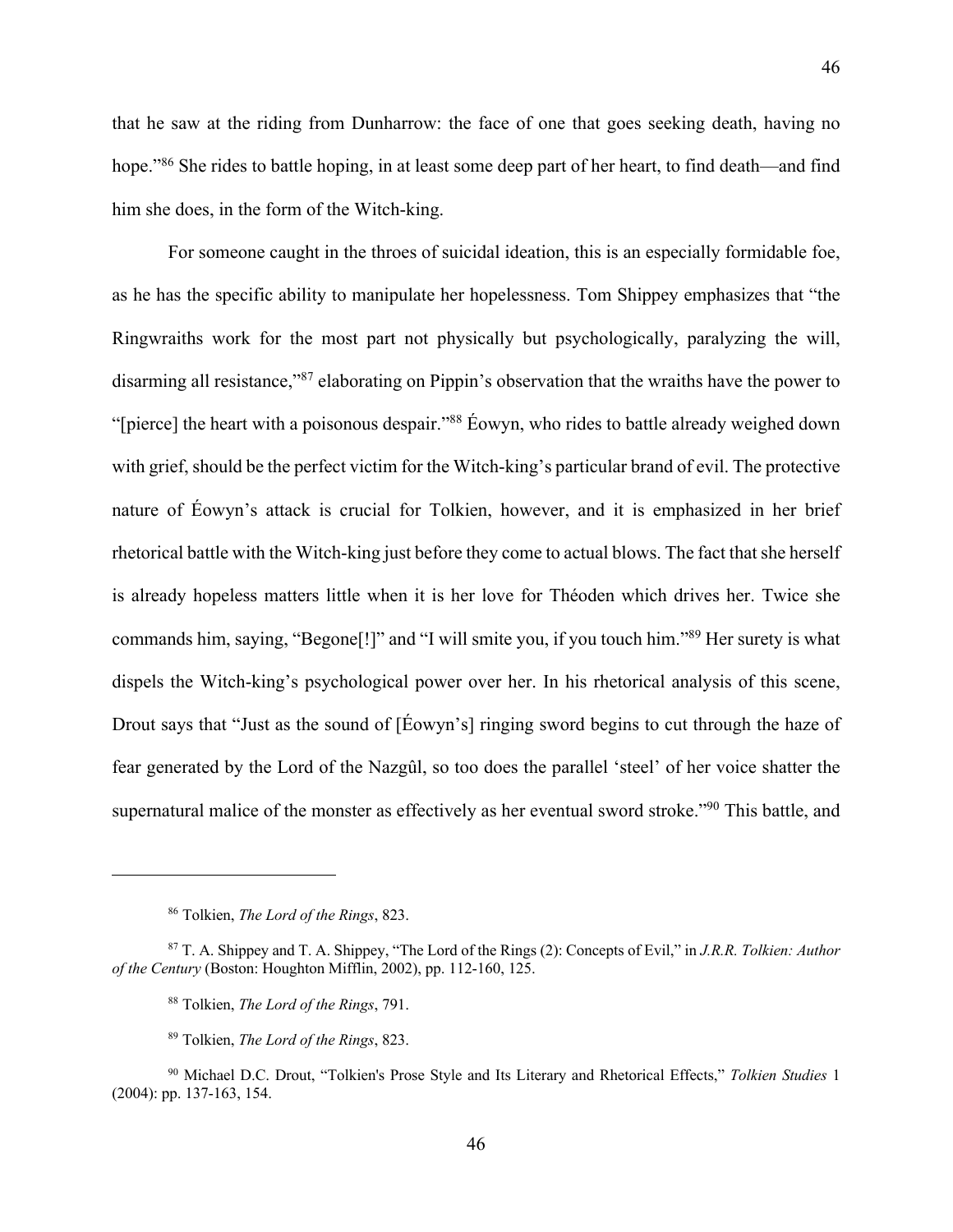Éowyn's ultimate victory, is the overcoming of more than a villain: it is Éowyn's defeat of her own death, and the preservation of her "feminine" values—love, loyalty, protection—in the face of a stereotypically masculine clash of steel. Although the path to healing, both physically and mentally, after the battle is still long and arduous for Éowyn, her confrontation with the Witchking is the first and most significant turning point in her recovery. In this, she has already become unmortal.

In slaying the Witch-king, Éowyn also fulfills a prophecy. A thousand years earlier at the Battle of Fornost, as the Witch-king fled from the advancing army of Rivendell, the Elf warrior Glorfindel warned, "Do not pursue him! He will not return to these lands. Far off yet is his doom, and not by the hand of man shall he fall."91 The Witch-king is a foe so formidable that he has evaded more experienced warriors for centuries. Éowyn's victory over him is essential for the overall victory at the Battle of the Pelennor fields, and a deed that wins her great renown. She is never forgotten by her people, and is thenceforth remembered in the songs of the Mark as the Lady of the Shield-arm, since her arm was broken by the Witch-king's mace.92 Although Éowyn does not literally become immortal, she clearly lives on in memory even after her physical death, thus transcending the line between mortal and immortal.

<sup>91</sup> Tolkien, *The Lord of the Rings*, 1027.

<sup>92</sup> Tolkien, *The Lord of the Rings*, 1045.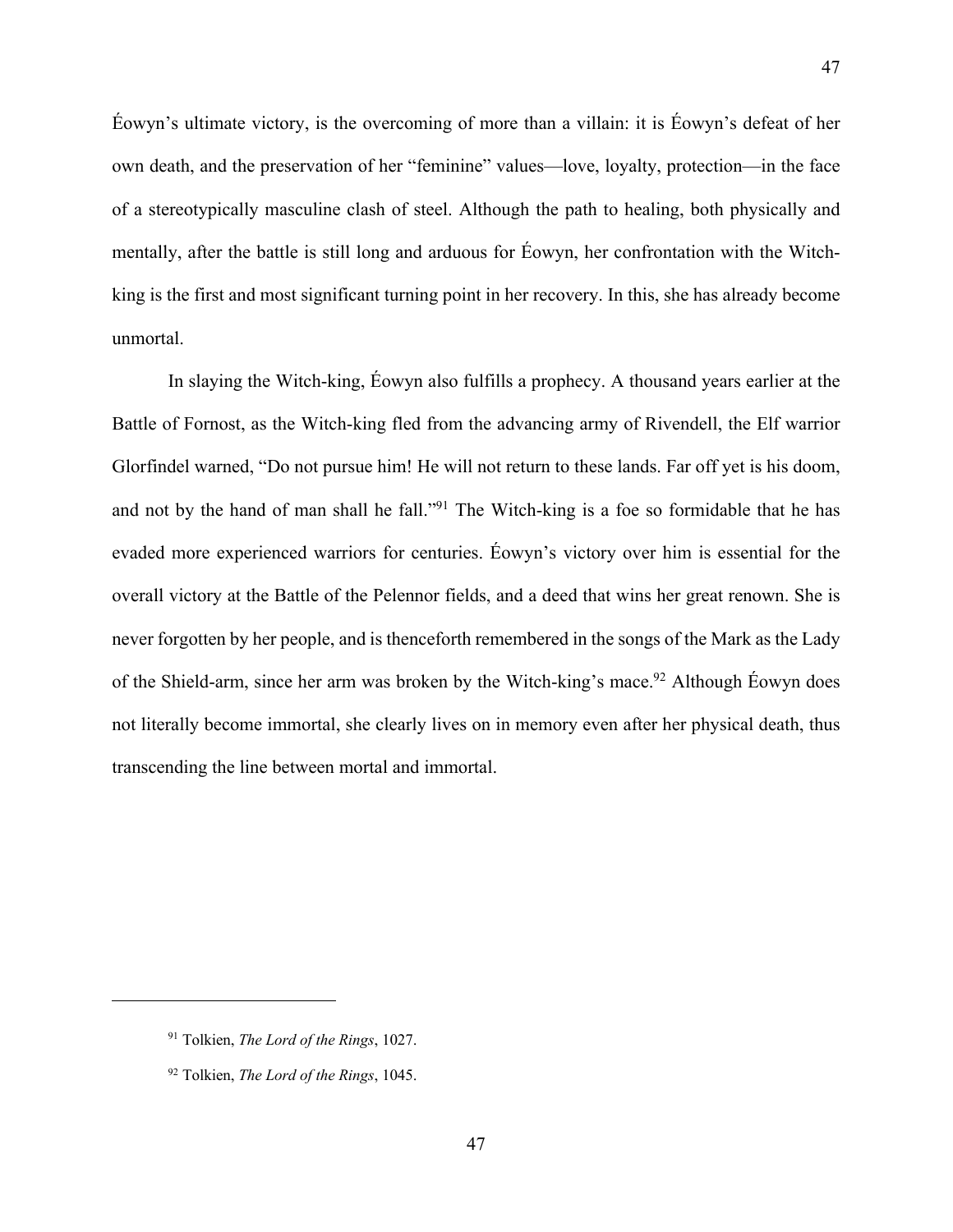#### **4.2.Juliana**

In the middle ages, an unmortal predecessor of Éowyn may be found in the Old English poet Cynewulf's *Juliana*. Juliana is a literal martyr; she is a Christian saint whose story appears in multiple other places, including Bede's *Martyrologies* and the *Acta Sanctorum*. <sup>93</sup> The story goes that, after her father promises her hand in marriage to a wealthy pagan suitor called Eleusias, Juliana refuses to marry him unless he converts to Christianity. Eleusias is deeply insulted by this and punishes Juliana for her rejection in a variety of gruesome ways, including stripping her naked and suspending her from a tree by her hair, whipping and beating her, and attempting to burn her in hot lead. He also throws her in prison, where she has a physical confrontation with the devil himself. Ultimately, when none of this abuse is successful at persuading Juliana to renounce her faith, Eleusias snaps and beheads her, for which she becomes a Christian martyr and a saint.

What makes Cynewulf's portrayal of Juliana particularly interesting is that he depicts her as a "full-fledged, warrior-like character in the Anglo-Saxon sense."94 Unlike in other iterations of the tale, Cynewulf takes care to exaggerate both Eleusias' wickedness and Juliana's heroism in a number of ways, with the effect of heightening the poem's conflict to a cosmic battle between good and evil.<sup>95</sup> Most notably, Juliana's categorical refusal to marry Eleusias is bold and straightforward:

> Condemning it all, Juliana spoke a word amongst a multitude of men: "I can say to you that you need not

<sup>93</sup> Jill Frederick, "Warring with Words: Cynewulf's Juliana," in *Readings in Medieval Texts: Interpreting Old and Middle English Literature*, ed. David Frame Johnson and Elaine Treharne (New York, NY: Oxford University Press, 2005), pp. 60-74, 61.

<sup>94</sup> Hiba Amro, "Re-Examining the Role of Women in Medieval Literature: Beowulf, Juliana, and Sir Gawain and the Green Knight as a Case Study," *Forum for World Literature Studies* 13, no. 2 (June 2021): pp. 342-357, 348.

<sup>95</sup> Frederick, "Warring with Words," 63.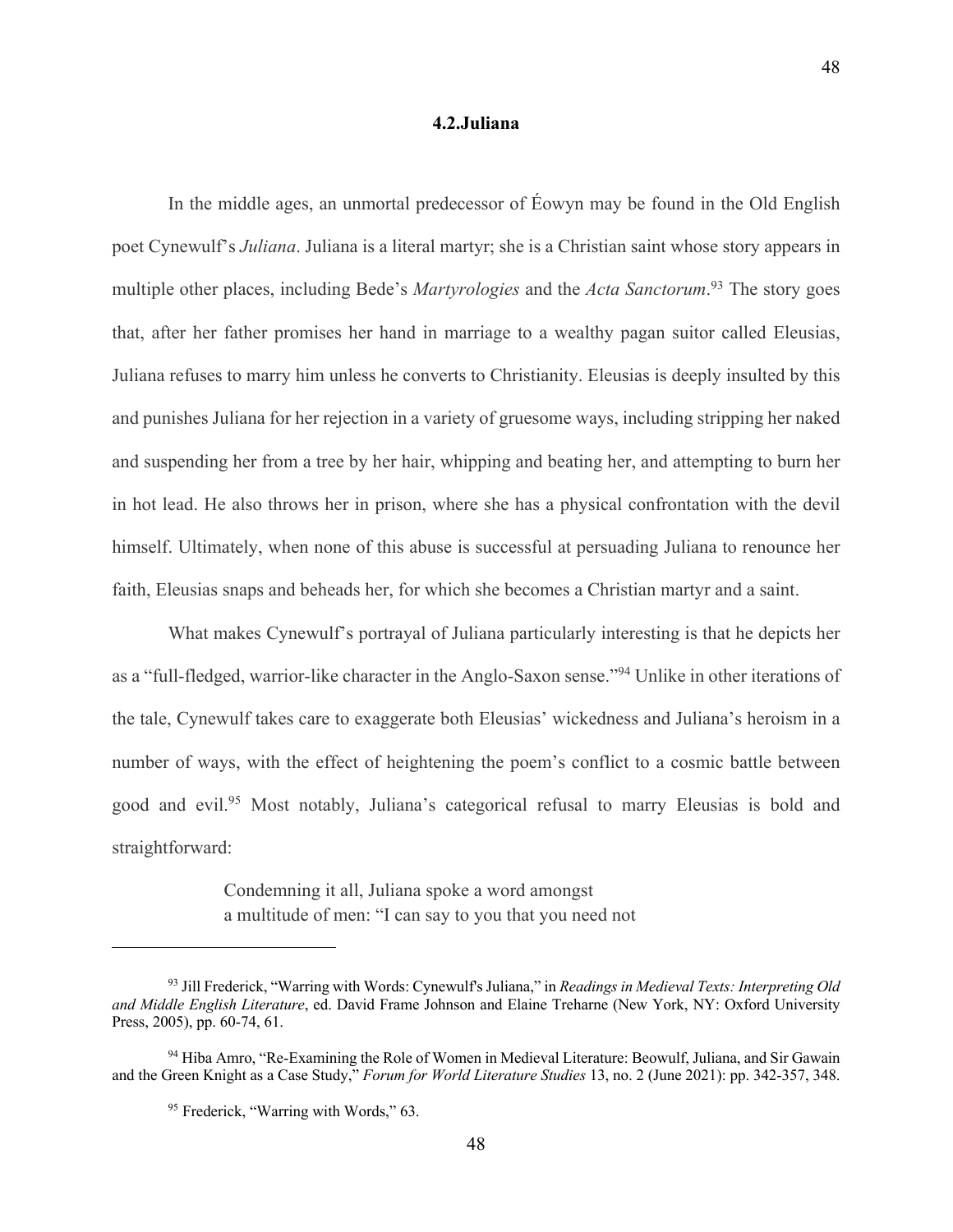trouble yourself so greatly. If you adore and believe in the True God and exalt his praise, you would recognize the Comfort of Souls and I would immediately, without faltering, be prepared to submit to your desire. Likewise I say to you, if in fact you confide in an inferior god through devil-worship, or call to heathen idols, you cannot have me nor can you compel me to be your wedded wife. Never will you, through your violent spite, prepare so harsh pain of severe torments that you should turn me from these words.<sup>96</sup>

This is a departure from other versions of Juliana's tale. For example, in the *Acta Sanctorum*, she agrees to marry Eleusias if only he becomes a prefect—but, after he does so, she backtracks and demands that he then convert to Christianity as well.<sup>97</sup> In that version, it is her deceitfulness and manipulation which leads to her imprisonment and eventual beheading.<sup>98</sup> In Cynewulf's version, Juliana shares Éowyn's defiance and willingness to stand up to the men in her life. Not only does she defy her father and Eleusias, but a large portion of the poem is dedicated to her "battle of words" with the devil who comes to visit her while she is imprisoned. In "Warring with Words: Cynewulf's *Juliana*," Jill Frederick argues that, although Cynewulf does not outright describe Juliana as a warrior, her eloquence evokes the image of one: "she does battle, resists conquest, with her words."99 This act of rhetorical battle is called *flyting*, and is a behavior enacted in other Old English poems. The ability to cut one's enemy down with words and logic is considered heroic—one might reference the quintessential Old English epic *Beowulf*, where the Danish shore-

<sup>96</sup> Cynewulf, *Juliana*, trans. Aaron K. Hostetter, Old English Poetry Project, n.d., https://oldenglishpoetry.camden.rutgers.edu/juliana/, 44b-57.

<sup>&</sup>lt;sup>97</sup> "Prefect" was a civil or military leadership title.

<sup>98</sup> Amro, "Re-Examining the Role of Women in Medieval Literature," 348.

<sup>99</sup> Frederick, "Warring with Words," 67.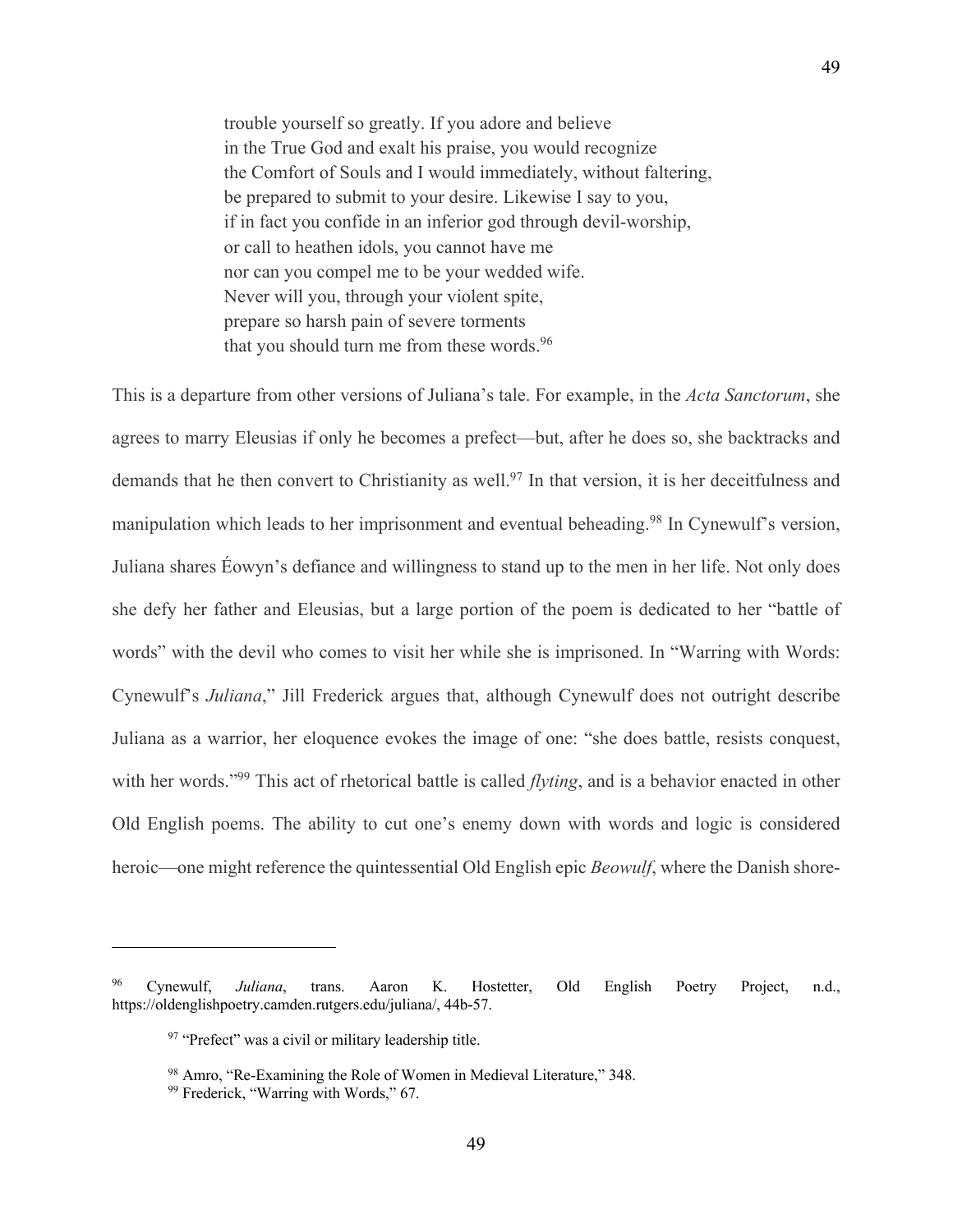guard who first challenges Beowulf and his men observes, "A man of keen wit who takes good heed will discern the truth in both words and deeds."<sup>100</sup> Juliana humiliates the devil both physically and intellectually, as she grabs hold of him and refuses to let him go until he has confessed the multitude of his sins.<sup>101</sup> By the end of their encounter, which goes on for several hundred lines, he is weeping and begging her for mercy:

> 'I entreat you, my lady Juliana, before the peace of God, to work me no further insult, no disgrace in front of these earls […] I know as truth that I have never met, before or since, in worldly realms a woman like you—more bold in your thoughts, nor more cross-timbered of all womankind! It is clear to me that you have become in all things unabashed and wise in mind.'102

This intellectual battle and Juliana's unquestionable defeat of the devil himself, combined with the way that Cynewulf adapts *Juliana* in the style of other Old English epics (especially *Beowulf*), suggests that he means for Juliana as a character to be viewed as a warrior heroine.<sup>103</sup>

Although Juliana's story is that of a Christian martyr—her strength and courage is largely tied to the strength of her belief in God and Christ as her savior—her story, especially Cynewulf's version, is clearly that of an unmortal woman. The heightening of her tale from a typical medieval *passio* to an epic warrior's narrative already raises Juliana's stakes in itself.104 But Juliana's refusal

<sup>&</sup>lt;sup>100</sup> J.R.R. Tolkien, *Beowulf: A Translation and Commentary, Together with Sellic Spell*, ed. Christopher Tolkien (Boston & New York: Mariner Books/Houghton Mifflin Harcourt, 2015), 21.

<sup>101</sup> Cynewulf, *Juliana*, 282b-286.

<sup>102</sup> Cynewulf, *Juliana*, 539-553a.

<sup>103</sup> The opening lines of *Juliana* directly mirror *Beowulf*'s, and the language that Cynewulf uses emphasizes and dramatizes the setting, evoking warlike, military imagery in the vein of poems like *The Battle of Maldon* and *The Battle of Brunanburh*. See Frederick, "Warring with Words," 65.

<sup>104</sup> The *passio* is a medieval genre of tales which tell the story of a saint's martyrdom.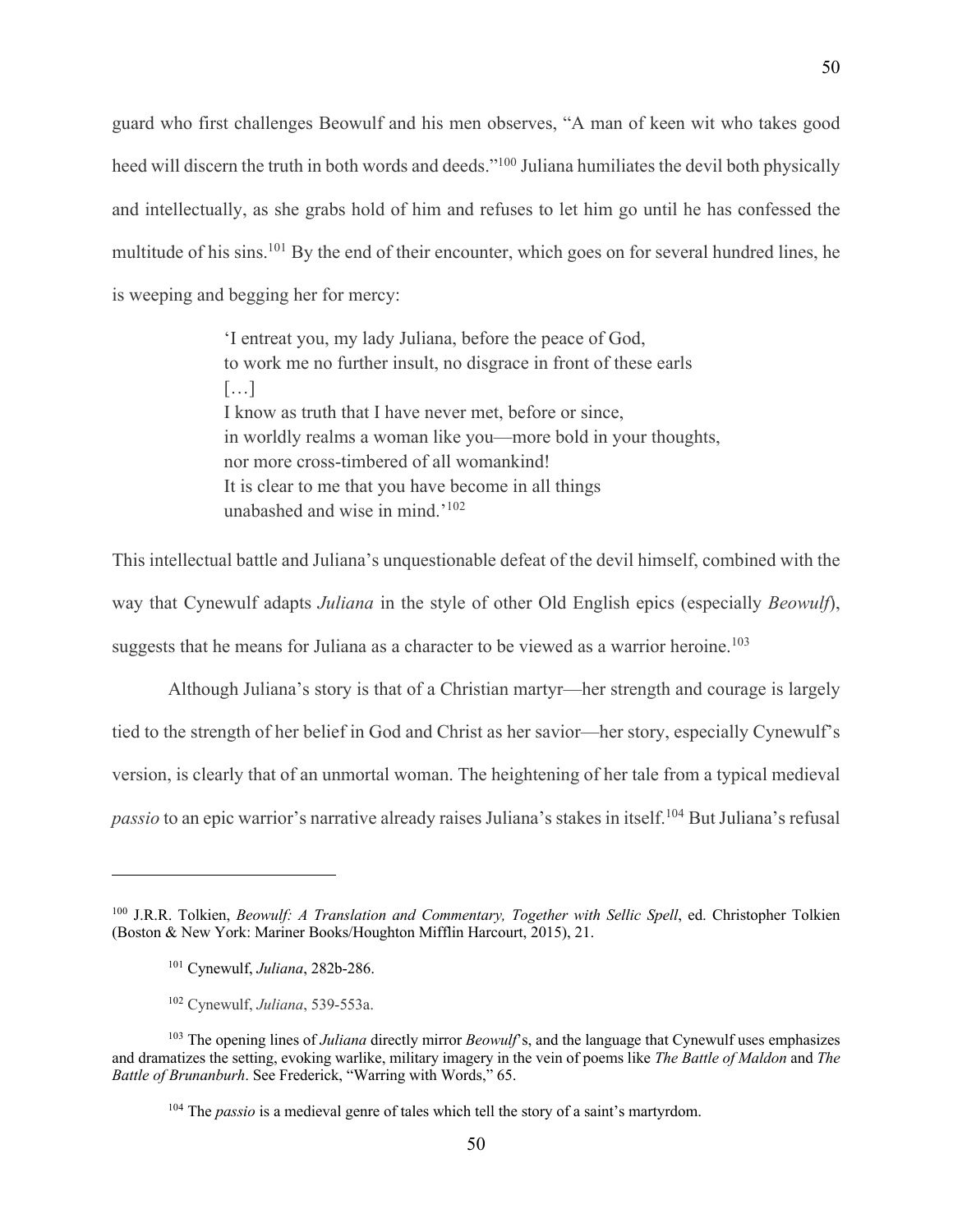to marry a suitor she does not wish to be with, and her desire to remain a virgin, are as much a rebellion against patriarchal constructs as they are a defense of her faith. It is two men—Juliana's father and Eleusias—who attempt to control her and subject her to the torture she goes on to endure; still, she defies them: "Condemning it all, Juliana spoke a word amongst / a multitude of men" (Cynewulf, *Juliana*, 44b-45). Just as Míriel elects to die rather than submit to a life of motherhood she does not desire, and as Éowyn rejects what is expected of her to instead pursue acts of physical valor on the battlefield, Juliana is willing to go to her death before relinquishing her agency and bodily autonomy.

As a Martyr, Juliana does not literally become immortal; like Éowyn, she is immortalized due to the strength of her deeds. Also like Éowyn, she overcomes death several times throughout her narrative. Most notably, after Juliana wins her battle of words with the devil and rejects Eleusias yet again, he attempts to kill her by burning her alive in hot lead:

> Swiftly then, Eleusias, swollen with rage, ordered the woman sinless and devoid of fault, to be shoved into the surging lead. Then the fire became separated and scattered. Lead burst wide, hot and hungry—Warriors were terrified, seized by the rush. There were in number five and seventy of the heathen host forburned through the searing sneeze. Yet Juliana the holy woman stood uninjured in her beauty. Nothing of her hem or garment, her hair or skin, was damaged by the fire, neither body or limb. She stood in the flames totally unharmed, saying thanks for all to the Lord of Lords. Then the deemer became stormy and mind-savage; he began to tear his clothes and bared and gnashed his teeth. He raged in his wits as if he were a wild beast, roaring sad-minded and cursing his gods, because their power could not withstand a woman's will.<sup>105</sup>

<sup>105</sup> Cynewulf, *Juliana*, 582-600a.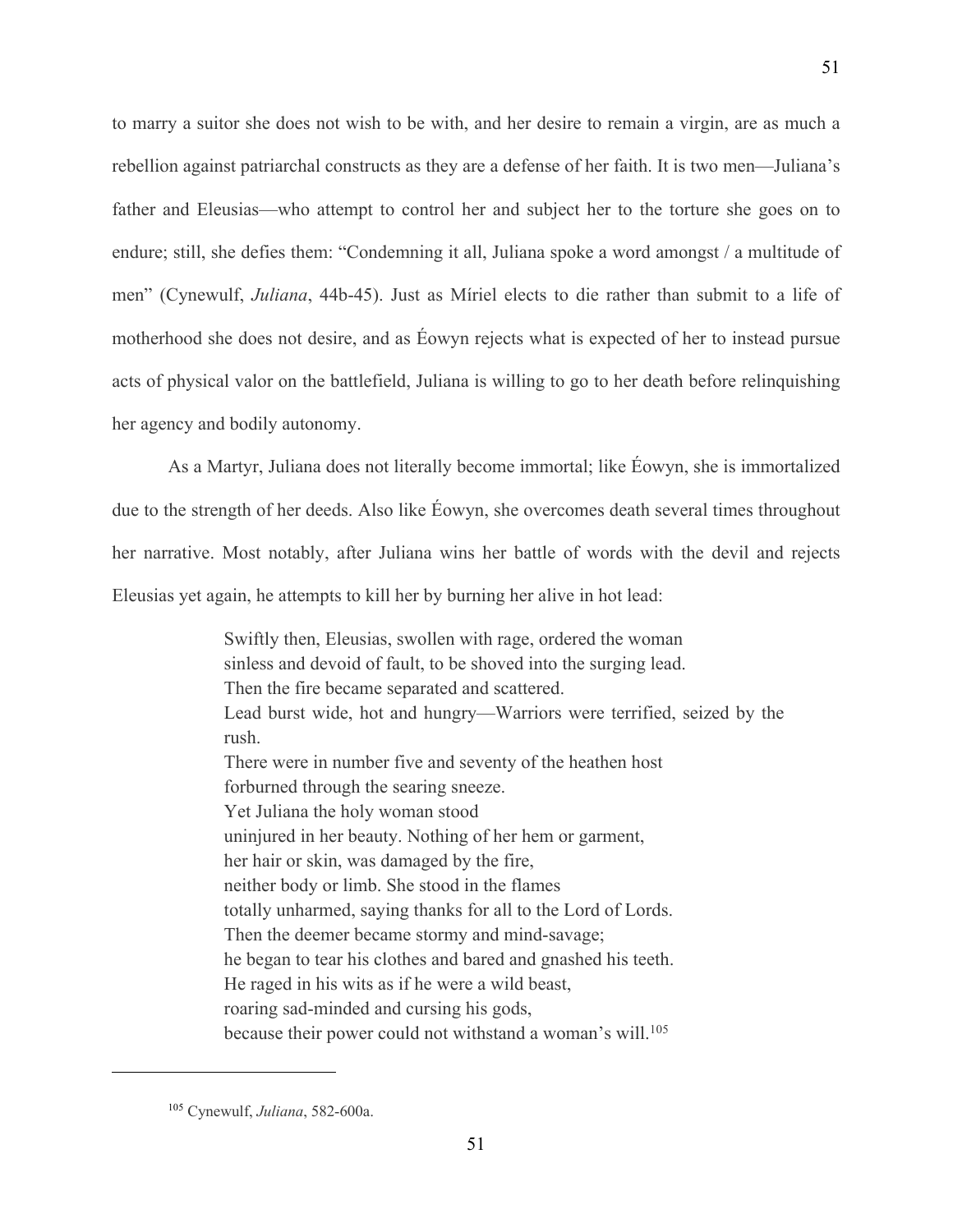In this gruesome scene, seventy-five male warriors are killed by the burning lead intended for Juliana, while she stands "uninjured in her beauty" and "totally unharmed." It is also significant that, as Eleusias curses his gods for being unable to kill her, he does not accuse them of being too weak to overcome Juliana's Christian God, but rather of being too weak to "withstand a woman's will." Juliana's own strength gives her the ability to not only stand firm against Eleusias' abuse, but also to literally, physically escape death in an impossible scenario. In this moment, she is functionally immortal. Even once she is beheaded and finally killed, Eleusias does not prevail over her. He and his men are all killed and doomed to Hell, while Juliana lives on forever, immortalized in the tales of her martyrdom. While Juliana's narrative follows the typical strokes of a saint's tale, in which the martyr often experiences supernatural ways of escaping torture before they eventually succumb to death, Juliana's is different. Ostensibly she is holding firm for her love of Christ, but it is clear that her desire to retain some independence and some level of control over who she will marry also plays a large part in her defiance. Eleusias' punishment at the end of the tale serves to emphasize this, because it is yet another example of an unmortal woman overcoming the source of her oppression, even if it does result in her ultimate physical death.

52

# **4.3.Camilla**

In the classical world, threads of both Éowyn's and Juliana's stories may be found in Vergil's *Aeneid*, in the form of the warrior maiden Camilla. Like Éowyn, Camilla is deliberately situated in between the two extremes of the traditionally fair and feminine royal woman, and the exaggeratedly masculine warrior woman. She is an especially important example of the unmortal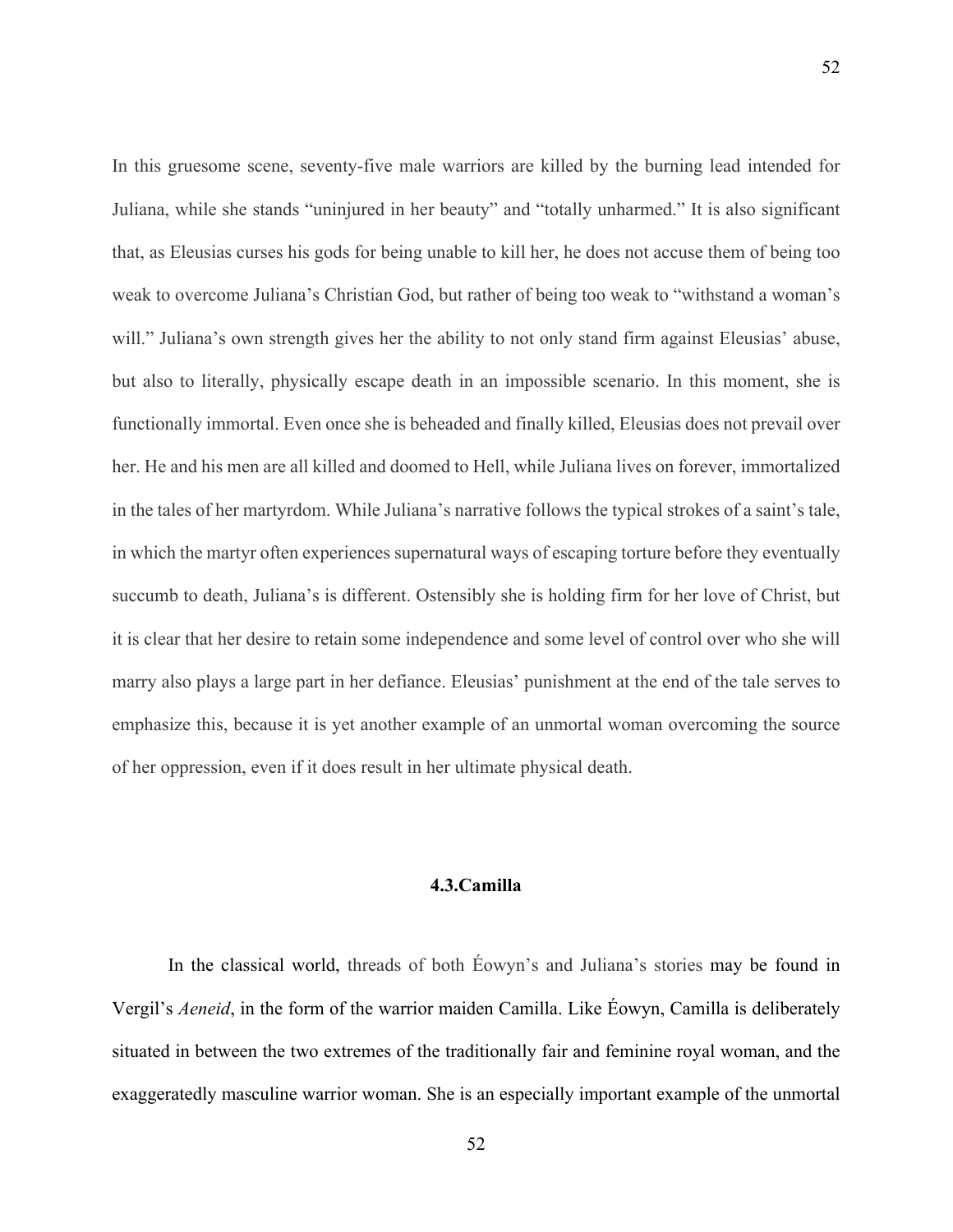woman because of what she represents: an ancient example of a deliberately transgressive heroine. In ancient literature, warrior women were most frequently portrayed in a negative light. Women like the Amazon Atalanta and her warriors were deliberately "Othered," or distanced from "typical," idealized women and civilization, in an effort to reinforce stereotypical gender binaries and discourage women from the desire to break free from them—this despite the fact that women did, in fact, contribute significantly to ancient military campaigns. The common narrative erases the everyday woman's contributions to warfare, exaggerates the female warrior, and reduces her to a cautionary tale: the inversion of everything "woman," a barbaric anomaly who ultimately exists to be overcome by men. Camilla, however, is both Othered and not. Vergil does compare her outright to Atalanta and the Amazons, but he also takes care to separate her from them, emphasizing her femininity and her nationalism. Her portrayal in the *Aeneid* is curious, because it is clearly an intentional blurring of boundaries. By comparing Camilla to the Amazon while simultaneously subverting the expected tropes of the genre, he almost pokes fun at the unsubtlety of the stereotypical, mythologized warrior woman, perhaps even acknowledging that the Othered female warrior is unrepresentative of reality.

In Book 7 of the *Aeneid*, when Camilla makes her first appearance, she is described with a mixture of praise for her heroic qualities and her femininity. Her swiftness, a highly valued characteristic of male heroes, is emphasized, as Vergil says that she could have "skimmed the tips of grain that stood / In a field and never hurt the tender heads."106 She is also explicitly likened to royalty, with special attention being drawn to the "royal splendor / Of purple on smooth shoulders"

<sup>106</sup> Vergil, *The Aeneid*, trans. Sarah Ruden (New Haven, CT: Yale University Press, 2008), 7.808-809.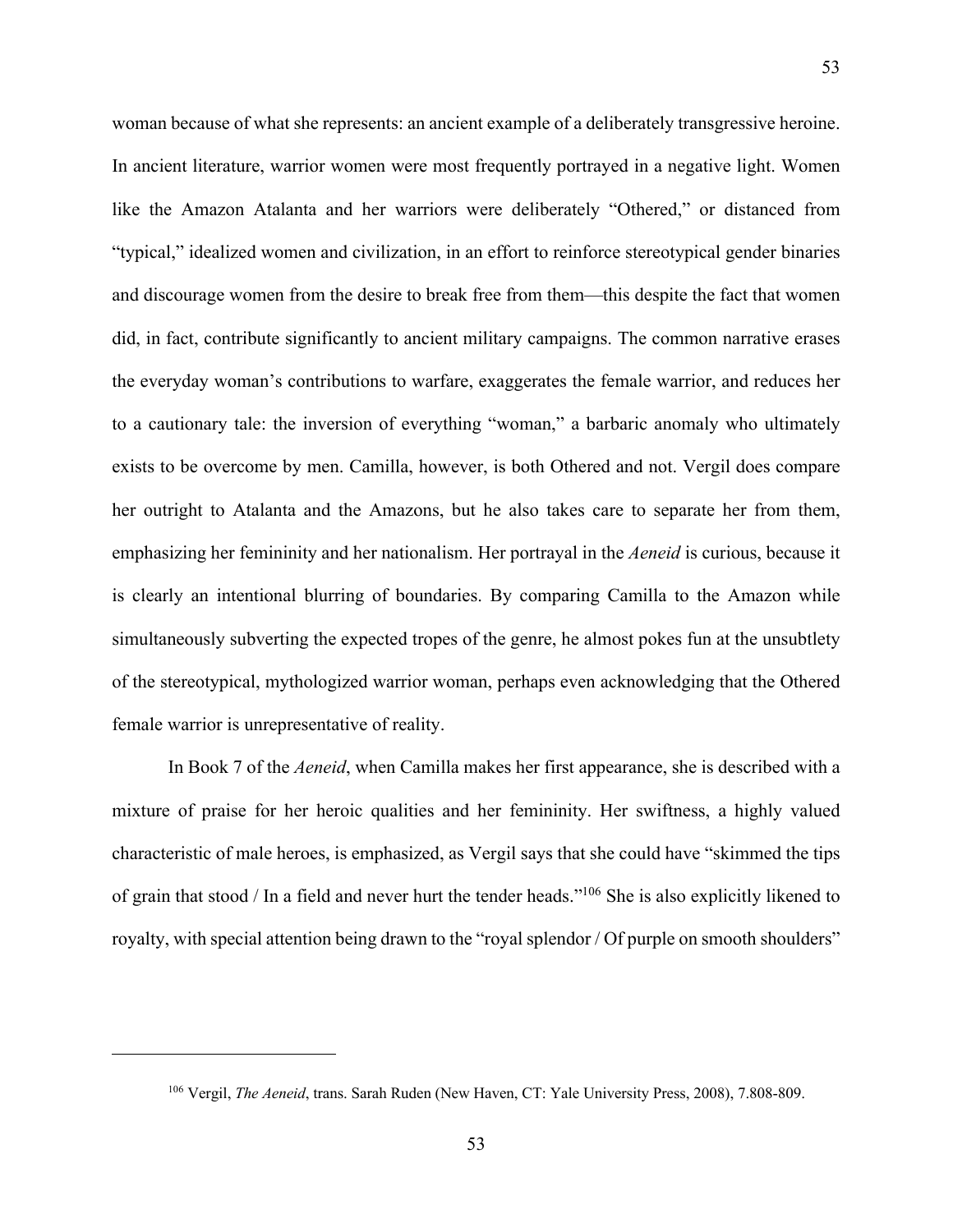and her golden hair adornment.107 She also receives the epithet "Royal Camilla."108 This is important because, of the real-life women who participated in ancient warfare, the contributions of royal women are some of the most well-documented. As the daughter of the Volscian King Metabus, Camilla *is* royalty—but she simultaneously fills the role of Othered Amazon warrior. In Book 11, we learn of her wild childhood, and that she was raised very similarly to the Amazon warriors of myth:

> In lonely heights, where shepherds live, [Metabus's] life passed. And there, among the thickets and the beasts' lairs, He milked a half-wild brood mare from the herd Into his daughter's tender lips to nurse her. And when the baby's first steps pressed to the ground, He placed a sharp spear in her hand and hung A bow and quiver from her tiny shoulder. Instead of a gold headband and a long robe, A tiger skin was on her head and back.<sup>109</sup>

This description does several things to Other Camilla. Firstly, it deliberately evokes the image of the "unsuckled" Amazon child, raised on animals' milk instead of a mother's breast milk. Secondly, it draws attention to her wild, foreign garb, as opposed to the headband and robe she wore when she was first introduced in Book 7. Camilla is a warrior, indeed, but she is also a woman—and not the savage, eroticized woman of the Amazonian myths, but a proper, idealized royal woman whom other, "regular" women might actually be able to look up to. Unlike other warrior women, Camilla's Othering does not limit her role to that of negative role model and is

<sup>107</sup> Vergil, *Aeneid*, 7.814-815.

<sup>108</sup> Vergil, *Aeneid*, 11.498.

<sup>109</sup> Vergil, *Aeneid*, 11.569-577.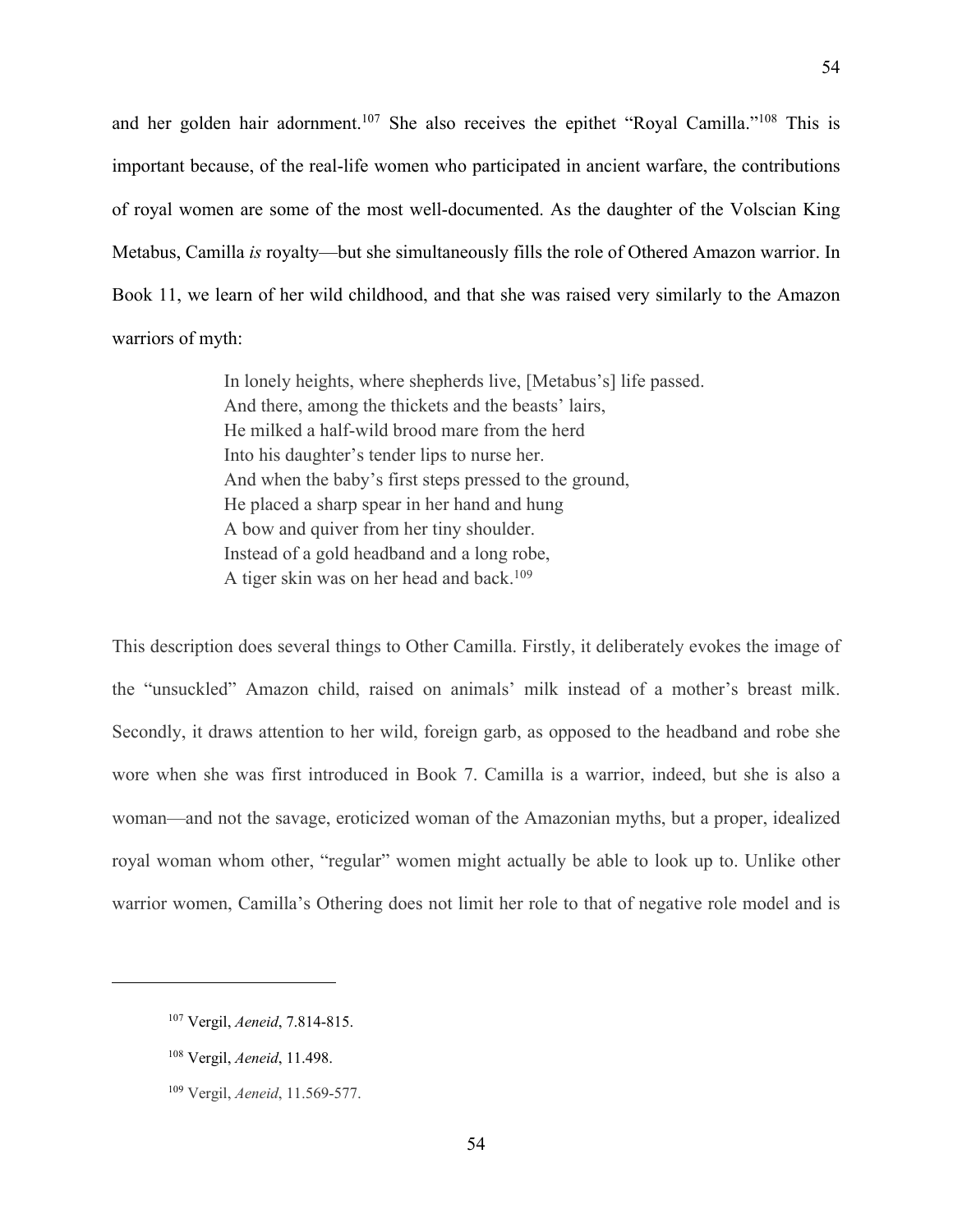not entirely portrayed in a bad light. Thus, just as Éowyn is not derided by her people for her masculine aspirations, Camilla's fitting into multiple categories is a symbol of her transgressive role in a transgressive narrative. After she is struck down on the battlefield, her death becomes a rallying cry for the remainder of her allies:

> When Camilla fell, the fight grew raw. The whole force Of Trojans, Tuscan chiefs, and Evander's horsemen From Arcadia stormed massively together.<sup>110</sup>

Diana's spy, the goddess Opis, then watches Camilla fall and declares that she will be remembered forever for her bravery:

> But even at the end, your queen [Diana] won't leave you Unhonored. The whole world will praise your death And know you didn't shamefully lack vengeance.<sup>111</sup>

Also like Éowyn, Camilla does not literally become immortal; she becomes immortalized through her deeds. It is also important that, while Camilla does not ultimately survive, she nevertheless overcomes her confrontation with death. Arruns, the Etruscan warrior who kills Camilla, is representative of the typical deaths that fictional warrior women faced in ancient literature: those which served only to emphasize the strength of their masculine counterparts.

As negative role models for women, the strength of ancient female warriors would often be emphasized solely so that their inevitable defeats would carry more weight and glory for the male heroes who kill them. We see this in the poet Quintus Smyrnaeus' *Fall of Troy*, where the Amazon warrior Penthesilea is built up only for Achilles to effortlessly defeat her, lamenting the fact that he was "forced" to kill such a beautiful woman instead of taking her for a wife ("Yea, and

<sup>110</sup> Vergil, *Aeneid*, 11.833-835.

<sup>111</sup> Vergil, *Aeneid*, 11.845-847.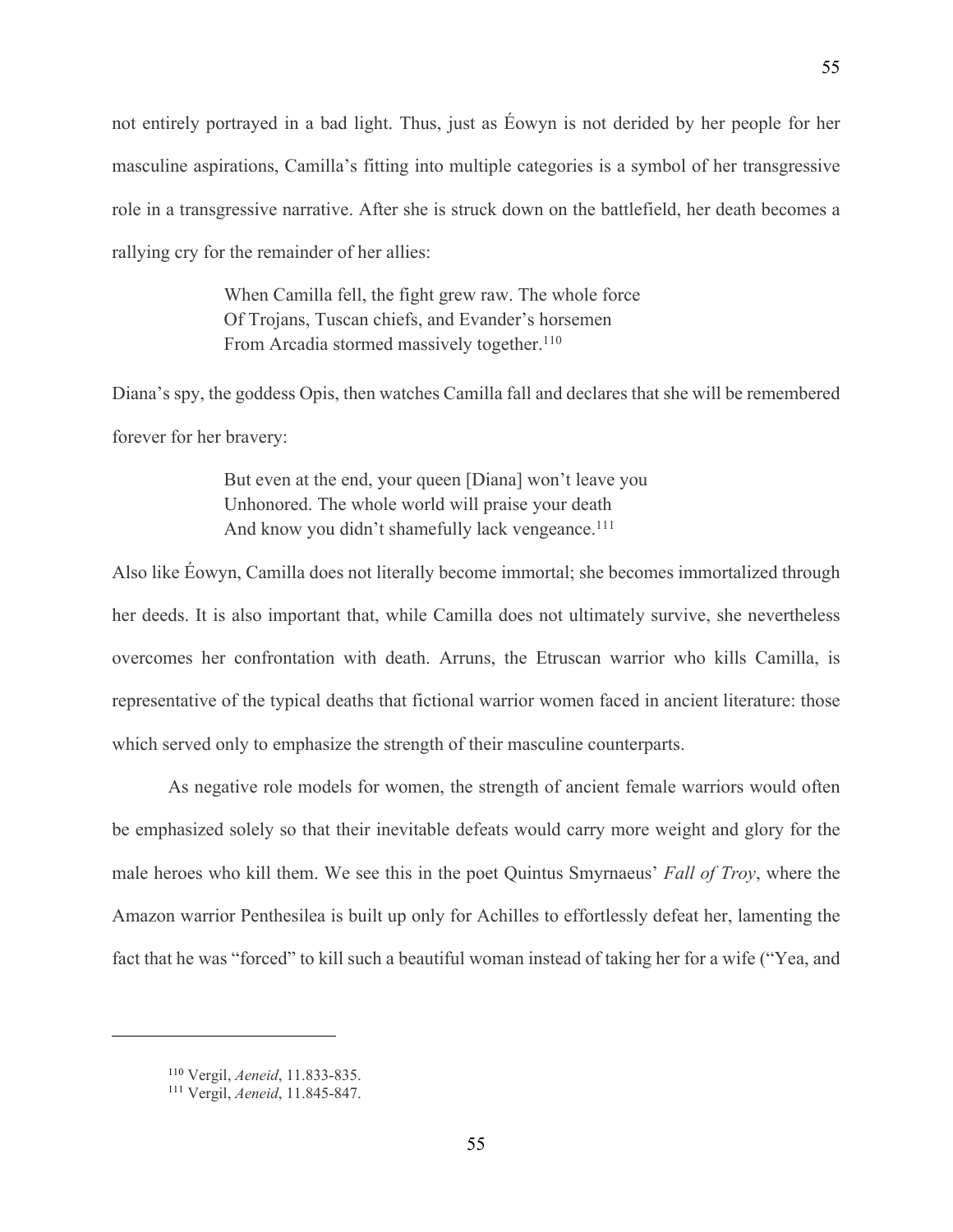Achilles' very heart was wrung / With love's remorse to have slain a thing so sweet, / Who might have brought her home, his queenly bride").<sup>112</sup> Camilla is certainly built up as a formidable warrior, but, unlike Penthesilea, she is never torn down—not even in death. When Arruns kills her, it is not easy for him; he knows he is no match for her hand-to-hand, so instead he stalks her, seeking his

best opportunity to kill her dishonorably. <sup>113114</sup> He is described as "sly" and "crafty" as he follows her, slinking across the battlefield as a coward.<sup>115</sup> Even after he successfully kills her, he is not praised for the accomplishment. He is portrayed in a negative light, terrified of retaliation from Diana and attempting to run from the battlefield like a dog with its tail between its legs,  $116$  and he is indeed struck down by Diana in punishment. Thus, although Camilla does not survive her encounter with Arruns, the circumstances surrounding her death are meaningful. Instead of being subject to the typical humiliation of the warrior woman—powerful, but never good enough to overcome a man—Camilla retains all of the characteristics which make her strong, without being reduced to a stereotype that only exists to be defeated. Thus, she is facing down, and defeating, more than her death, but a misogynistic stereotype of the warrior woman's fate. Vergil's portrayal of Camilla is deliberately confusing, flitting back and forth over the line between Othered and not. In the words of Alison Sharrock, "Vergil, with almost Ovidian playfulness, offers and retracts and

<sup>112</sup> Quintus Smyrnaeus, "The Fall of Troy," trans. Arthur Sanders Way, Project Gutenberg, August 30, 2008, http://www.gutenberg.org/cache/epub/658/pg658.html, 1.917-919.

<sup>113</sup> Vergil, *Aeneid,* 11.760-763.

<sup>114</sup> In *Fall of Troy*, it is said that Penthesilea is no match for Achilles: "She, for all her prowess, none the less / Would cost Achilles battle-toil as light, / As effortless, as doth the dove the hawk" (1.779-781).

<sup>115</sup> Vergil, *Aeneid,* 11.760, 11.765, 11.814.

<sup>116</sup> Vergil, *Aeneid,* 11.810-813.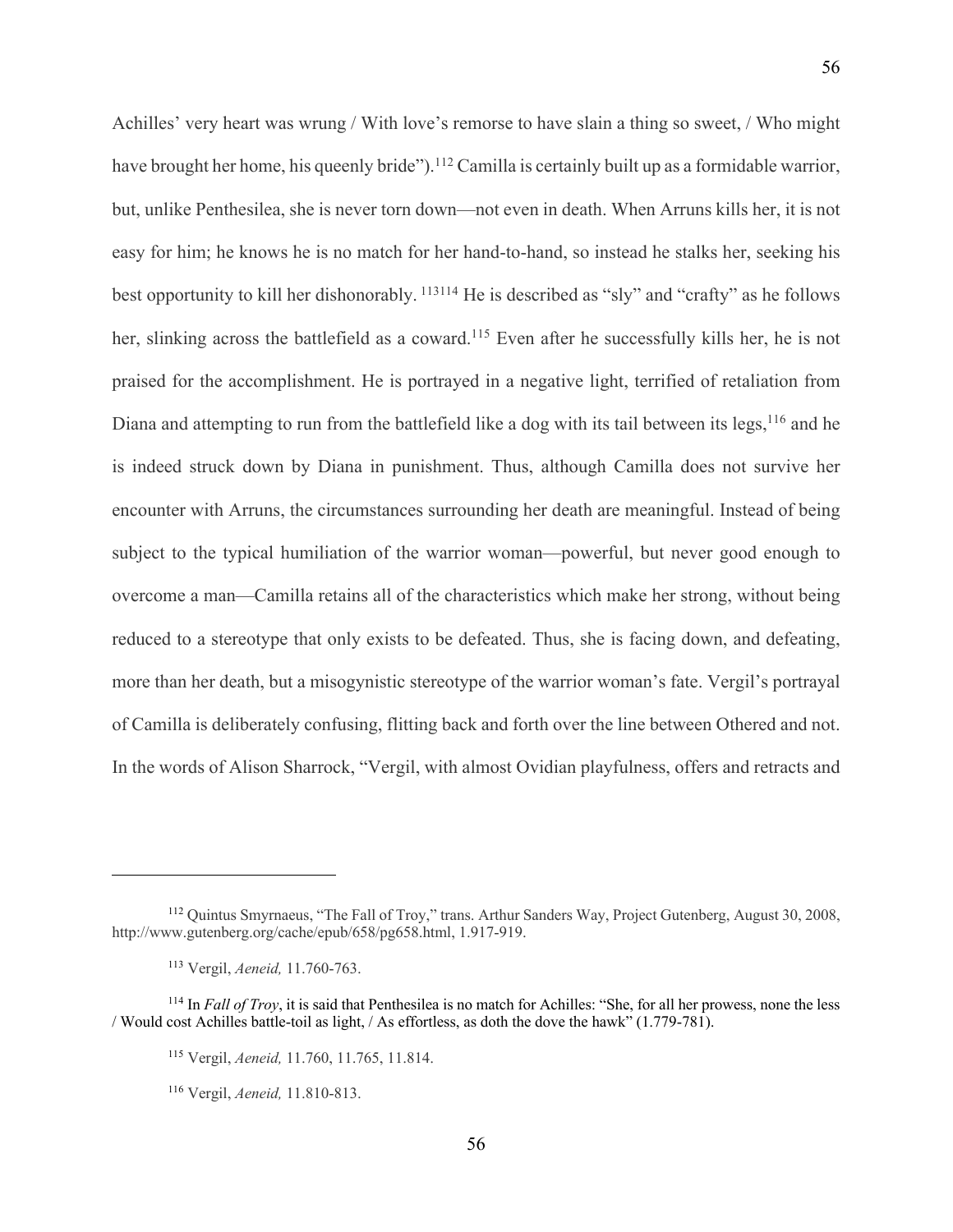offers again the temptation to read Camilla as an 'Amazon.'"117 Her boundary-blurring nature is typical of the unmortal woman, situating her neatly within the archetype.

<sup>&</sup>lt;sup>117</sup> Sharrock, "Warrior Women in Roman Epic," 165.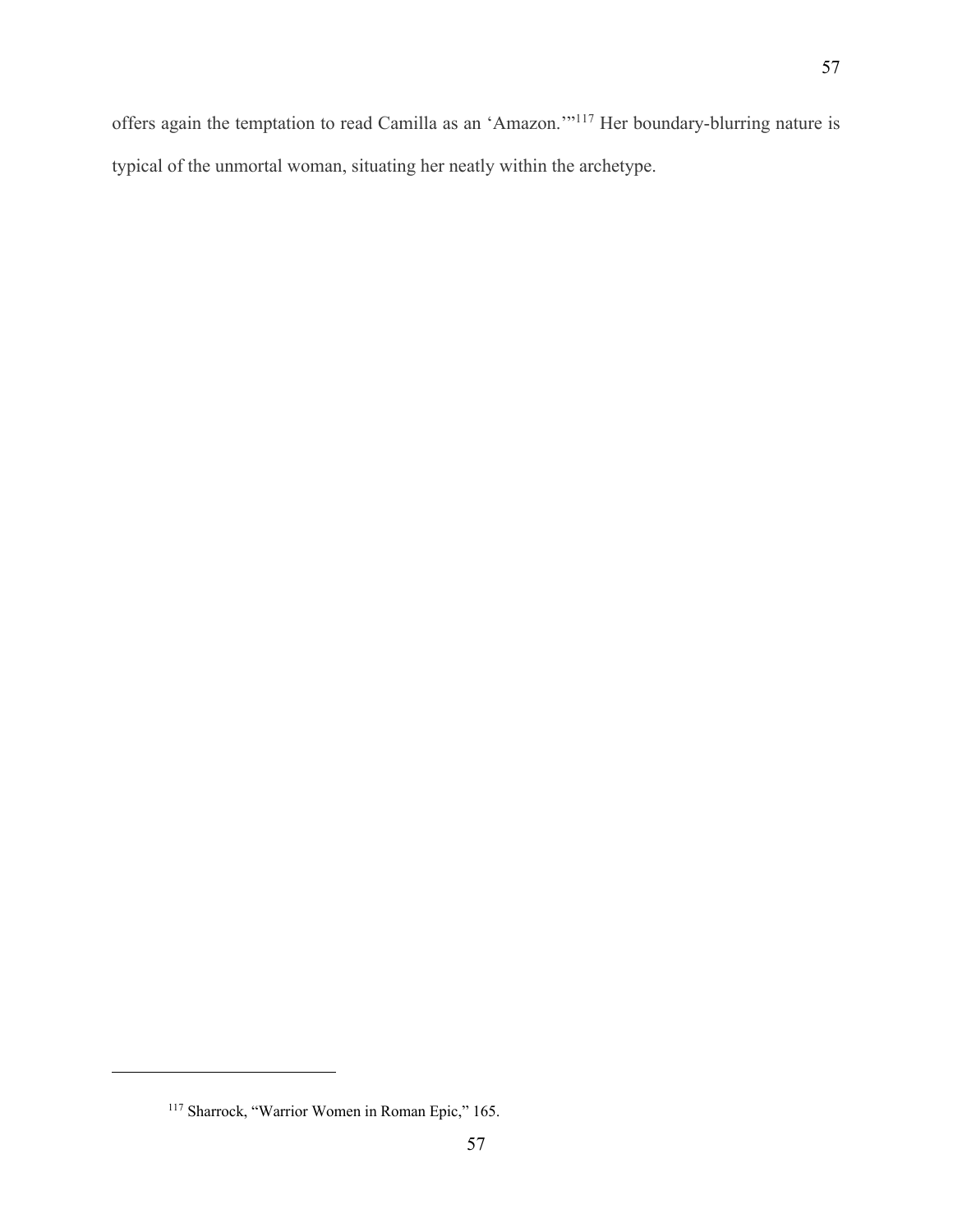# **5. The Others: Galadriel, Hervör, and the Spiders**

The unmortal woman is not limited to these three subtypes. It is undoubtedly possible to identify countless others, and, indeed, the three that I have identified do not perfectly encapsulate all of Tolkien's unmortal women. Many will fit into multiple categories—Lúthien, for example, possesses elements of both the Shifter and the Martyr in addition to the Traveler. Like the Shifter, she is transformed from immortal to mortal; like the Martyr, she is immortalized after her physical death in tales and songs, including the very "Lay of Leithian" from which we learn her story. But what about those women who are not suited to any of these subtypes—and those who *do* indeed blur the boundary between mortal/immortal, but without being considered unmortal?

# **5.1.Galadriel**

The Elven lady Galadriel is one who exhibits characteristics of the unmortal woman, but whose relationship to death and immortality is complex, and not so easily categorized as those discussed previously. Like Arwen, Porter refers to Galadriel as a visionary and an inspirational hero;<sup>118</sup> she possesses certain levels of foresight and mystic qualities which enable her to inspire others on their own heroic journeys, furthering her visions of Middle-earth. The Lady of Lothlórien, bearer of the Elven-ring Nenya, and the grandmother of Arwen, Galadriel is described as the "greatest of Elven women," and she is inarguably one of the most powerful, important

<sup>118</sup> Porter, *Unsung Heroes of "The Lord of the Rings,"* 115.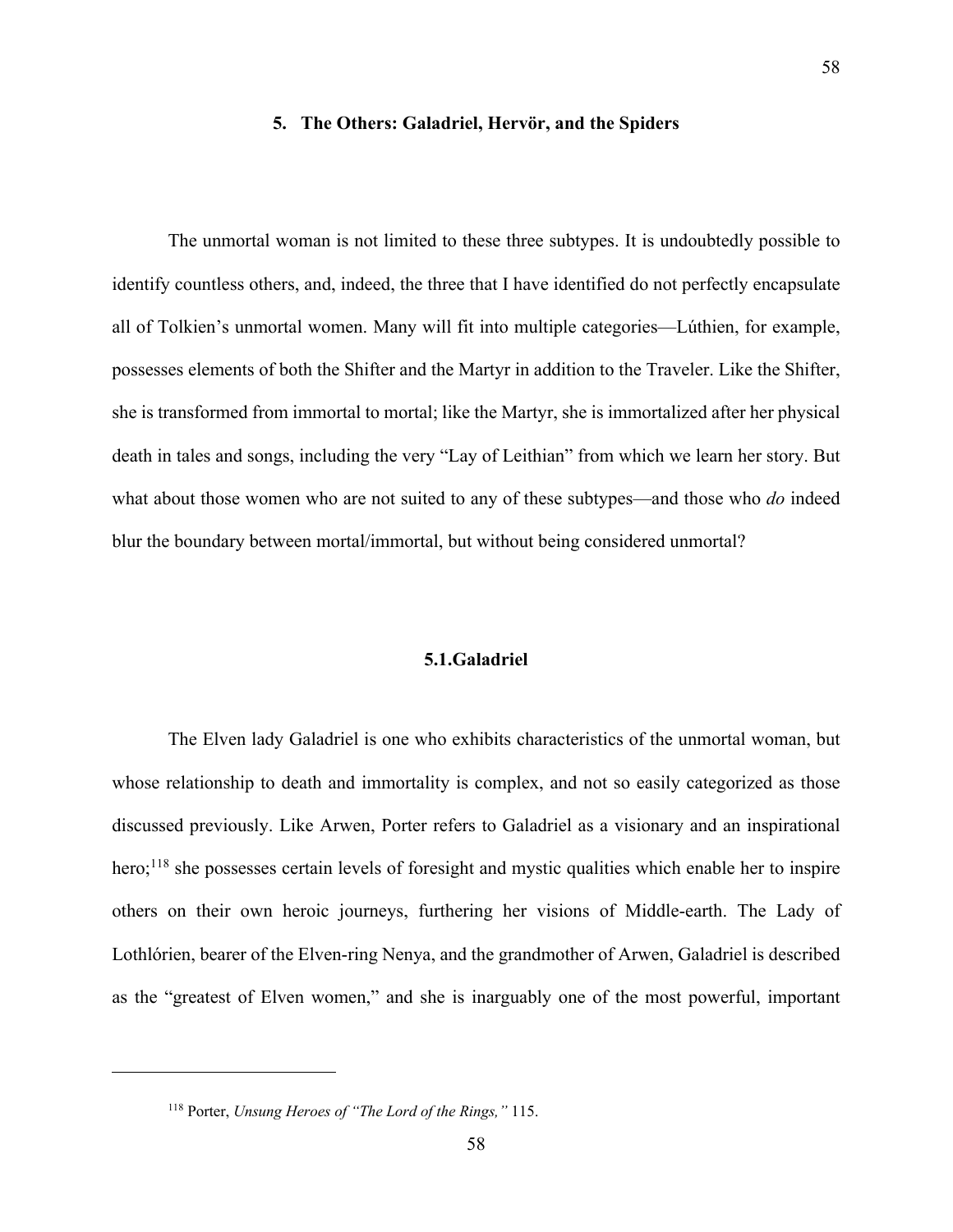women in the Legendarium.<sup>119</sup> A significant amount of her influence and agency may be attributed to the power that Galadriel exerts over the realms of death and immortality. In *The Lord of the Rings*, Frodo and the rest of the Fellowship are in awe of Galadriel and Lothlórien. Frodo perceives that she seems to have power over time—and thus, death—itself:

'But the wearing is slow in Lórien,' said Frodo. 'The power of the Lady is on it. Rich are the hours, though short they seem, in Caras Galadhon, where Galadriel wields the Elven-ring.<sup>'120</sup>

Although Galadriel was born in the Undying Lands, she has long dwelt in Middle-earth by the time Frodo and the company meet her. Through her power she is able to hold Lothlórien in suspension: her realm is, as much as is possible, a recreation of the undying Gardens of Lórien in Valinor (the very place where Míriel lay down to die). Even after the defeat of Morgoth at the end of the First Age, she chooses to remain in Middle-earth rather than return to Valinor.121 In refusing to go into the West, Galadriel is refusing to surrender Lothlórien—the physical representation of her power—to the passage of time, and thus refusing to relinquish the power she holds over life and death. She is able to transcend the boundary as she wishes, making her an unmortal woman.

Another scene which exemplifies Galadriel's control over life and death is the moment in which Frodo offers her the One Ring. For her control over Lothlórien has an end in sight: should Frodo succeed in his quest to destroy the Ring, her own power will also fade.<sup>122</sup>

'And now at last it comes. You will give me the Ring freely! In place of the Dark Lord you will set up a Queen. And I shall not be dark, but beautiful and terrible as the Morning and the Night! Fair as the Sea and the Sun and the Snow upon the

<sup>119</sup> Tolkien, *The Lord of the Rings*, 1057.

<sup>120</sup> Tolkien, *The Lord of the Rings*, 379.

<sup>121</sup> Tolkien, *Silmarillion*, 305-306.

<sup>&</sup>lt;sup>122</sup> The power of all other rings was "bound up" with the power of the One Ring, "subject wholly to it and only to last so long as it too should last." See Tolkien, *Silmarillion*, 344.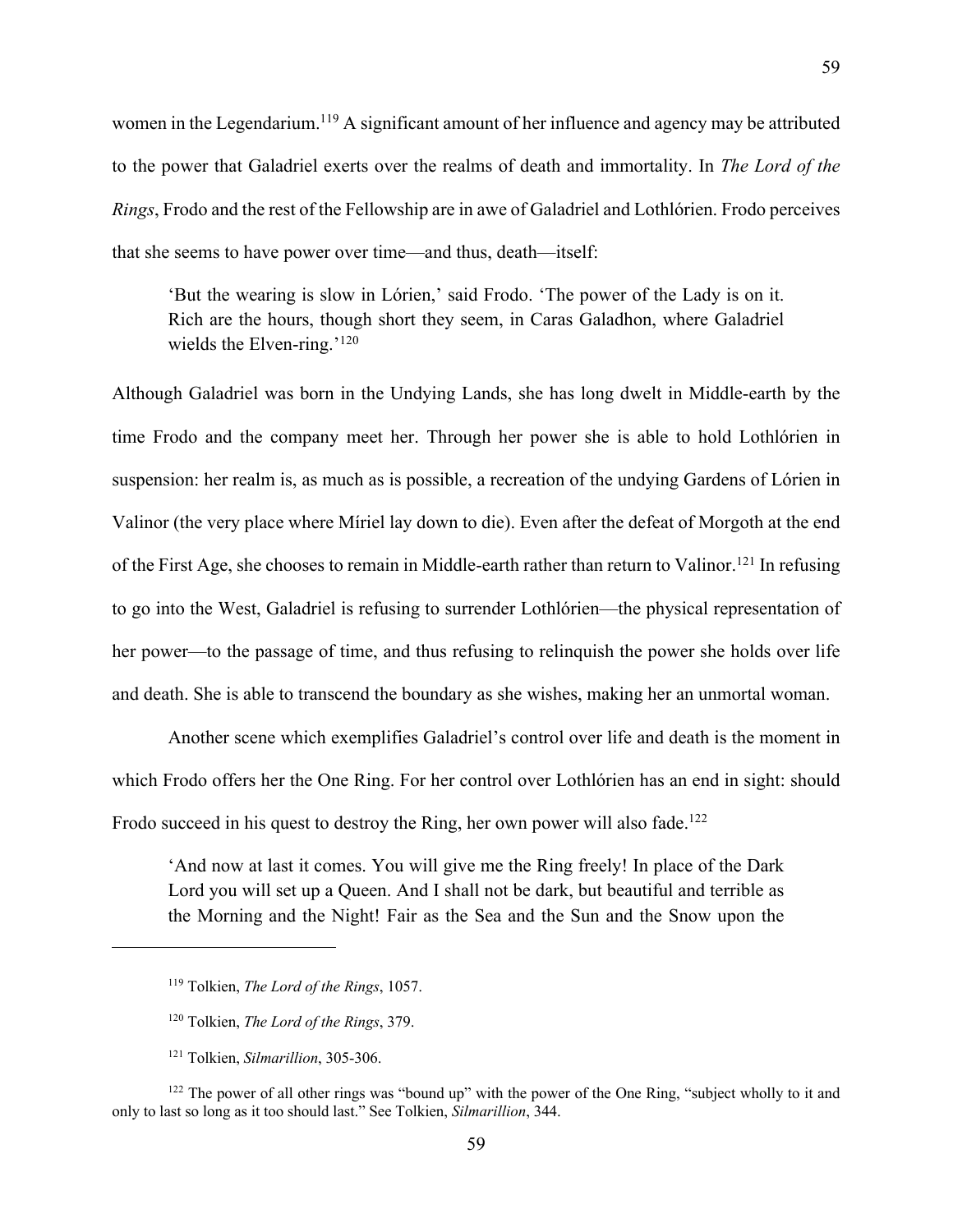Mountain! Dreadful as the Storm and the Lightning! Stronger than the foundations of the earth. All shall love me and despair!'

60

She lifted up her hand and from the ring that she wore there issued a great light that illuminated her alone and left all else dark. She stood before Frodo seeming now tall beyond measurement, and the light faded, and suddenly she laughed again, and lo! She was shrunken: a slender elf-woman, clad in simple white, whose gentle voice was soft and sad. 'I pass the test,' she said. 'I will diminish, and go into the West, and remain Galadriel.'<sup>123</sup>

In this moment, Galadriel stands on the brink of power and loss. She is faced with the choice to either take the Ring and increase her own power beyond measure, ensuring that she can stretch not only Lothlórien into timelessness, but all of Middle-earth… or to allow Frodo to proceed with his quest, thus solidifying her fate. The liminality of this moment is visually emphasized in Peter Jackson's film adaptation of *The Fellowship of the Ring*, where she takes on a terrifying, wraithlike appearance, mirroring the way that the Nazgûl are portrayed as they attack Frodo at Weathertop. As Galadriel gives up the opportunity to become more powerful, however, she asserts control over her own self and life. She recognizes that to take the Ring from Frodo would actually mean yielding power to Sauron—and, although she would maintain some level of transcendence over life and death, it would no longer be in the way of the unmortal woman, but rather in the way of the Nazgûl, whose agency is not their own. The most important thing to note about Galadriel's decision is that it is willing. Where for thousands of years she has ruled and protected Lothlórien, she now chooses to relinquish her hold. This echoes the transformative and often sacrificial choices of many other unmortal women.

<sup>123</sup> Tolkien, *The Lord of the Rings*, 356-357.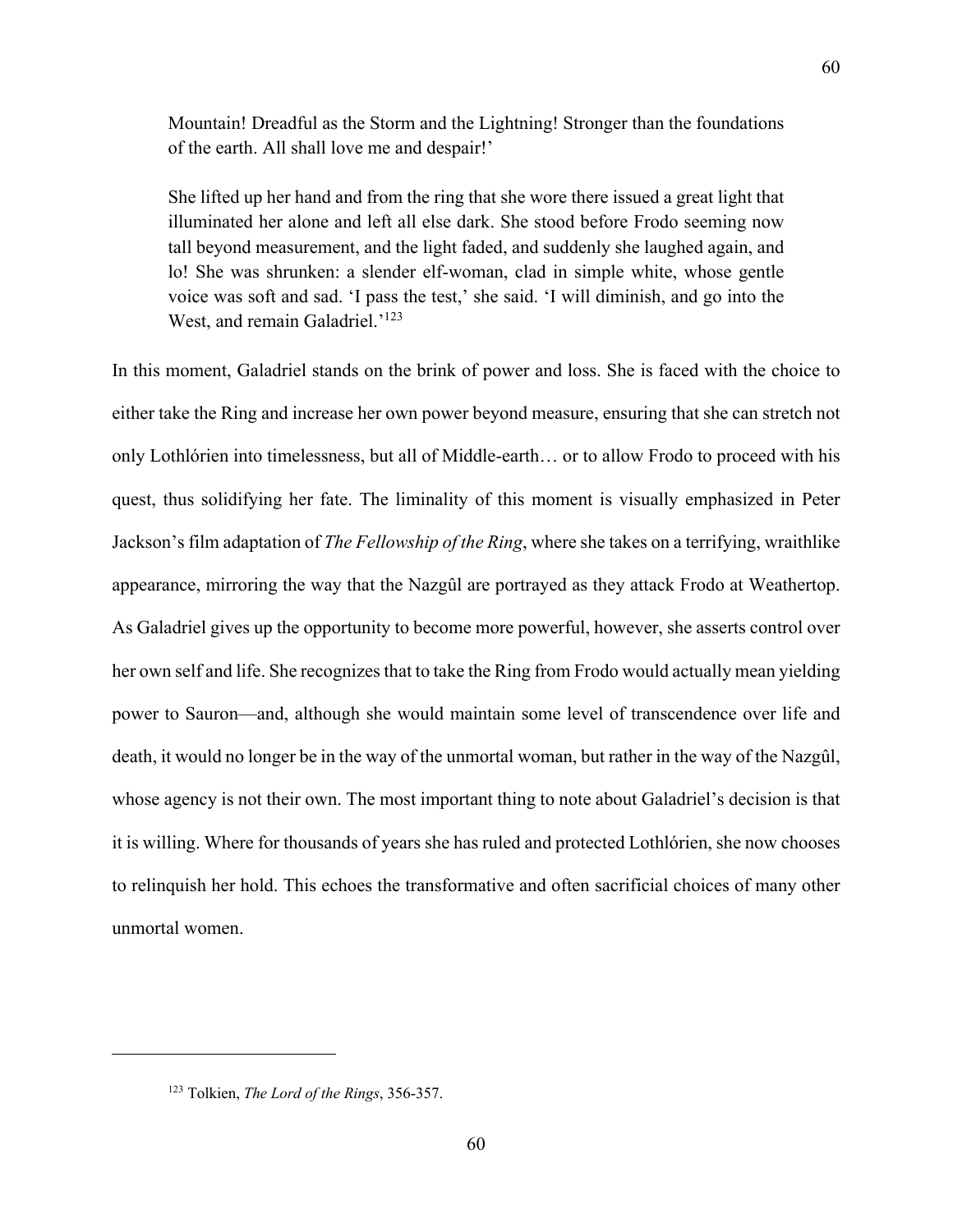#### **5.2.Hervör**

Indeed, Galadriel's liminal moment on the border of life and death is reminiscent of a much earlier character: the shieldmaiden Hervör from the Old Norse poem *Hervararkviða,* published in English as *The Waking of Angantýr*. In this poem, Hervör disguises herself as a man to go on a quest to visit her father Angantýr's barrow. Once there, she summons him and his eleven brothers from the dead and demands that he give her the sword he is buried with, Tyrfing (a cursed family heirloom). The shade of Angantýr is shocked and appalled by Hervör's actions, and as the barrow bursts into flames around them, he warns his daughter to return to her ship, leaving Tyrfing alone. He claims that the sword will be the ruin of all her future sons: "in the world walking / no woman know I / who would dare in her hand to hold this sword."<sup>124</sup> Hervör, however, is unafraid:

> No blaze can you light, burning in darkness, that your funeral fires should with fear daunt me; unmoved shall remain the maiden's spirit, though she gaze on a ghost in the grave-door standing. $125$

After much back-and-forth with her father, he finally surrenders the sword to her. The most notable part, however, is Hervör's own description of the moment she took Tyrfing for herself:

> I seemed to myself to be set between worlds,

<sup>125</sup> C. Tolkien, *Saga,* 31.

<sup>124</sup> Christopher Tolkien, ed., *The Saga of King Heidrek the Wise* (Toronto & New York: Thomas Nelson and Sons Ltd, 1960), 35.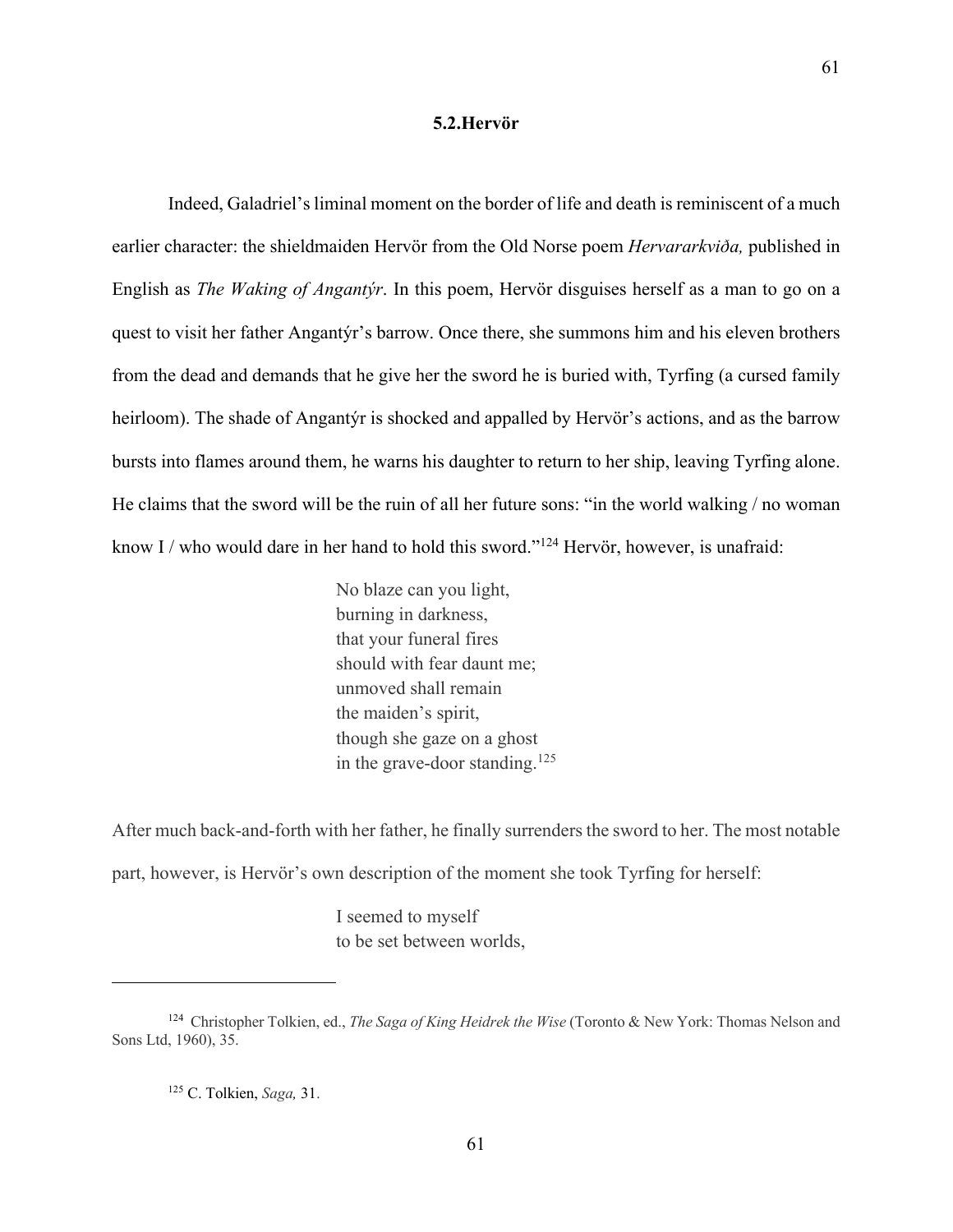# when all about me burnt the cairn-fires.126

This moment where she is "set between worlds"—between the worlds of the living and the dead mirrors the moment where Frodo offers the ring to Galadriel. Both women take on a temporarily liminal existence, hovering between life and death as they contemplate taking on powerfully magical objects, which will in turn lend them both great power and ruin. Where Galadriel rejects the Ring and makes the decision to "diminish," Hervör gives in to the temptation to wield Tyrfing, thus dooming her future sons, just as her father has warned her. This does not necessarily lessen the power that she shows in the moment, however. Although the decision to take Angantýr's sword is perhaps selfish and ill-advised, she is still making a decision for herself and asserting power over her own life. In Galadriel's position, taking the Ring would have lessened her agency and placed her under Sauron's control. Hervör is fully informed of the consequences that wielding Tyrfing will bring. It is not that she believes she is somehow strong or clever enough to overcome the effect of the curse on her family—she simply does not care: "I care not at all / O kings' companion, / how my sons shall / strive hereafter."127 She is not a "good" person, but there is still power in her fearlessness and strength of will.

<sup>126</sup> C. Tolkien, *Saga,* 43.

<sup>127</sup> C. Tolkien, *Saga,* 40.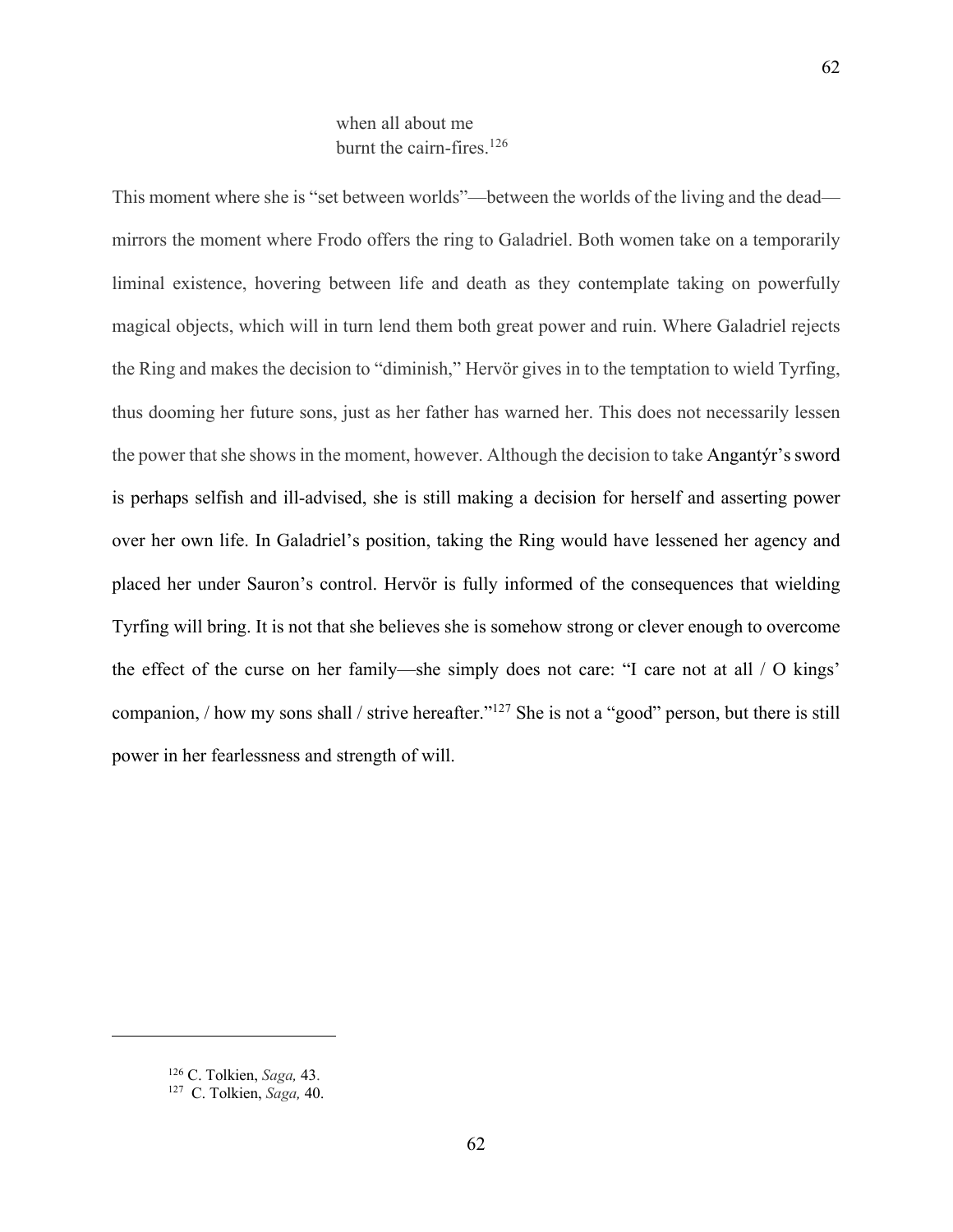### **5.3.Shelob and Ungoliant**

It is not necessary to be "good" to be an unmortal woman; the archetype is about feminine power and agency, regardless of what that power is used to accomplish. There are some characters, however, who transcend the boundary of life and death without being classified as unmortal. In Tolkien, two interesting examples of this are the monstrous spider-women Ungoliant and Shelob. It may seem odd at first to count these two among the rest of Tolkien's female characters, since they seem to be creatures above all else. Tolkien, however, makes a point to separate them from actual spiders: in *The Silmarillion*, Ungoliant is described as having "[taken the shape of] a spider of monstrous form"128; in *The Lord of the Rings* Shelob is referred to as "an evil thing in spiderform."129 In addition, Fenwick writes that Shelob's gender is deliberately emphasized; Tolkien wants for her to be read not simply as a monster or as a woman, but as a female monster.<sup>130</sup> He makes this obvious even through the simplicity of her name, which begins with "She." Both of these spider-women hover somewhere between mortal and immortal: they are certainly larger than life, and they are immortalized through tales of terror rather than the songs of heroes. The most important thing about them both, however, is the emphasis on their roles as both mother and killer. After Ungoliant flees at last from Morgoth, she makes a new home in Nan Dungortheb—a valley thereafter called "the Valley of Dreadful Death, because of the horror that she *bred* there."131 Indeed, her breeding is one of the most terrifying things about her:

<sup>130</sup> Fenwick, "Breastplates of Silk," 20.

<sup>128</sup> Tolkien, *Silmarillion*, 78.

<sup>129</sup> Tolkien, *The Lord of the Rings,* 707.

<sup>131</sup> Tolkien, *Silmarillion*, 87 (emphasis mine).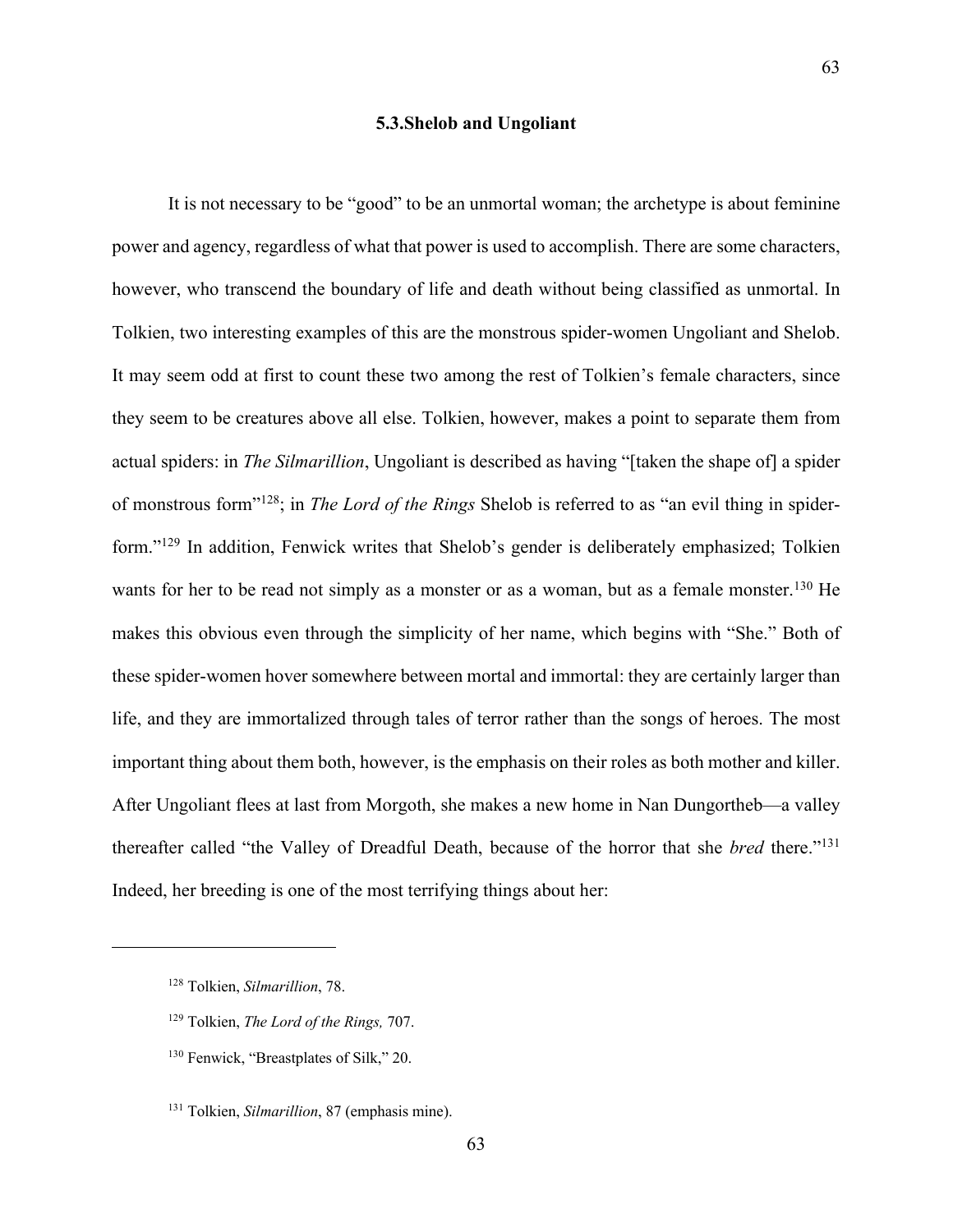For other foul creatures of spider form had dwelt [at Nan Dungortheb] since the days of the delving of Angband, and she mated with them, and devoured them; and even after Ungoliant herself departed, and went whither she would into the forgotten south of the world, her offspring abode there and wove their hideous webs.132

Not only is Ungoliant a progenitor of new and monstrous life, but she is equally its destroyer, as she consumes her mates and offspring alike. The surviving offspring continue the cycle, stretching Ungoliant's legacy into perpetuity. And indeed, Shelob—the last remaining daughter of Ungoliant by the time of *The Lord of the Rings*—follows precisely in her mother's footsteps, existing in an endless cycle of reproduction and consumption. Miller and Miller describe her as a "maternal monster, a nightmare of unceasing reproduction rendered in and as violence, negation, and death rather than generation."<sup>133</sup> In this way, they do exert some control over the boundaries of life and death in the way of Galadriel, representing a similar, but ultimately adjacent, level of transcendence to the other unmortal women.

Curiously, both spider-women have some similarities to Tolkien's other unmortal women. They may both be compared to Lúthien, with the emphasis on their roles as weavers; Tolkien describes the webs that litter Shelob's lair as "spun" and "densely woven," thus explicitly drawing to mind the physical art forms of spinning and weaving.<sup>134</sup> Ungoliant weaves webs of both darkness and rope in *The Silmarillion*. <sup>135</sup> Some have also argued that Shelob is the opposite of

<sup>132</sup> Tolkien, *Silmarillion,* 87

<sup>&</sup>lt;sup>133</sup> Miller, "Tolkien and Rape," 140.

<sup>134</sup> Darga, "Tolkien's Women," 22.

<sup>135</sup> Tolkien, *Silmarillion*, 78.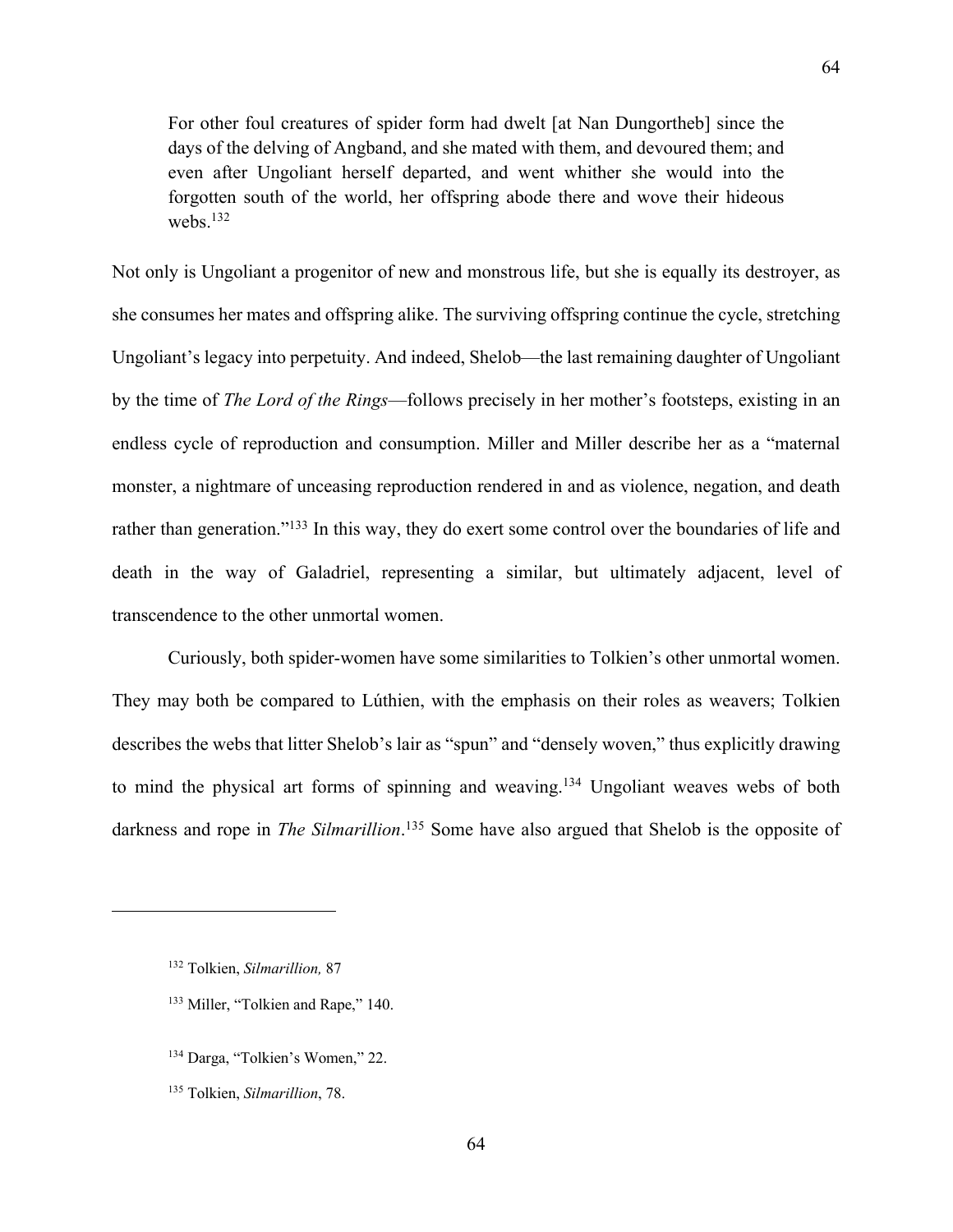Galadriel.<sup>136</sup> But despite these similarities, they ultimately do not fit the criteria for the archetype. Although both Shelob and Ungoliant transcend the bounds of life and death—in quite exaggerated ways—their transcendence does not represent agency or power, but rather the opposite. The spiderwomen are driven by their hunger and their instincts, similarly to the way that the Nazgûl are transcendent creatures that represent power for a master (Sauron) rather than for themselves. While Shelob and Ungoliant do not serve Sauron or Morgoth (their partnerships are more symbiotic than slave-master), they also do not truly serve themselves. Like the Ringwraiths, the spider-women stand in stark contrast to the unmortal woman, who crosses the border of death and immortality with power and purpose; and like any villain, they serve to magnify the heroines. Their very existence proves that while it is certainly possible to disturb the foundational binary of life and death in the service of others, the result is monstrous, terrifying rather than heroic. Again, I would emphasize that to be an unmortal woman does not necessarily mean that one must be "good"— Hervör's self-serving desire to wield Tyrfing at the cost of her family's lives is certainly evil—the distinction lies in the fact that she is making her choice in the service of herself rather than of someone else.

65

# **5.4.What About Unmortal Men?**

There is an obvious question readers may ask, and which I have yet to address: what about unmortal men? Certainly, there are male characters in the Legendarium (and elsewhere) who are forever remembered for heroic deeds, or who cross the mortal/immortal boundary in some other

<sup>136</sup> Fenwick, "Breastplates of Silk," 20.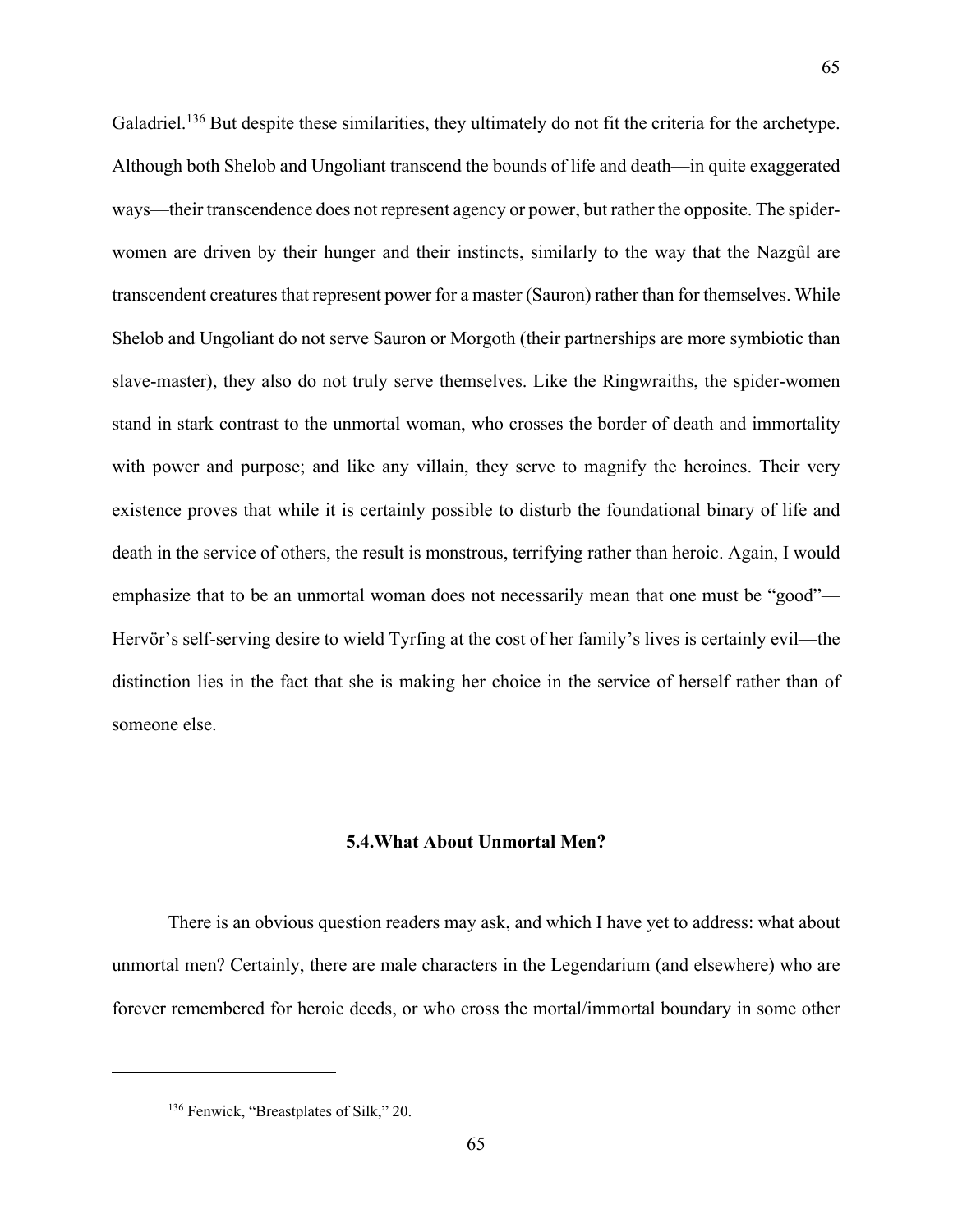way; for example, Beren, who is immortalized alongside Lúthien in "The Lay of Leithian," or Elrond and Elros Half-elven, who are each given the choice by the Valar to live immortal Elven lives or to accept the Gift of Men. Even Heracles in Euripides' version of Alcestis' tale travels to the underworld and back on his journey to retrieve her. So what, then, makes his journey different from hers? In the same way that women exist (i.e. Ungoliant and Shelob) who may transcend the mortal/immortal boundary without being classified as unmortal, the critical difference lies in what

66

these transcendent encounters represent. For all of the unmortal women whom I have discussed in this paper, their status as unmortal represents the overcoming of boundaries and expectations, the seizing of agency, and the wielding of feminine power. Lúthien, for example, is arguably a "powerful" figure prior to her journey to save Beren—she is royalty, after all, the daughter of a king. But despite being born into an inherently powerful position, Lúthien exhibits no real agency of her own *until* she makes the decision to defy her father's orders, thus setting off the series of descents and returns that make up her journey to save Beren. While Beren is immortalized alongside her in tales and songs, that immortalization is not representative of power or agency on his part; rather, his tale is dependent upon Lúthien, and without her he would have failed several times over. The same may be said for Míriel choosing death as a means of asserting her own bodily autonomy; for Arwen, sacrificing her own immortality in order to seize the future she desires for herself, as a mortal wife and a mother, instead of the lonely, ageless life her father wants for her; for Éowyn, going willingly to her own death on the battlefield only to overcome him.

These women, in transcending the boundary between mortal and immortal, all overcome barriers that are traditionally imposed upon women. When Éowyn says that she fears a cage, she is referring to the gilded cage of femininity. Despite the fact that her people individually may not look down on her because she is a woman, it is still traditionally misogynistic constructs that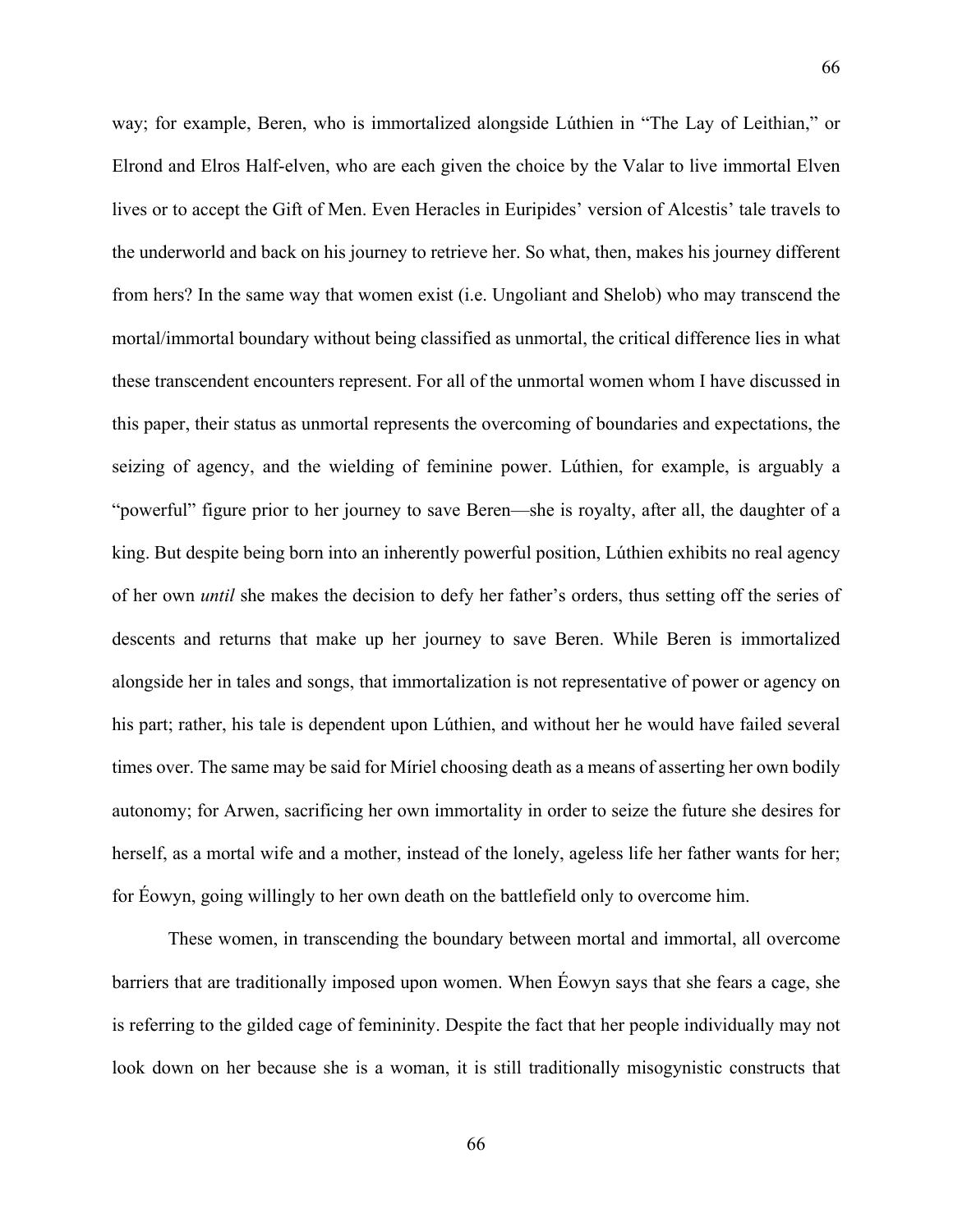imprison her. Théoden does not allow her to ride to battle because he needs her to stay behind and act as a leader, protecting and caring for those women and children who cannot fight. Certainly, this is a necessary, even heroic role to play—yet, Éowyn would never have been immortalized in song for doing so, unlike the men who went to fight. By defying her uncle's orders, she also defies the expectations placed upon her by society.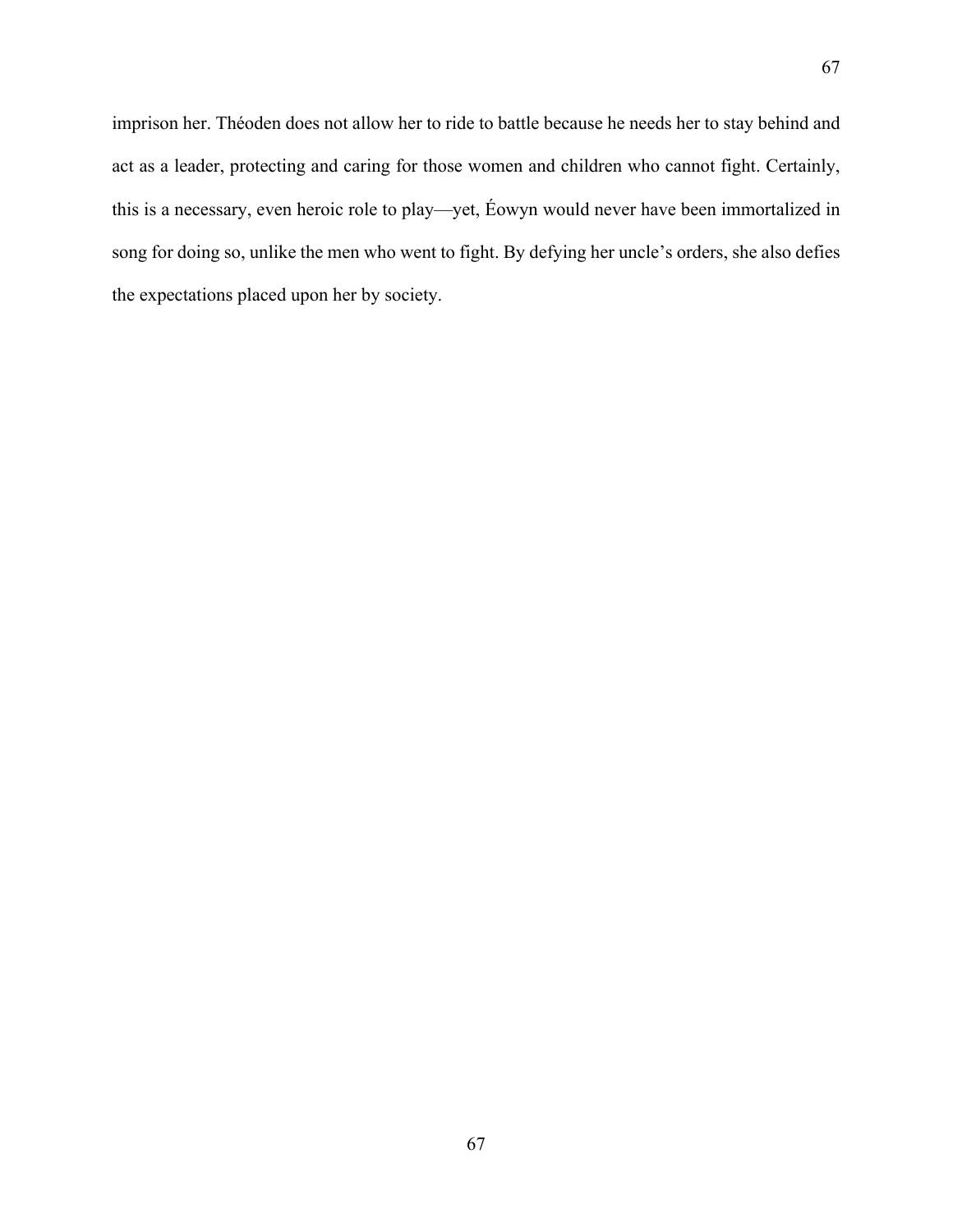# **6. Conclusion**

Ultimately, the unmortal woman is important because she represents long-standing attempts to challenge the ways that women and femininity are represented in literature; she is an enduring figure that has served an enduring purpose. The older iterations of the archetype that I have discussed here prove not only that this transgressive figure has existed for centuries, but also suggest that the inclusion of numerous unmortal women throughout the Legendarium is unlikely to be coincidental. As an established scholar of both classical and medieval texts, the unmortal woman is a figure that Tolkien was almost certainly familiar with, even if he did not conceptualize her in the exact terms of this paper. Thus, although I do not make any claim as to whether Tolkien personally was feminist or anti-feminist, examining the unmortal women of the Legendarium certainly allows for a feminist reading of the text. Many who believe otherwise are unfamiliar with the classical and medieval predecessors of Tolkien's unmortal women; some of the specific nuances of her portrayal have been lost in the years since publication, particularly given the deemphasis of the classics in modern education. To redraw the connections between Tolkien's unmortal women and those who came before is an attempt to interpret the women of the Legendarium as they may have been interpreted by Tolkien's original reader-base.

Just as Tolkien's unmortal women were born from a long line of predecessors, the figure continues to grow and evolve in the literature of today. She may be found in numerous contemporary fantasy texts; characters such as Sarah J. Maas' Feyre Archeron from *A Court of Thorns and Roses* (2015) and Aelin Galathynius from her *Throne of Glass* series (2012-2018), V.E. Schwab's Addie LaRue from *The Invisible Life of Addie LaRue* (2020), and Madeline Miller's version of the goddess Circe from *Circe* (2018) are all modern iterations of the unmortal woman,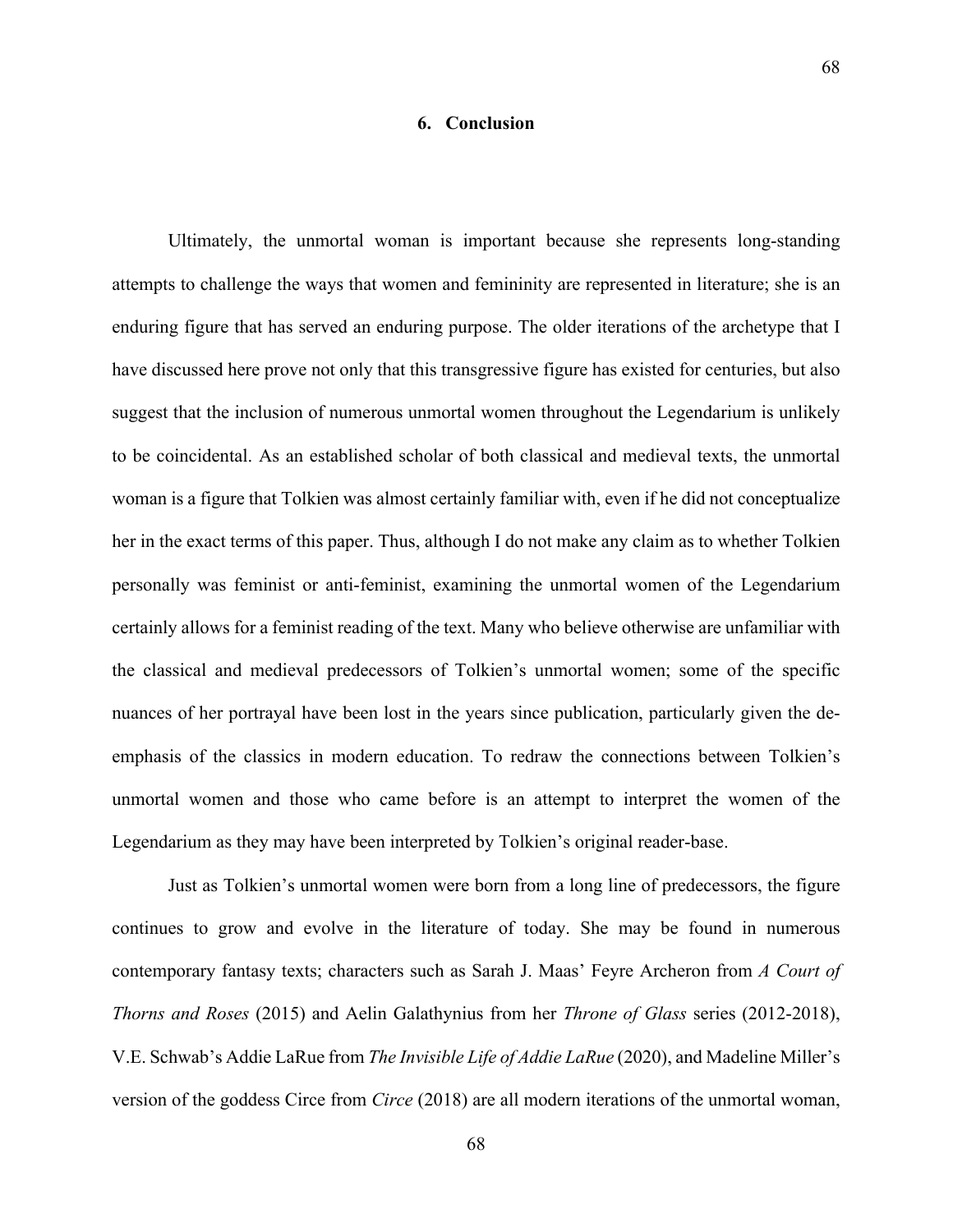each straddling the line between mortal and immortal as they disturb established gender binaries and exemplify feminine power and agency. By continuing to explore this archetype and to bring the unmortal woman to the forefront, we empower the women not only of literature and the past, but of the real world and the present. True power is found in these female characters who blur the boundaries of not only life and death, but of feminine and masculine. In transcending the most fundamental line between mortal and immortal—in Tolkien's own words, the most central and fundamental theme of the Legendarium—they are placed into an inherently radical role in the narrative.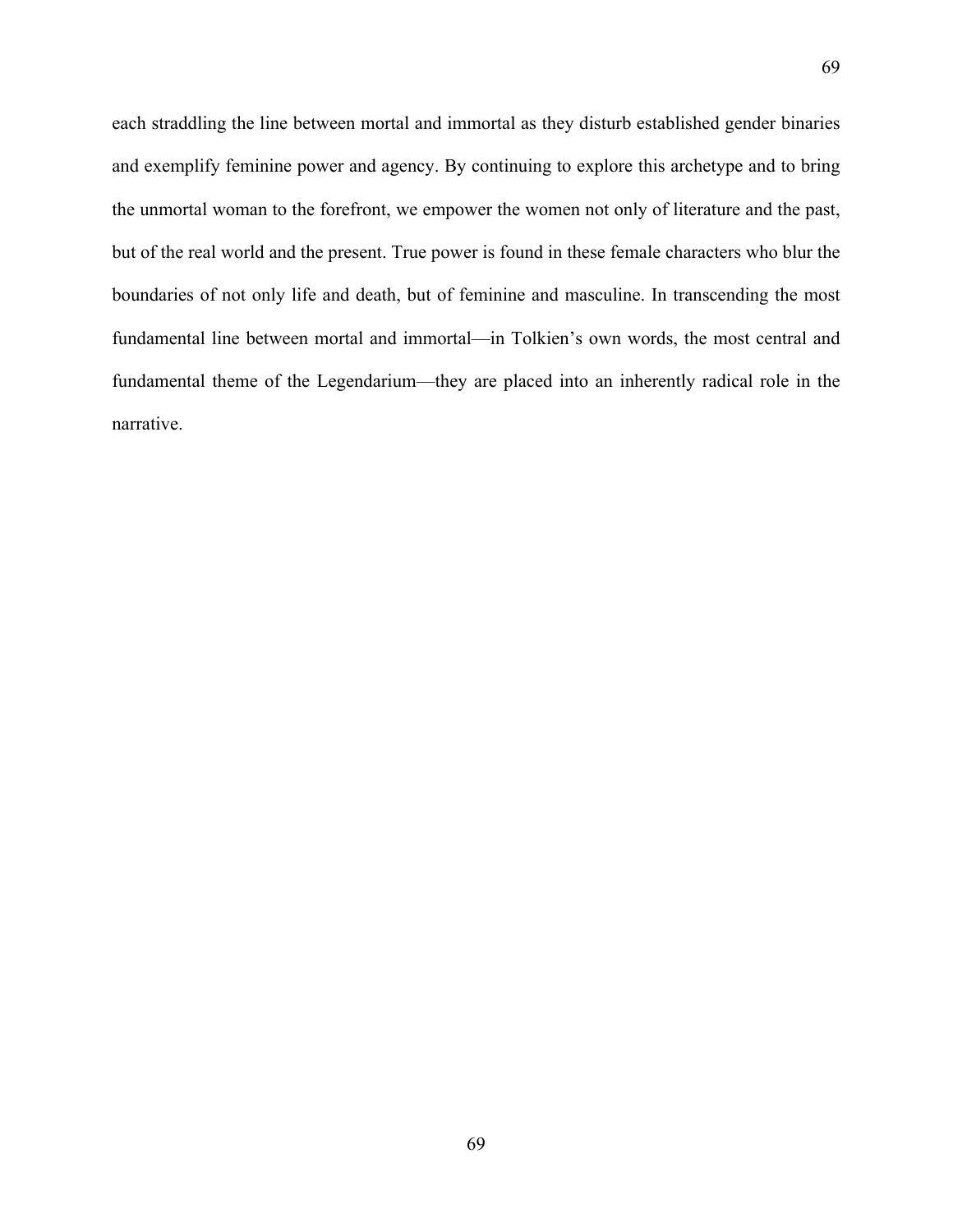#### **Bibliography**

- Agan, Cami D. "Lúthien Tinúviel and Bodily Desire in the Lay of Leithian." Essay. In *Perilous and Fair: Women in the Works and Life of J.R.R. Tolkien*, edited by Janet Brennan Croft and Leslie A. Donovan. Altadena, CA: Mythopoeic Press, 2015.
- Amro, Hiba. "Re-Examining the Role of Women in Medieval Literature: Beowulf, Juliana, and Sir Gawain and the Green Knight as a Case Study." *Forum for World Literature Studies* 13, no. 2 (June 2021): 342–57.
- Apollodorus. *The Library of Greek Mythology*. Translated by Robin Hard. New York, NY: Oxford University Press, 1997.
- Blondell, Sue, Mary-Kay Gamel, Nancy Sorkin Rabinowitz, and Bella Zweig, eds. *Women on the Edge: Four Plays by Euripides*. New York, NY: Routledge, 1999.
- Burns, Marjorie. *Perilous Realms: Celtic and Norse in Tolkien's Middle-Earth*. Toronto: Univ. of Toronto Press, 2008.
- Carpenter, Humphrey. *J.R.R. Tolkien: A Biography*. Boston, MA: Houghton Mifflin Company, 1982.
- Coutras, Lisa. "Tolkien and Feminist Criticism." Essay. In *Tolkien's Theology of Beauty: Majesty, Splendor, and Transcendence in Middle-Earth*. New York: Palgrave Macmillan - Springer Nature, 2016.
- Croft, Janet Brennan, and Leslie A. Donovan. *Perilous and Fair: Women in the Works and Life of J.R.R. Tolkien*. Altadena, CA: Mythopoeic Press, 2015.
- Crowe, Edith L. "Power in Arda: Sources, Uses and Misuses." Essay. In *Perilous and Fair: Women in the Works and Life of J.R.R. Tolkien*, edited by Janet Brennan Croft and Leslie A. Donovan. Altadena, CA: Mythopoeic Press, 2015.
- Curry, Patrick. *Defending Middle-Earth: Tolkien, Myth and Modernity*. Edinburgh: Floris Books, 1997.
- Cynewulf. "Juliana." Translated by Aaron K. Hostetter. Old English Poetry Project, n.d. https://oldenglishpoetry.camden.rutgers.edu/juliana/.
- Darga, Jon Michael. "Tolkien's Women: The Medieval Modern in The Lord of the Rings." *University of Michigan Library*, 2014. https://deepblue.lib.umich.edu/handle/2027.42/107711.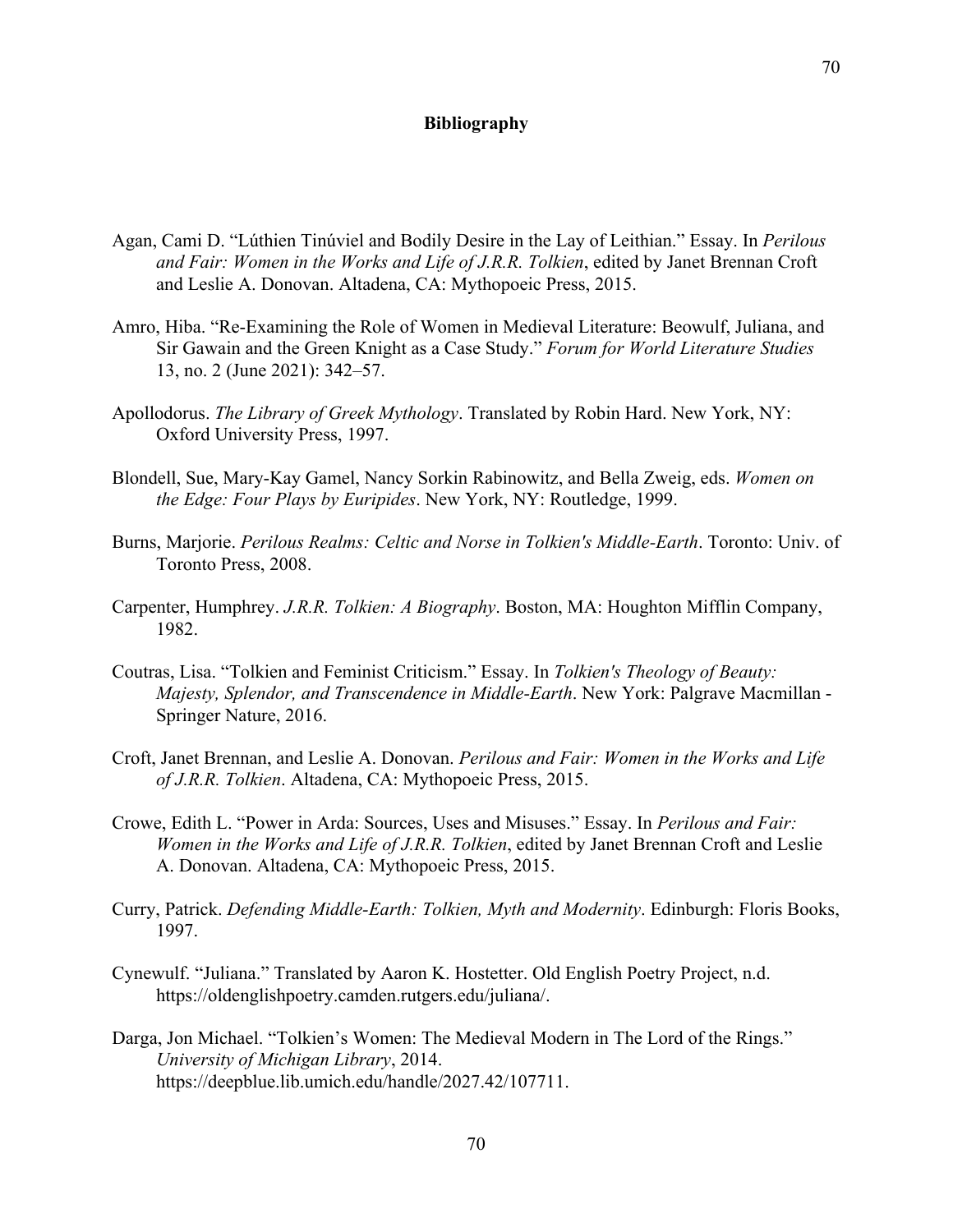- Dickerson, Matthew T. *A Hobbit Journey: Discovering the Enchantment of J.R.R. Tolkien's Middle-Earth*. Grand Rapids, MI: Brazos Press, 2012.
- Donovan, Leslie A. "The Valkyrie Reflex in J. R. R. Tolkien's The Lord of the Rings: Galadriel, Shelob, Éowyn, and Arwen." Essay. In *Perilous and Fair: Women in the Works and Life of J.R.R. Tolkien*, edited by Janet Brennan Croft and Leslie A. Donovan. Altadena, CA: Mythopoeic Press, 2015.
- Drout, Michael D.C. "Tolkien's Prose Style and Its Literary and Rhetorical Effects." *Tolkien Studies* 1 (2004): 137–63.
- Enright, Nancy. "Tolkien's Females and the Defining of Power." Essay. In *Perilous and Fair: Women in the Works and Life of J.R.R. Tolkien*, edited by Janet Brennan Croft and Leslie A. Donovan. Altadena, CA: Mythopoeic Press, 2015.
- Fenwick, Mac. "Breastplates of Silk: Homeric Women in The Lord of the Rings." *Mythlore* 21, no. 3 (1996): 17–50.
- Flieger, Verlyn. Preface. In *The Broken Scythe: Death and Immortality in the Works of J.R.R. Tolkien*, edited by Roberto Arduini and Claudio A. Testi, xxiii-xxvii. Walking Tree Publication, 2012.
- Frederick, Jill. "Warring with Words: Cynewulf's Juliana." Essay. In *Readings in Medieval Texts: Interpreting Old and Middle English Literature*, edited by David Frame Johnson and Elaine Treharne, 60–74. New York, NY: Oxford University Press, 2005.
- Fredrick, Candice, and Sam McBride. *Women among the Inklings: Gender, C.S. Lewis, J.R.R. Tolkien, and Charles Williams*. Westport, CT: Greenwood Press, 2001.
- Fredrick, David. *The Roman Gaze: Vision, Power, and the Body*. Baltimore, MD: Johns Hopkins University Press, 2002.
- Harrison, Stephen. "Divine Authority in 'Cupid and Psyche': Apuleius Metamorphoses 6.23-24." *ANS 5 Authors, Authority, and Interpreters in the Ancient Novel*, 2006, 172–85.
- Harrison, William Henry. "Éowyn The Unintended: The Caged Feminine and Gendered Space in The Lord of the Rings." Thesis, University of British Columbia, 2013.
- Haskins, Susan L. "A Gendered Reading for the Character of Psyche in Apuleius' Metamorphoses." *Mnemosyne* 67 (2014): 248–69.
- Hopkins, Lisa. "Female Authority Figures in the Works of Tolkien, C.S. Lewis and Charles Williams." *Mythlore: A Journal of J.R.R. Tolkien, C.S. Lewis, Charles Williams, and Mythopoeic Literature* 21, no. 2 (1996).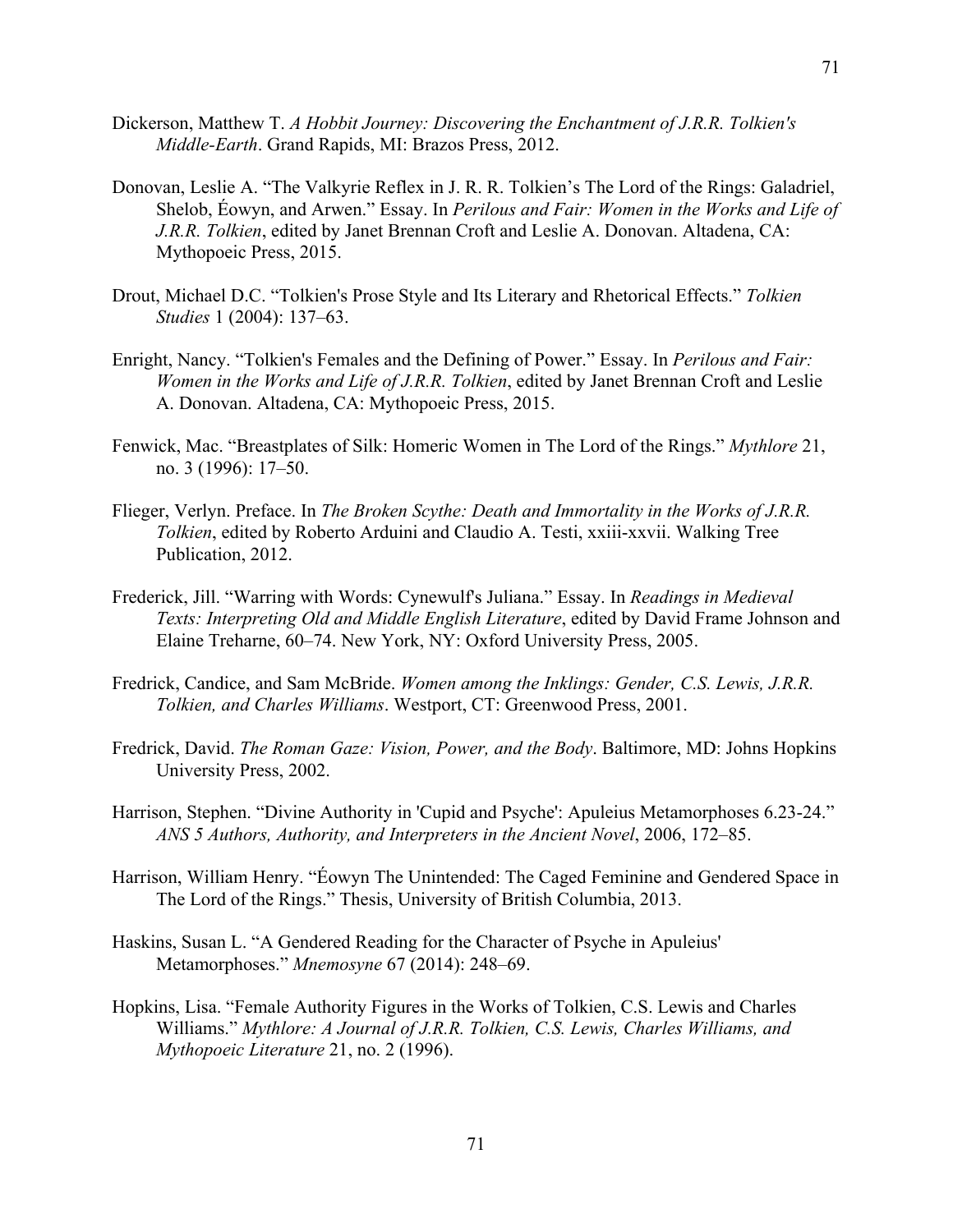- Iser, Wolfgang. *The Implied Reader: Patterns of Communication in Prose Fiction from Bunyan to Beckett*. Baltimore, MD: The Johns Hopkins University Press, 1974.
- Larini, Gloria. "To Die for Love: Female Archetypes in Tolkien and Euripides." Essay. In *Tolkien and the Classics*, edited by Roberto Arduini, Claudio A. Testi, and Giampaolo Canzonieri, 25–34. Zürich: Walking Tree Publishers, 2019.
- Lefkowitz, Mary R., James S. Romm, Aeschylus, Sophocles, and Euripides. *The Greek Plays: Sixteen Plays by Aeschylus, Sophocles, and Euripides*. New York, NY: The Modern Library, 2017.
- Lyons, Deborah. *Gender and Immortality: Heroines in Ancient Greek Myth and Cult*. Princeton: Princeton University Press, 2014.
- Mark, Joshua J. "Alcestis." World History Encyclopedia. World History Encyclopedia, July 24, 2014. https://www.worldhistory.org/Alcestis/.
- McCormack, Una. "Finding Ourselves in the (Un)Mapped Lands: Women's Reparative Readings of The Lord of the Rings." Essay. In *Perilous and Fair: Women in the Works and Life of J.R.R. Tolkien*, edited by Janet Brennan Croft and Leslie A. Donovan. Altadena, CA: Mythopoeic Press, 2015.
- Miller, T.S, and Elizabeth Miller. "Tolkien and Rape: Sexual Terror, Sexual Violence, and the Woman's Body in Middle-Earth." *Extrapolation* 62, no. 2 (2021): 133–56.
- NBR. "4 Finals Week Lessons We Learned From George R.R. Martin." The Northwestern Business Review. The Northwestern Business Review, March 28, 2017. https://northwesternbusinessreview.org/4-finals-week-lessons-we-learned-from-george-rrmartin-6c78876b0bd.
- Plato. "Plato, Symposium." Translated by Harold N. Fowler. Plato, Symposium, section 179c, n.d. http://data.perseus.org/citations/urn:cts:greekLit:tlg0059.tlg011.perseus-eng1:179c.
- Porter, Lynnette R. *Unsung Heroes of "The Lord of the Rings": From the Page to the Screen*. Westport, CT: Praeger Publishers, 2005.
- Quintus Smyrnaeus. "The Fall of Troy." Translated by Arthur Sanders Way. Project Gutenberg, August 30, 2008. http://www.gutenberg.org/cache/epub/658/pg658.html.
- Relihan, Joel C., and Apuleius. *The Golden Ass: Or, A Book of Changes*. Translated by Joel C. Relihan. Indianapolis: Hackett Publishing Company, 2007.
- Roberts, Adam. "Women." Essay. In *A Companion to J.R.R. Tolkien*, edited by Stuart D. Lee, 473–86. Hoboken, NJ: Wiley-Blackwell, 2022.